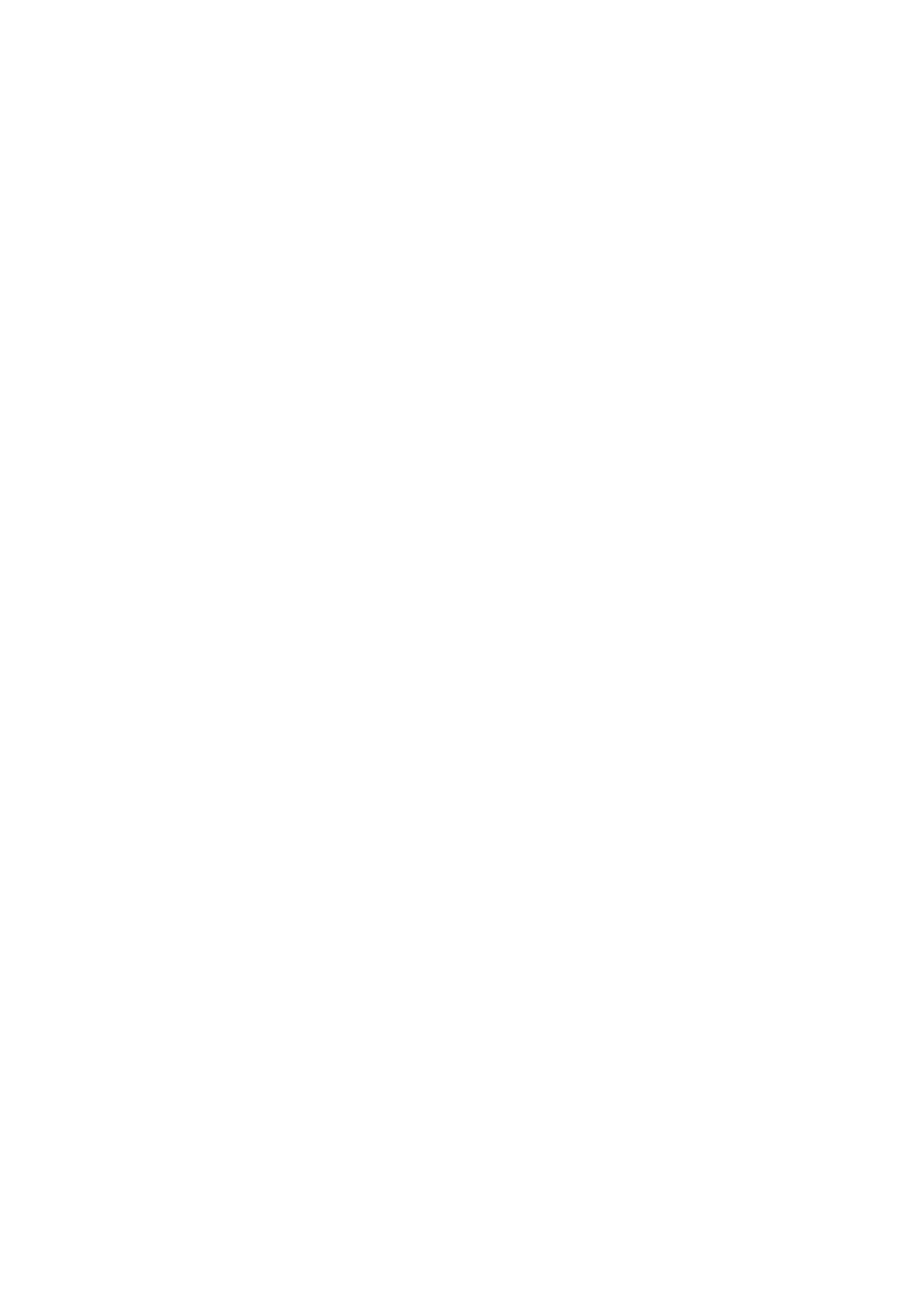# **Monitoring Manual For The Adaptive Management Of The Anzali Wetland**



**DOE Project Team : Department of Environment (DOE),**

**Gilan Province Environmental Protection Administration (DOE Gilan)** 



**JICA Expert Team : Japan International Cooperation Agency (JICA)**



Anzali Wetland Ecological Management Project in the Islamic Republic of Iran

**Approved version (July 2012)**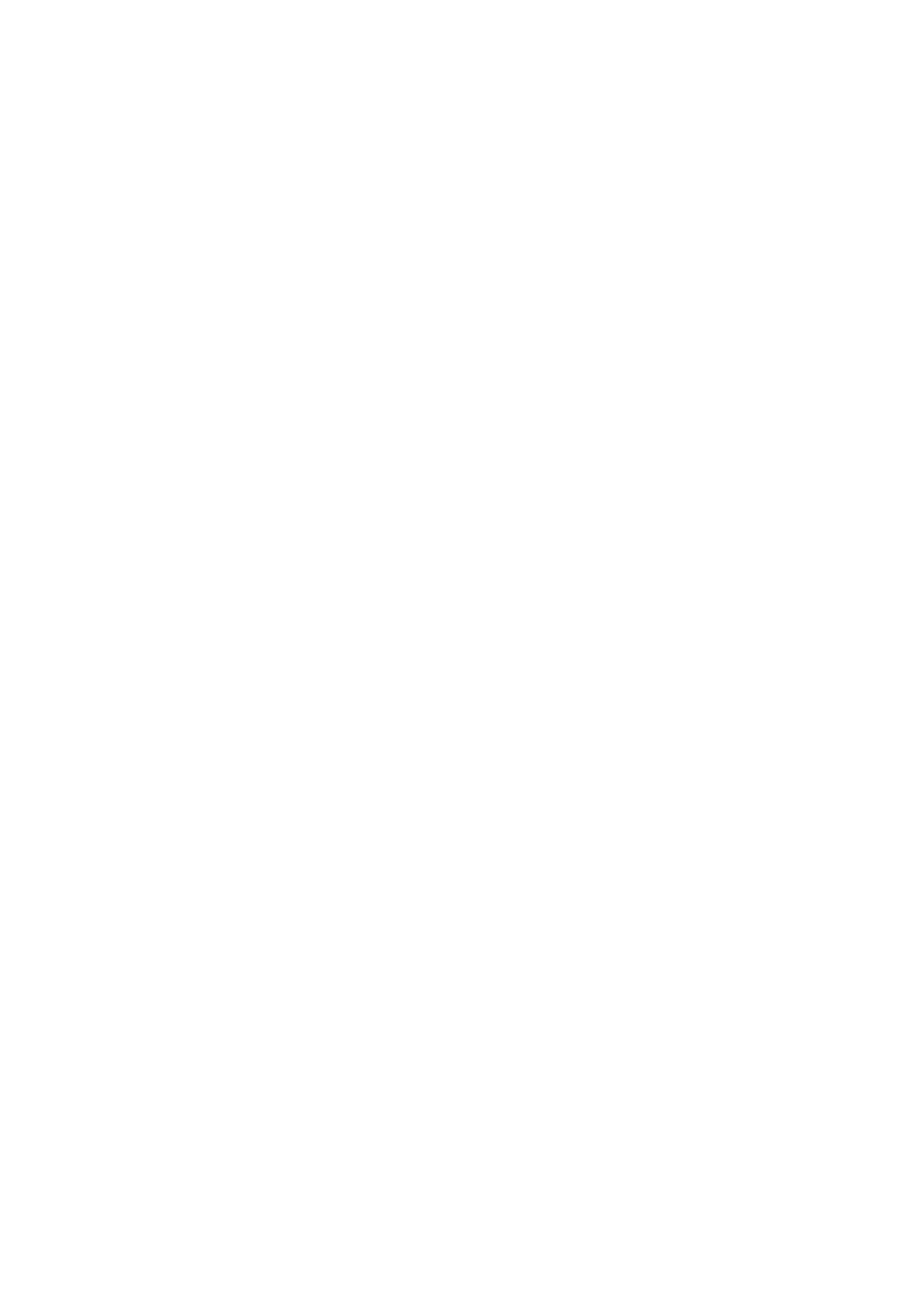# The Islamic Republic of Iran The Anzali Wetland Ecological Management Project

# Monitoring Manual for the Adaptive Management of the Anzali Wetland

# **TABLE OF CONTENTS**

|     | Page |
|-----|------|
| 1.  |      |
| 1.1 |      |
| 1.2 |      |
| 1.3 |      |
| 1.4 |      |
| 2.  |      |
| 3.  |      |
| 3.1 |      |
| 3.2 |      |
| 3.3 |      |
| 4.  |      |
| 4.1 |      |
| 4.2 |      |
| 4.3 |      |
| 4.4 |      |
| 5.  |      |
| 5.1 |      |
| 5.2 |      |
| 6.  |      |
| 7.  |      |
| 7.1 |      |
| 7.2 |      |
| 7.3 |      |
| 7.4 |      |
| 7.5 |      |
| 7.6 |      |
| 7.7 |      |
| 7.8 |      |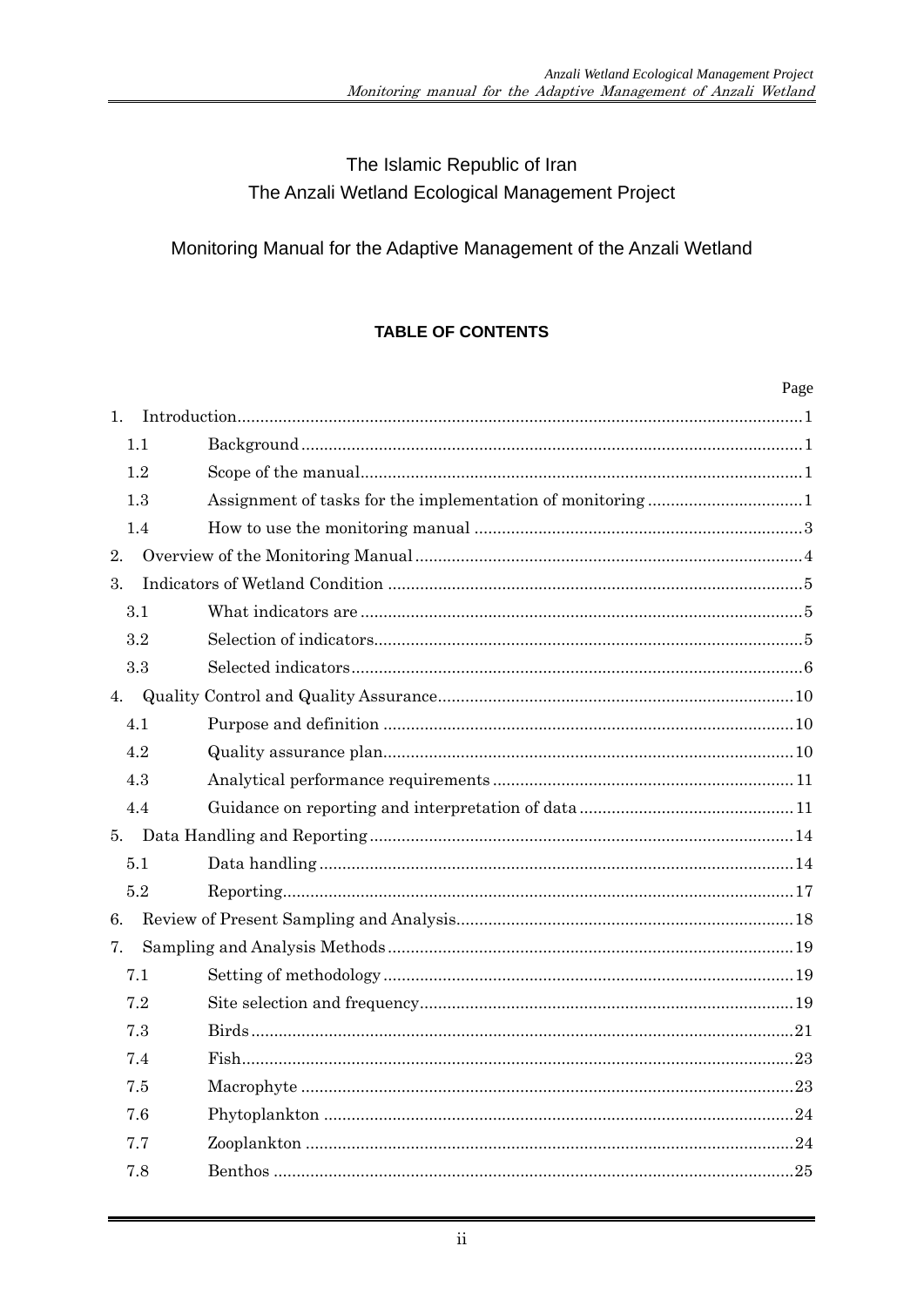|    | 7.9  |  |
|----|------|--|
|    | 7.10 |  |
|    | 7.11 |  |
|    | 7.12 |  |
| 8. |      |  |
|    |      |  |
|    |      |  |
| 9. |      |  |
|    |      |  |
|    |      |  |
|    |      |  |
|    |      |  |
|    |      |  |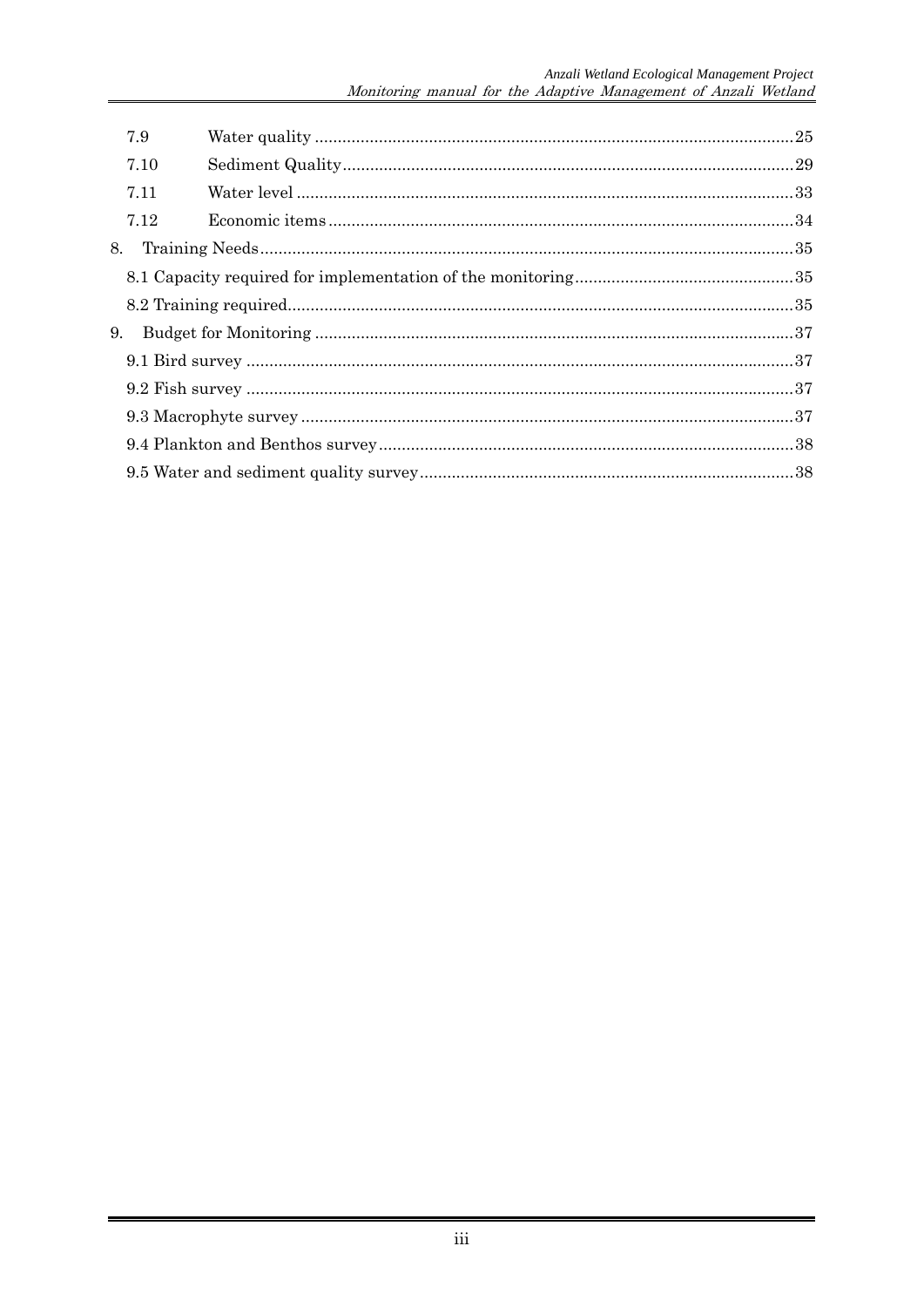# **List of Tables**

| Table 1.1 |  |
|-----------|--|
| Table 3.1 |  |
| Table 7.1 |  |
| Table 7.2 |  |
| Table 7.3 |  |
| Table 8.1 |  |
| Table 9.1 |  |
| Table 9.2 |  |
| Table 9.3 |  |
| Table 9.4 |  |
| Table 9.5 |  |

# **List of Figures**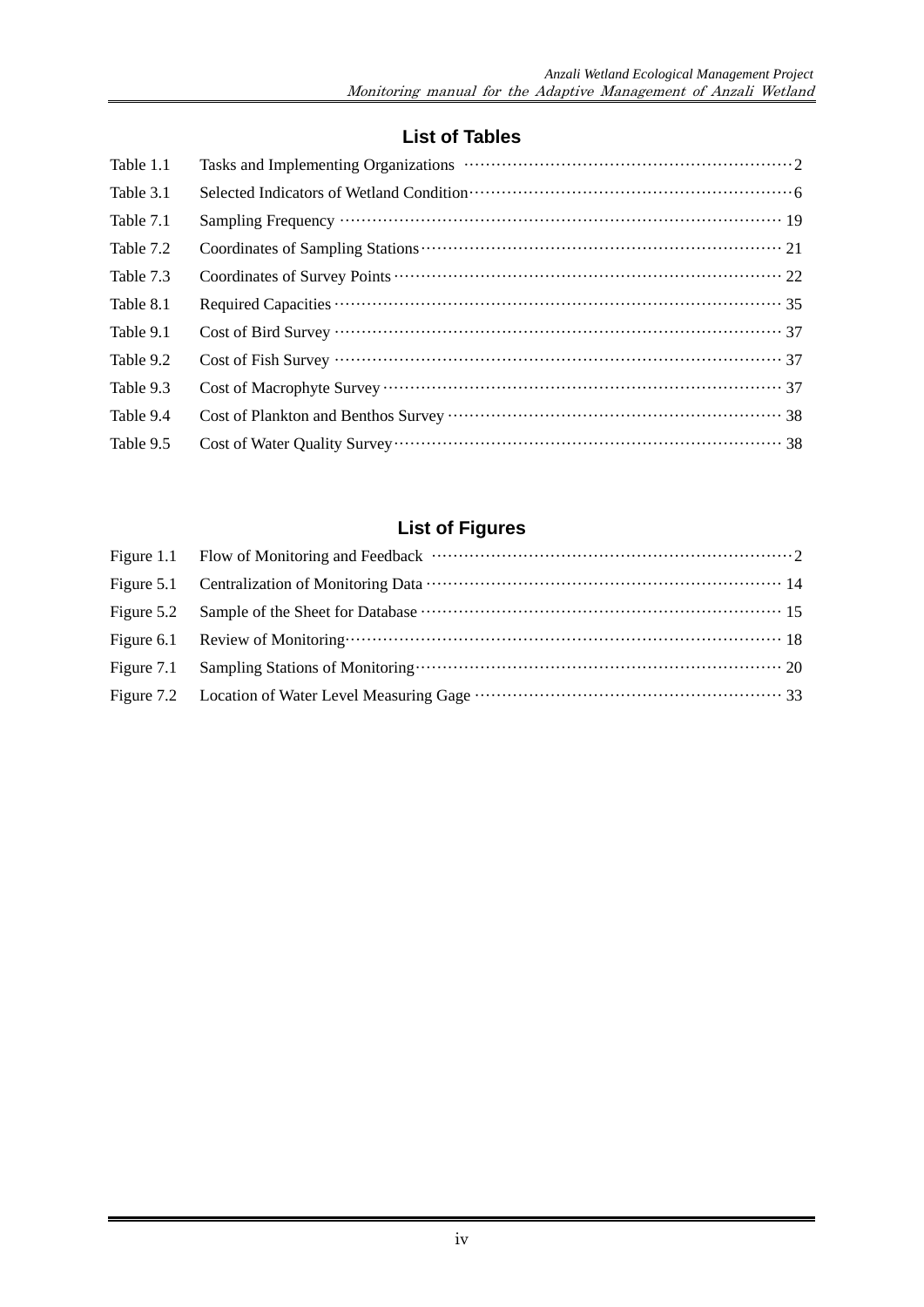# **Attachments:**

Attachment 1: Selection of Indicators with Criteria

Attachment 2: Method of Data Analysis

Attachment 3: Sample Report of Monitoring for Anzali wetland management committee meeting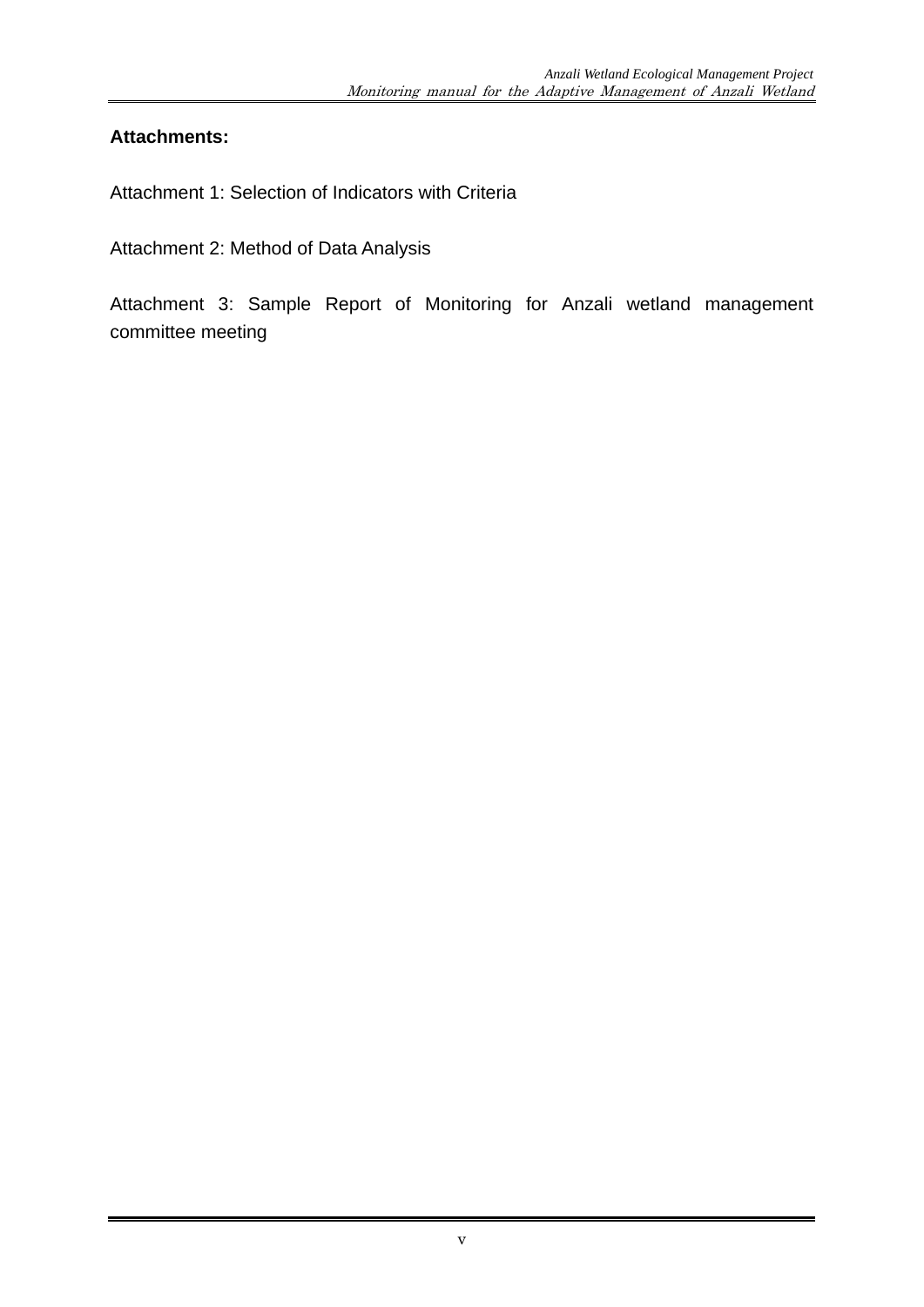# **List of Abbreviations**

| AWMC           | Anzali Wetland Management Joint Committee                   |
|----------------|-------------------------------------------------------------|
| <b>BOD</b>     | Biological Oxygen Demand                                    |
| $\rm{COD}$     | Chemical Oxygen Demand                                      |
| <b>CRM</b>     | Certified Reference Materials                               |
| D <sub>O</sub> | Dissolved Oxygen                                            |
| DOE            | Department of Environment                                   |
| E.C.           | Electric Conductivity                                       |
| Eh             | Redox potential                                             |
| <b>GCHHTO</b>  | Guilan Culture, History and Handicraft Tourism Organization |
| <b>GIS</b>     | Geographical Information System                             |
| GRWO           | Guilan Regional Water Organization                          |
| GWWC           | Guilan Water and Wastewater Company                         |
| <b>ISO</b>     | International Organization for Standardization              |
| JICA           | Japan International Cooperation Agency                      |
| MOE            | Ministry of Energy                                          |
| MOJA           | Ministry of Jihad-e-Agriculture                             |
| NGO            | Non-governmental Organization                               |
| NIWAI          | National Inland Water Aquaculture Institute                 |
| OJT            | On-the-job Training                                         |
| <b>PMO</b>     | Port and Maritime Organization                              |
| <b>PCA</b>     | Principal Component Analysis                                |
| QC/QA          | <b>Quality Control Quality Assurance</b>                    |
| <b>RWWC</b>    | Rural Water and Wastewater Company                          |
| T.N.           | Total Nitrogen                                              |
| T.P.           | <b>Total Phosphorus</b>                                     |
| <b>TSS</b>     | <b>Total Suspended Solid</b>                                |
| <b>UNDP</b>    | <b>United Nations Development Program</b>                   |
| <b>US</b>      | <b>United States</b>                                        |
| <b>USEPA</b>   | United States Environmental Protection Agency               |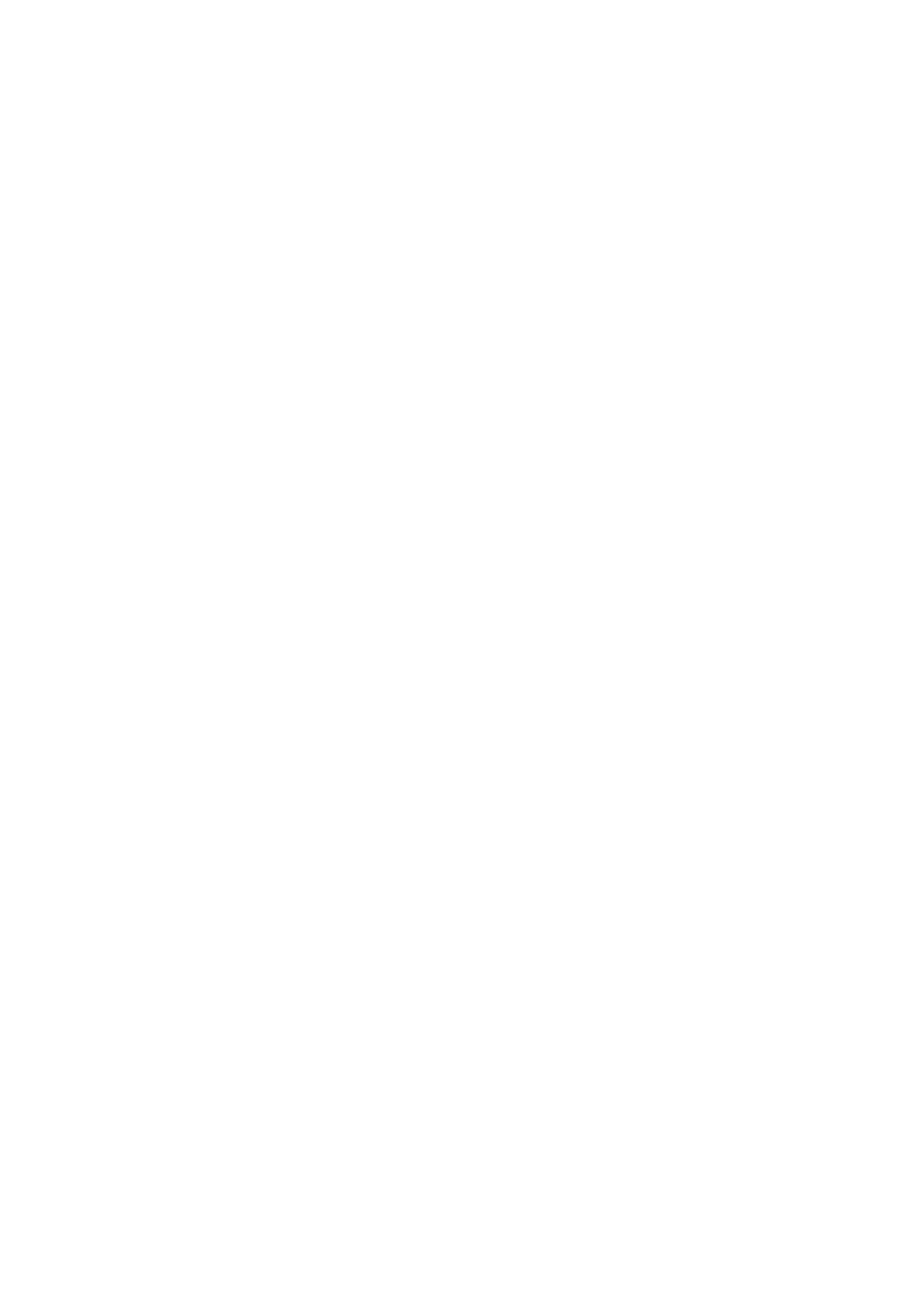# 1. Introduction

# 1.1 Background

Effective management is derived from well-considered monitoring and evaluation systems<sup>1</sup>. Monitoring is to observe a situation for any changes which may occur over time. The adequate monitoring and evaluation makes the basis for improved decision making. Adaptive management, which is the overall goal of the Anzali Wetland Ecological management Project (hereinafter called the Project), is an iterative process that involves the integration of management plan, monitoring and evaluation to systematically examine the management to adapt and learn. The goal of the adaptive management is to adapt and learn to improve management<sup>2</sup>.

DOE Guilan and relevant organizations have carried out monitoring and the results have been used for the decision making such as number of hunting licenses, control of protected areas, and other conservation measures. However the monitoring has been conducted irregularly and decisions have been made separately from monitoring results.

Anzali wetland is comprised of physical and biological characters, and in order to evaluate the condition of the wetland and make appropriate decisions, necessary items must be monitored regularly and analyzed synthetically. Understanding of the wetland ecosystem is crucial for the wetland management

The manual contains various items related to the wetland and is written from sampling to recommendation method. It is necessary to carry out the monitoring for wetland management by the relevant organizations.

1.2 Scope of the manual

-

The intended aim of this monitoring manual is to establish the proper monitoring system for the Anzali wetland management. The manual explains the activities to proceed with adaptive management, and, in particular, focuses on the quality control and data handling. Adaptive management requires the reliable data and logical evaluation for decision making. This manual will be used by the experts to proceed with adaptive management.

# 1.3 Assignment of tasks for the implementation of monitoring

Monitoring plans are examined by the data handling unit<sup>3</sup> and determined by the Anzali wetland management committee. Subsequently, monitoring activities will be allocated to DOE Guilan and relevant organizations. The expected tasks and organizations for the

<sup>1</sup> Woodhill, J. 2000. Planning, monitoring and evaluating program and projects: introduction to key concepts, approaches and terms. World Conservation Union.

<sup>&</sup>lt;sup>2</sup> Stem, C, et al. 2005. Monitoring and evaluation in conservation: a review of trends and approaches. Conservation Biology, 19-2: 295-309.

<sup>&</sup>lt;sup>3</sup> Data handling unit will be formulated under the Anzali Wetland Management Committee.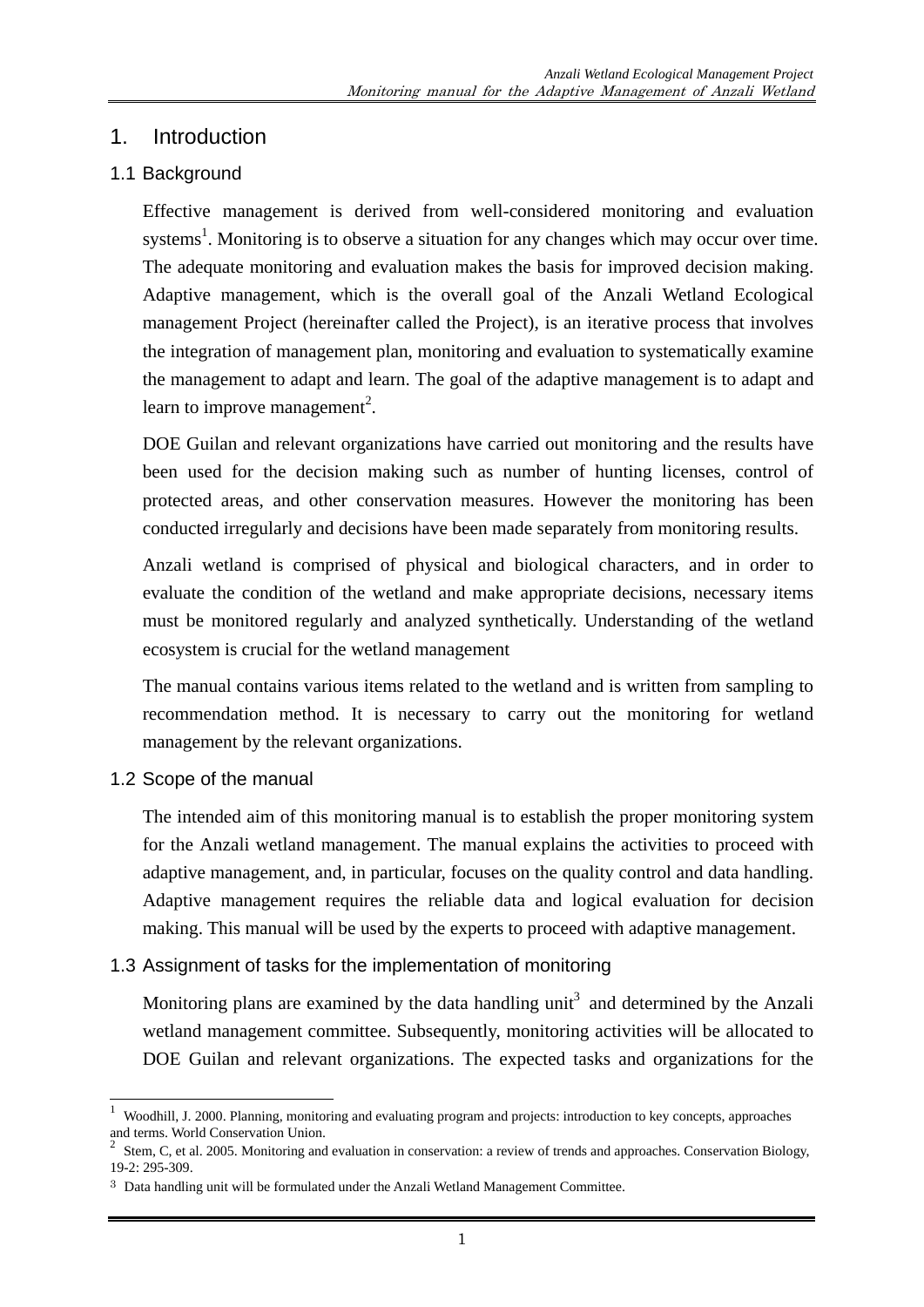implementation of monitoring are shown in Table 1.1. The flow of the monitoring and feedback is delineated in Figure 1.1.

| Monitoring                            | <b>Implementing Organization</b>                       |  |  |  |  |
|---------------------------------------|--------------------------------------------------------|--|--|--|--|
| Monitoring plan                       | Data handling unit                                     |  |  |  |  |
| Birds monitoring                      | DOE Guilan                                             |  |  |  |  |
| Fish monitoring                       | Shirat and National inland water aquaculture institute |  |  |  |  |
| Plants monitoring                     | National inland water aquaculture institute            |  |  |  |  |
| Plankton and benthos monitoring       | National inland water aquaculture institute            |  |  |  |  |
| Water and sediment quality monitoring | DOE Guilan                                             |  |  |  |  |
| Water level monitoring                | DOE Guilan and PMO                                     |  |  |  |  |
| Economical monitoring                 | MOJA, GCHHTO, PMO, Silat, and DOE Gilan                |  |  |  |  |
| Database, evaluation and reporting    | Data handling unit                                     |  |  |  |  |
| Review of monitoring                  | Data handling unit                                     |  |  |  |  |

# **Table 1.1 Tasks and Implementing Organizations**



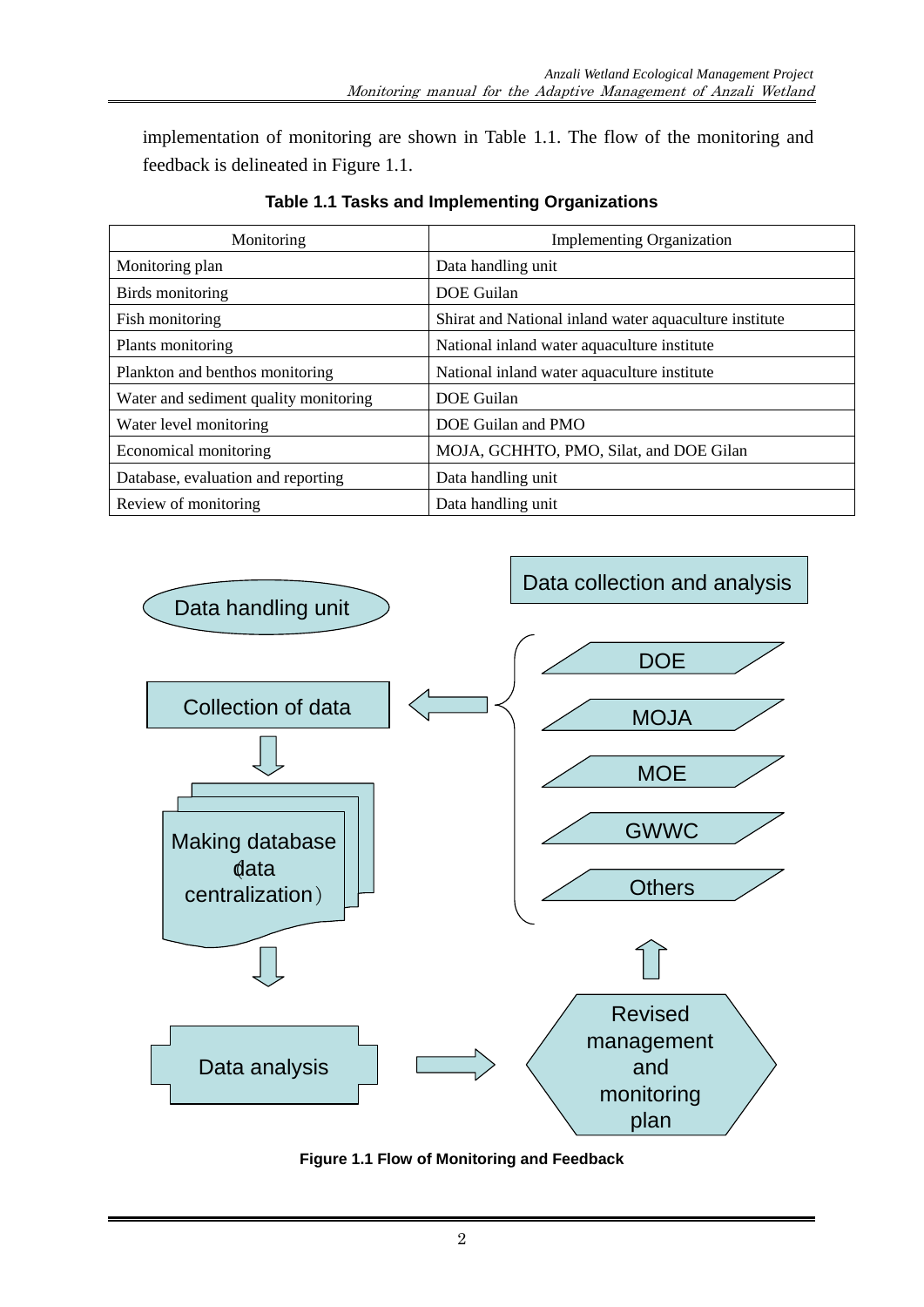#### 1.4 How to use the monitoring manual

This monitoring manual will be approved by the Anzali wetland management committee. The manual will be used by DOE Guilan and the relevant organizations on which tasks are assigned. The monitoring methods have been prepared using present standards and regular monitoring methods. However some monitoring methods and stations (survey areas) have been revised to carry out the integrated data analysis. Therefore, the assigned organizations must follow the methods of this monitoring manual. Data handling unit will also need to follow the manual, but the unit needs to review the methods for sampling, analysis and evaluation. Hence, the data handling unit will follow this manual first, and will examine and modify the manual. The assigned organizations should follow the modified version of the monitoring manual.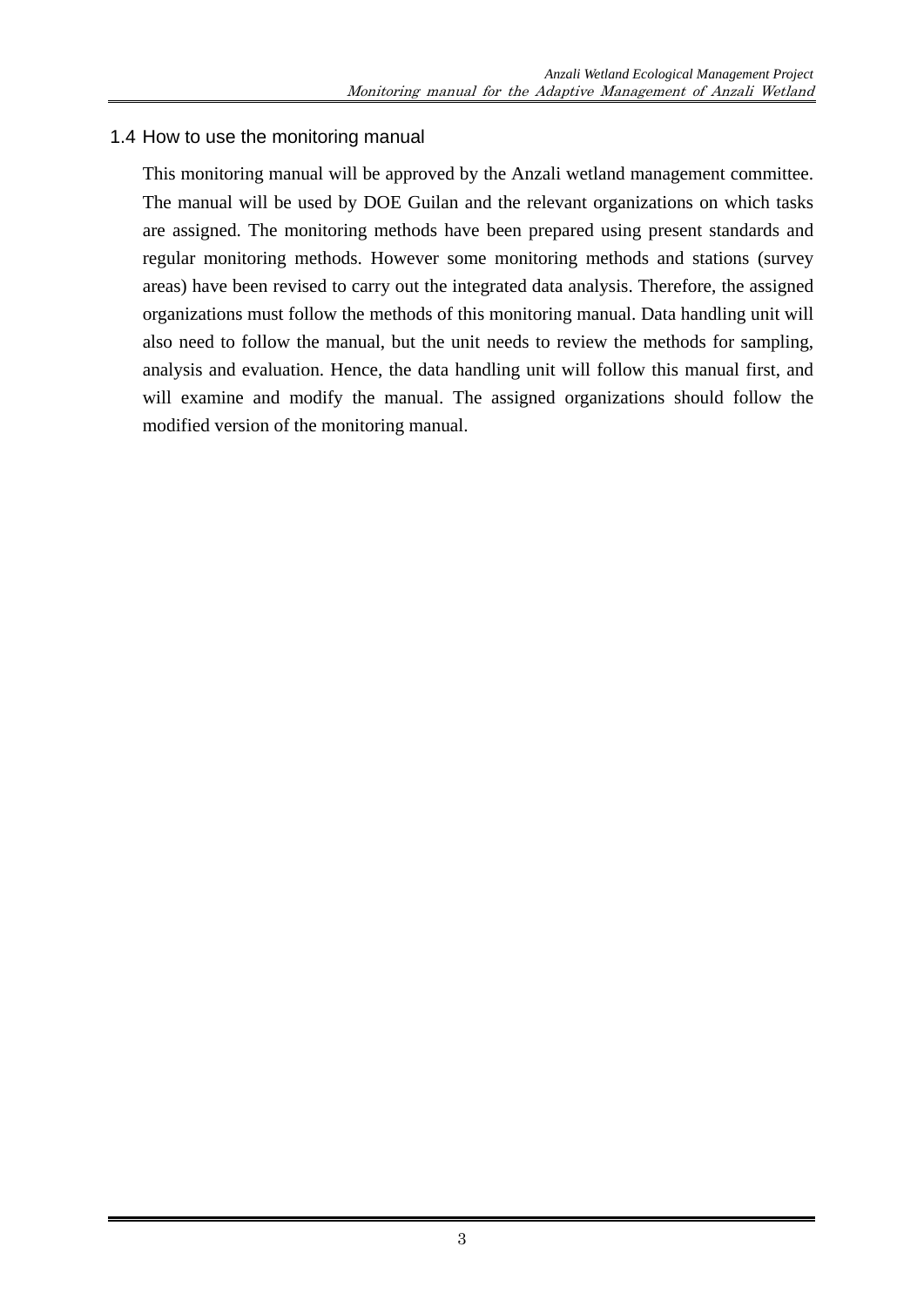# 2. Overview of the Monitoring Manual

The manual does not only include sampling and analysis methods, but also related activities such as quality control, data handlings, reporting and feedback of the evaluation to the methods of monitoring, in order to achieve the adaptive management of the Anzali wetland. Chapter 3 shows the indicators of wetland condition and the process of selection. Chapter 4 is quality control and quality assurance. Chapter 5 explains data handling and reporting. The database plan and some data analysis methods are introduced. Reporting is also described to make an effective report for the decision making of the wetland management. How to revise the monitoring is mentioned in Chapter 6. Sampling and analysis methods are explained in Chapter 7 for all items that include indicators. Training needs for the activities using this manual are written in Chapter 8. Chapter 9 shows the necessary budget of the monitoring.

Chapter 3: Indicators of wetland condition

Chapter 4: Quality Control and Quality Assurance

Chapter 5: Data Handling and Reporting

Chapter 6: Review of Present Sampling and Analysis

Chapter 7: Sampling and Analysis Methods

Chapter 8: Training Needs

Chapter 9: Necessary Budget of Monitoring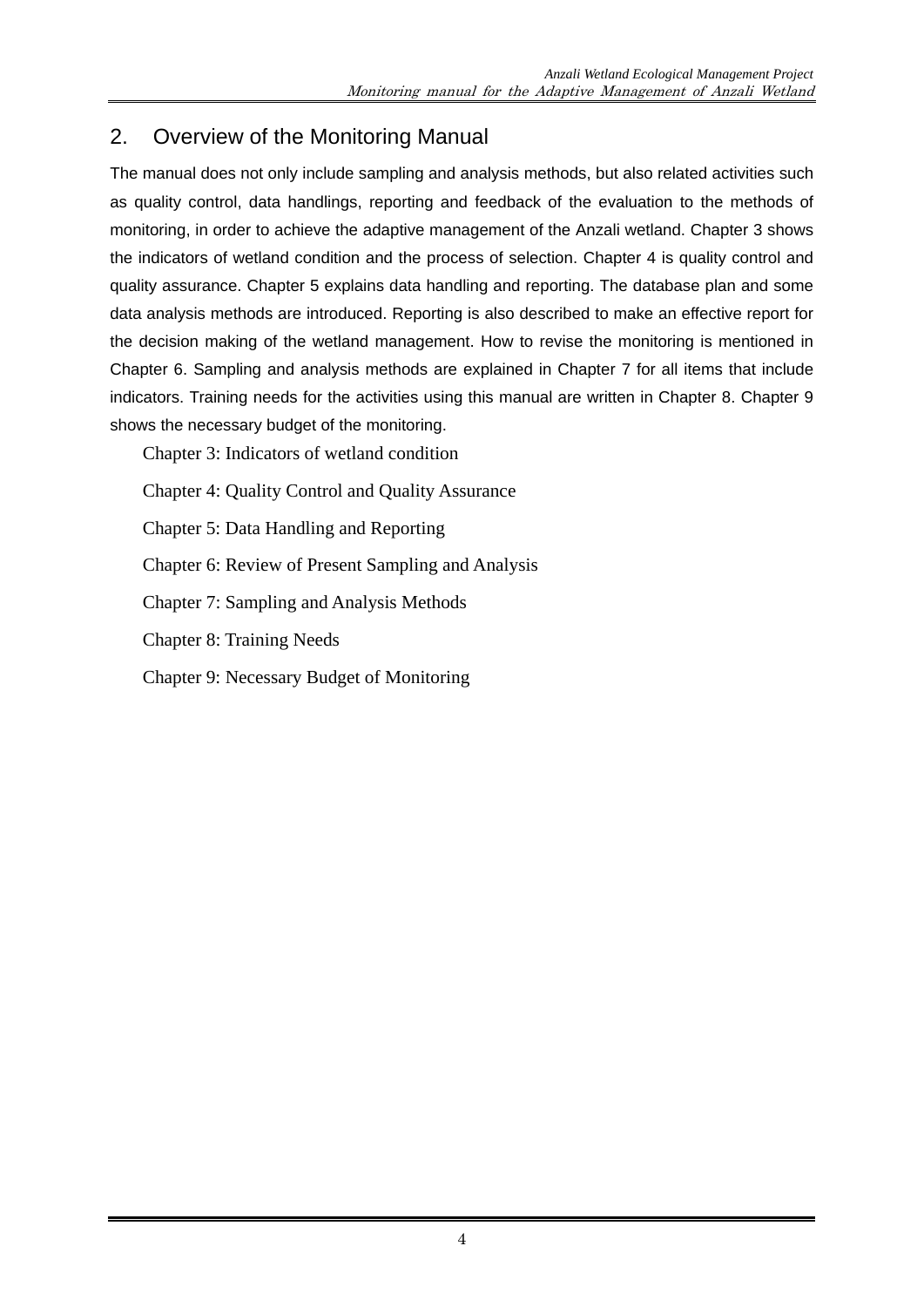# 3. Indicators of wetland condition

# 3.1 What indicators are

Indicators are the items that indicate the wetland condition positively or negatively. In the wetland, indicators can be selected from biological, chemical, physical and economic aspects. The items must be monitored periodically, and the result needs to be used for decision making. There are many items that are related to the wetland condition, but it is difficult to conduct the monitoring for the all items, and the substantial amount of information would cause confusion in understanding the complicated wetland ecosystem. Therefore the number of indicators should be limited. On the other hand, as the limited indicators might miss some aspects of wetland degradation, periodical review of the indicators is also necessary.

# 3.2 Selection of indicators

#### 3.2.1 Selection with criteria

Indicators are categorized into four groups i.e. biological, chemical, physical and economic, and the criteria to select adequate indicators are different among these groups. The groups and their selection criteria are shown below (Candidate indicators and their match with criteria are shown in Attachment 1.).

- (1) Biological indicators
	- a. Amount of population,
	- b. Hunting and fishing interest,
	- c. Rareness in the country and in the world, and
	- d. Availability of data
- (2) Chemical indicators
	- a. Present values compared to the standard values,
	- b. Magnitude of the impact on the wetland ecosystem and human life,
	- c. Correlation with the other indicator items, and
	- d. Availability of data
- (3) Physical indicators
	- a. Magnitude of the impact on the wetland ecosystem and human life,
	- b. Correlation with the other indicator items, and
	- c. Availability of data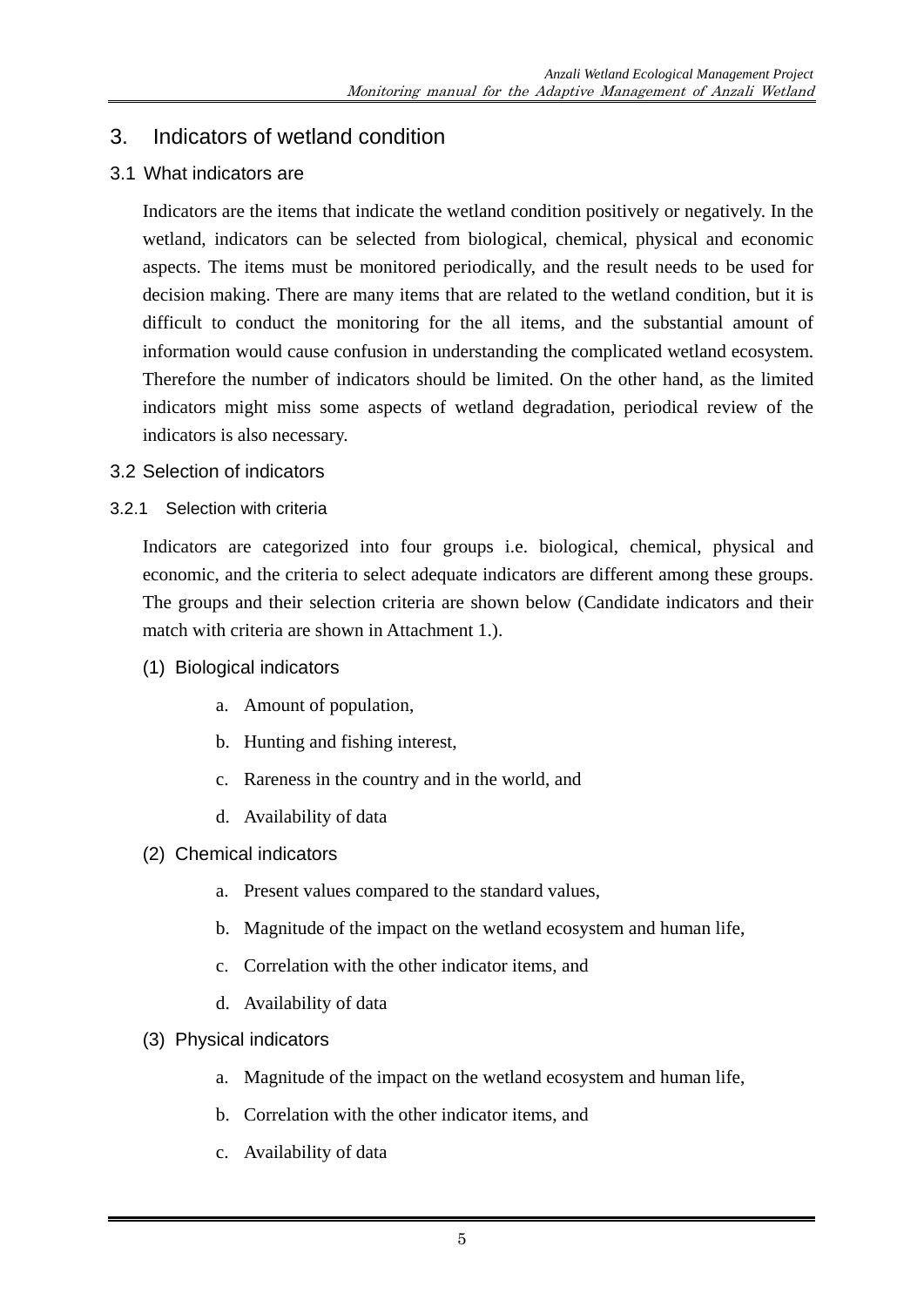# (4) Economic indicators

- a. Magnitude of the impact on the wetland ecosystem and human life,
- b. Correlation with the other indicator items, and
- c. Availability of data

#### 3.2.2 Complementary analysis

Compilation with standard values was carried out, subsequently, numerical analyses were carried out to confirm and revise the indicators that were selected with the above criteria. The analyses used were principal component analysis and regression analysis. The method and sample analysis were shown in Attachment 1.

#### 3.3 Selected indicators

Indicators to be monitored for the decision making of the Anzali wetland management were selected using the criteria and complementary data analysis discussed in 3.2. Most of the data of CN were under the minimum detection value in 2003, these items were therefore deleted from the initial indicators. On the other hand, number of genus for phytoplankton, zooplankton and benthos were added into the initial indicators. The selected indicators are shown in Table 3.5 with sampling frequency, monitoring location and responsible organization. The indicators and other related matters should be reviewed after the initial monitoring results will have been examined.

| Type                 | Indicator                                 | Sampling<br>frequency            | Monitoring location                                                                  | Implementing<br>organization |
|----------------------|-------------------------------------------|----------------------------------|--------------------------------------------------------------------------------------|------------------------------|
| Biological indicator |                                           |                                  |                                                                                      |                              |
| <b>Birds</b>         | Population<br>number<br>and<br>of species | Seasonally                       | Selkeh, Sorkhankol, Siahkeshim,<br>Hossein bekandeh, Estuary, East,<br>West, Central | <b>DOE</b> Guilan            |
|                      | <b>Terns</b>                              | Summer                           | Selkeh, Sorkhankol, Siahkeshim                                                       | <b>DOE</b> Guilan            |
|                      | Dalmatian<br>Pelican                      | Seasonally<br>(except<br>summer) | Selkeh, Sorkhankol, Siahkeshim,<br>Hossein bekandeh, Estuary, East,<br>West, Central | <b>DOE</b> Guilan            |
|                      | Pygmy<br>Cormorant                        | Seasonally                       | Selkeh, Sorkhankol, Siahkeshim,<br>Hossein bekandeh, Estuary, East,<br>West, Central | <b>DOE</b> Guilan            |
| Whooper<br>Swan      |                                           | Seasonally<br>(except<br>summer) | Selkeh, Sorkhankol, Siahkeshim,<br>Hossein bekandeh, Estuary, East,<br>West, Central | <b>DOE</b> Guilan            |
|                      | Ferraginous                               | Seasonally<br>(except)           | Selkeh, Sorkhankol, Siahkeshim,<br>Hossein bekandeh, Estuary, East,                  | DOE Guilan                   |

| Table 3.1 Selected Indicators of Wetland Condition |  |
|----------------------------------------------------|--|
|----------------------------------------------------|--|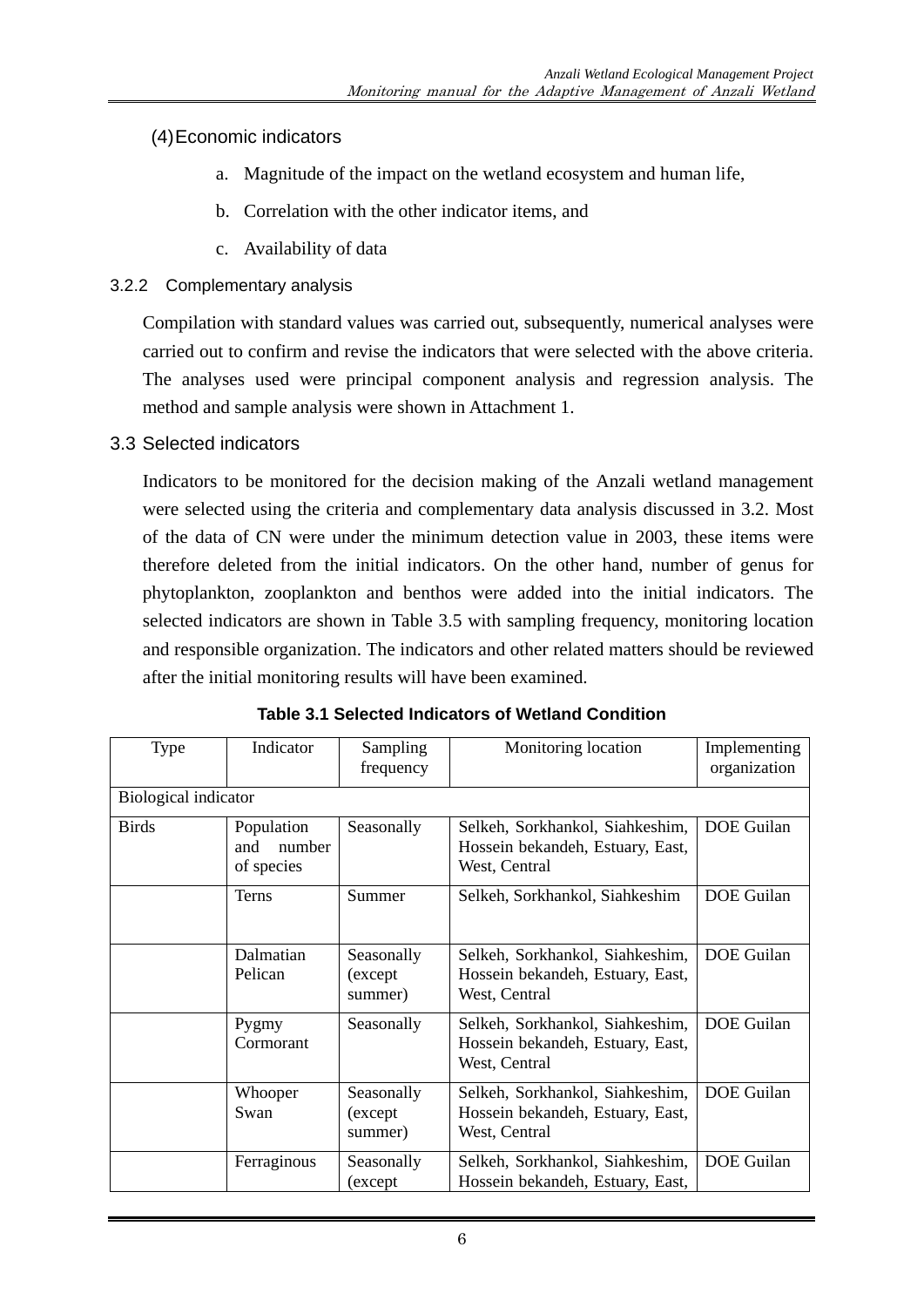|                | Duck                                              | summer)                           | West, Central                                                                        |                                          |  |
|----------------|---------------------------------------------------|-----------------------------------|--------------------------------------------------------------------------------------|------------------------------------------|--|
|                | Common<br>Coot                                    | Seasonally<br>(except<br>summer)  | Selkeh, Sorkhankol, Siahkeshim,<br>Hossein bekandeh, Estuary, East,<br>West, Central | DOE Guilan                               |  |
|                | White<br>Tailed<br>Eagle                          | Seasonally                        | Sorkhankol,<br>Siahkeshim,<br>Espand,                                                | <b>DOE</b> Guilan                        |  |
| Fish           | Catch<br>per<br>unit effort                       | Seasonally<br>(except<br>winter)  | Selkeh, Sorkhankol, Siahkeshim,<br>Estuary, East, West, Central                      | Inland Water<br>Aquaculture<br>Institute |  |
|                | Esox lucius                                       | Seasonally<br>(except<br>winter)  | Selkeh, Sorkhankol, Siahkeshim,<br>Estuary, East, West, Central                      | Inland Water<br>Aquaculture<br>Institute |  |
|                | Vimba vimba<br>persa                              | Seasonally<br>(except<br>winter)  | Selkeh, Sorkhankol, Siahkeshim,<br>Estuary, East, West, Central                      | Inland Water<br>Aquaculture<br>Institute |  |
|                | Cyprinus<br>carpio                                | Seasonally<br>(except<br>winter)  | Selkeh, Sorkhankol, Siahkeshim,<br>Estuary, East, West, Central                      | Inland Water<br>Aquaculture<br>Institute |  |
|                | <b>Abramis</b><br>brama                           | Seasonally<br>(except<br>winter)  | Selkeh, Sorkhankol, Siahkeshim,<br>Estuary, East, West, Central                      | Inland Water<br>Aquaculture<br>Institute |  |
|                | Rutilus<br>rutilus                                | Seasonally<br>(except<br>winter)  | Selkeh, Sorkhankol, Siahkeshim,<br>Estuary, East, West, Central                      | Inland Water<br>Aquaculture<br>Institute |  |
|                | Rutilus frisii<br>kutum                           | Seasonally<br>(except<br>winter)  | Selkeh, Sorkhankol, Siahkeshim,<br>Estuary, East, West, Central                      | Inland Water<br>Aquaculture<br>Institute |  |
| Macrophyte     | Azola.sp<br>(Area)                                | Seasonally<br>(except)<br>winter) | Selkeh, Sorkhankol, Siahkeshim,<br>Estuary, East, West, Central                      | Inland Water<br>Aquaculture<br>Institute |  |
|                | Phragmites<br>australis<br>(Area)                 | Seasonally<br>(except<br>winter)  | Selkeh, Sorkhankol, Siahkeshim,<br>Estuary, East, West, Central                      | Inland Water<br>Aquaculture<br>Institute |  |
|                | Trapa natans<br>(Area)                            | Seasonally<br>(except<br>winter)  | Selkeh, Sorkhankol, Siahkeshim,<br>Estuary, East, West, Central                      | Inland Water<br>Aquaculture<br>Institute |  |
| Phytoplankton  | and<br><b>Biomass</b><br>genus<br>(per<br>litter) | Monthly                           | All water and sediment quality<br>stations                                           | Inland Water<br>Aquaculture<br>Institute |  |
| Zooplankton    | <b>Biomass</b><br>and<br>genus<br>(per<br>litter) | Monthly                           | All water and sediment quality<br>stations                                           | Inland Water<br>Aquaculture<br>Institute |  |
| <b>Benthos</b> | and<br><b>Biomass</b><br>(per<br>genus            | Monthly                           | All water and sediment quality<br>stations                                           | Inland Water<br>Aquaculture              |  |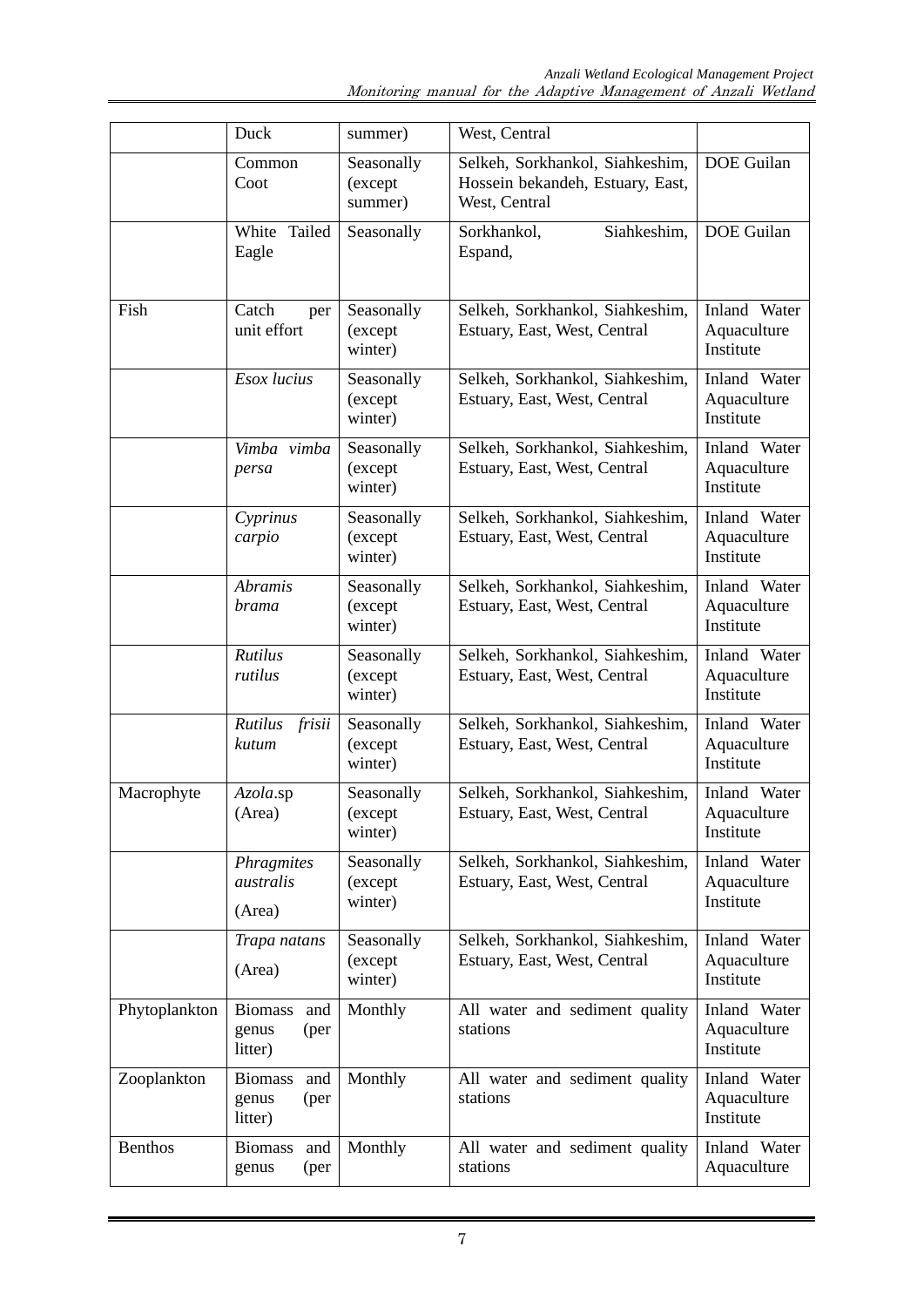|                                     | $m^2$ )                   |                           |                                    | Institute         |  |  |  |  |  |
|-------------------------------------|---------------------------|---------------------------|------------------------------------|-------------------|--|--|--|--|--|
| Chemical indicator                  |                           |                           |                                    |                   |  |  |  |  |  |
| Water<br>and<br>Sediment<br>quality | $pH(W)^*$                 | Monthly                   | All stations selected in chapter 7 | DOE Guilan        |  |  |  |  |  |
|                                     | DO(W)                     | Monthly                   | All stations selected in chapter 7 | <b>DOE</b> Guilan |  |  |  |  |  |
|                                     | E.C. (W)                  | Monthly                   | All stations selected in chapter 7 | <b>DOE</b> Guilan |  |  |  |  |  |
|                                     | T.P. (W, S)               | W:Monthly                 | All stations selected in chapter 7 | DOE Guilan        |  |  |  |  |  |
|                                     |                           | S:Annually<br>(May)       |                                    |                   |  |  |  |  |  |
|                                     | T.N. (W, S)               | W:Monthly                 | All stations selected in chapter 7 | <b>DOE</b> Guilan |  |  |  |  |  |
|                                     |                           | S:Annually                |                                    |                   |  |  |  |  |  |
|                                     | BOD(W)                    | Monthly                   | All stations selected in chapter 7 | <b>DOE</b> Guilan |  |  |  |  |  |
|                                     | COD(W)                    | Monthly                   | All stations selected in chapter 7 | <b>DOE</b> Guilan |  |  |  |  |  |
|                                     | Chlorophyll a<br>(W)      | Seasonally                | All stations selected in chapter 7 | <b>DOE</b> Guilan |  |  |  |  |  |
|                                     | Fecal<br>coliforms<br>(W) | Monthly                   | All stations selected in chapter 7 | <b>DOE</b> Guilan |  |  |  |  |  |
|                                     | (W, S)<br>Pb              | W:Seasonally              | All stations selected in chapter 7 | <b>DOE</b> Guilan |  |  |  |  |  |
|                                     |                           | S:Annally                 |                                    |                   |  |  |  |  |  |
|                                     | Cd<br>(W, S)              | W:Seasonally<br>S:Annally | All stations selected in chapter 7 | <b>DOE</b> Guilan |  |  |  |  |  |
|                                     | $Cr6+$                    | W:Seasonally<br>S:Annally | All stations selected in chapter 7 | <b>DOE</b> Guilan |  |  |  |  |  |
|                                     | As $(W, S)$               | W:Seasonally<br>S:Annally | All stations selected in chapter 7 | DOE Guilan        |  |  |  |  |  |
|                                     | Hg(W, S)                  | W:Seasonally<br>S:Annally | All stations selected in chapter 7 | DOE Guilan        |  |  |  |  |  |
|                                     | Ni(W, S)                  | W:Seasonally<br>S:Annally | All stations selected in chapter 7 | <b>DOE</b> Guilan |  |  |  |  |  |
|                                     | Cu (W, S)                 | W:Seasonally<br>S:Annally | All stations selected in chapter 7 | DOE Guilan        |  |  |  |  |  |
|                                     | Fe $(W, S)$               | W:Seasonally<br>S:Annally | All stations selected in chapter 7 | DOE Guilan        |  |  |  |  |  |
|                                     | Sulfide (W)               | Monthly                   | All stations selected in chapter 7 | DOE Guilan        |  |  |  |  |  |
|                                     | Sulfate (W)               | Monthly                   | All stations selected in chapter 7 | DOE Guilan        |  |  |  |  |  |
|                                     | EH(W)                     | Monthly                   | All stations selected in chapter 7 | DOE Guilan        |  |  |  |  |  |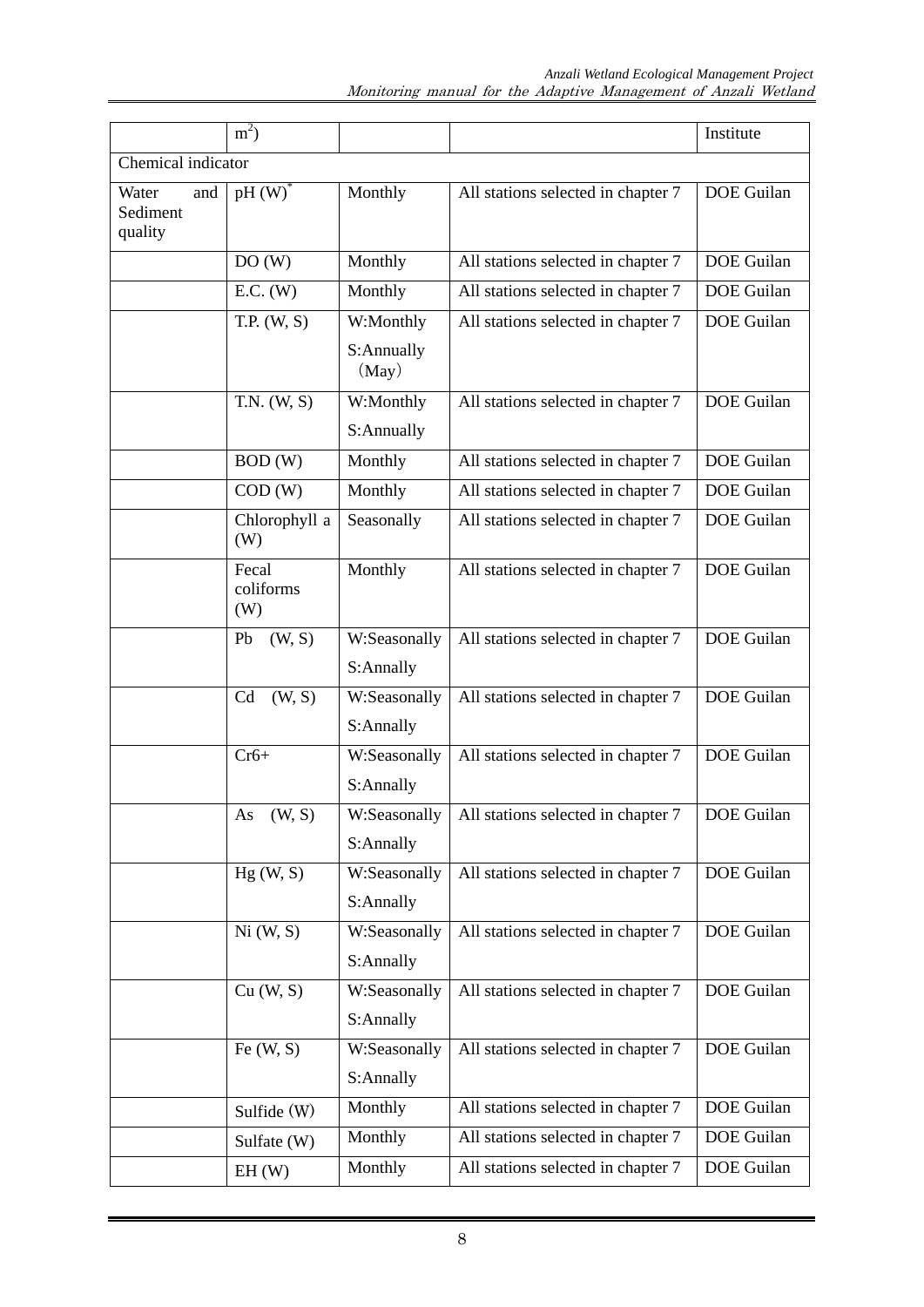|                                     | TPH (W, S)                                                                           | W:Seasonally | All stations selected in chapter 7                                                  | <b>DOE</b> Guilan |
|-------------------------------------|--------------------------------------------------------------------------------------|--------------|-------------------------------------------------------------------------------------|-------------------|
|                                     |                                                                                      | S:Annally    |                                                                                     |                   |
|                                     | PAHs<br>(S)                                                                          | Annually     | All stations selected in chapter 7                                                  | <b>DOE</b> Guilan |
|                                     | Pesticides                                                                           | W:Seasonally | All stations selected in chapter 7                                                  | <b>DOE</b> Guilan |
|                                     | (W, S)                                                                               | S: Annually  |                                                                                     |                   |
|                                     | TDS (W)                                                                              | Monthly      | All stations selected in chapter 7                                                  | DOE Guilan        |
|                                     | TOC(S)                                                                               | Annually     | All stations selected in chapter 7                                                  | <b>DOE</b> Guilan |
| Physical indicator                  |                                                                                      |              |                                                                                     |                   |
| Water<br>and<br>Sediment<br>quality | Temperature<br>(W)                                                                   | Monthly      | All stations selected in chapter 7                                                  | <b>DOE</b> Guilan |
|                                     | TSS (W)                                                                              | Monthly      | All stations selected in chapter 7                                                  | <b>DOE</b> Guilan |
|                                     | Water<br>depth<br>(W)                                                                | Monthly      | All stations selected in chapter 7                                                  | <b>DOE</b> Guilan |
|                                     | Particle<br>size<br>distribution<br>(e.g., percent<br>sand, silt and<br>clay)<br>(S) | Annually     | All stations selected in chapter 7                                                  | <b>DOE</b> Guilan |
| Water volume                        | River<br>flow<br>rate $(W)$                                                          | Monthly      | Rivers                                                                              | <b>DOE</b> Guilan |
| Water level                         | Water<br>level<br>(W)                                                                | Monthly      | All stations selected in chapter 7                                                  | <b>DOE</b> Guilan |
| Economic indicator                  |                                                                                      |              |                                                                                     |                   |
| Fishery                             | Fish catch                                                                           | Annually     | Selkeh, Sorkhankol, Siahkeshim,<br>Estuary,<br>East,<br>West,<br>Central,<br>rivers | Shilat            |
| Agriculture                         | Rice product                                                                         | Annually     | Anzali, Somehsara                                                                   | <b>MOJA</b>       |
| Hunting                             | Hunting<br>amount                                                                    | Annually     | Selkeh, Sorkhankol, Siahkeshim,<br>East, West, Central                              | DOE Guilan        |
| Tourism                             | Tourists<br>to<br>the wetland                                                        | Seasonally   | Selkeh, Siadarvisian, Estuary                                                       | <b>GCHHTO</b>     |

Note: PMO: Port and Marine Organization, MOJA: Ministry of Jihad-e-Agriculture, GCHHTO: Guilan Culture, History and Handicraft Tourism Organization, W: Water, S: Sediment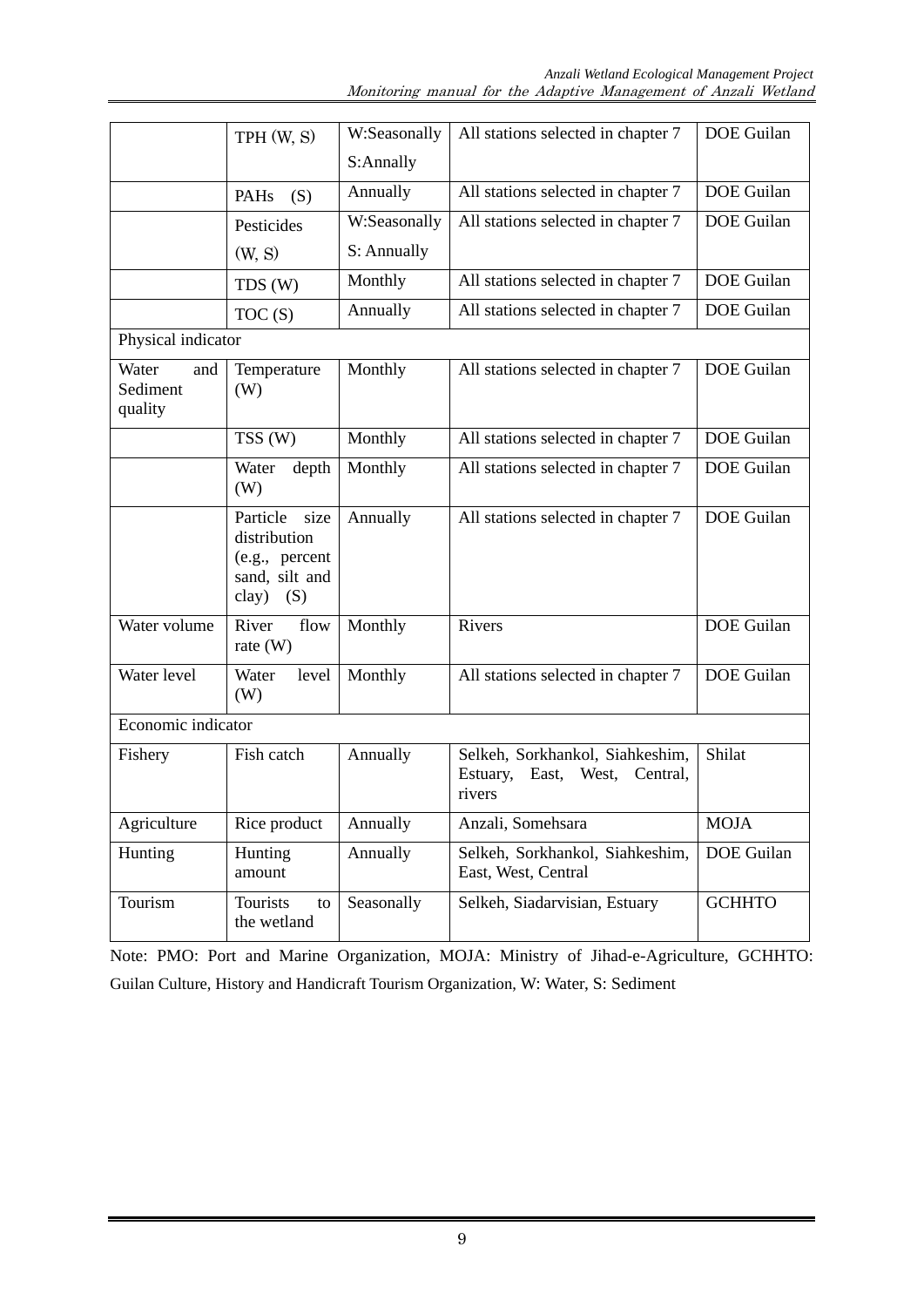# 4. Quality Control and Quality Assurance<sup>4</sup>

# 4.1 Purpose and definition

The purpose is to ensure that data generated by physico-chemical and biological monitoring is reliable.

Quality Assurance (QA) is a documented system of operating guidelines that will produce reliable data during sample collection, transportation and analysis. Quality Control (QC) is an integral aspect of QA and focuses on ensuring that analytical data are both accurate and precise. The QC should encompass all techniques to be used to measure and assess data quality, determination of analytical performance criteria including limits of detection / practical reporting limits / measurement uncertainty, and remedial actions to be taken when quality criteria are not met.

#### 4.2 Quality assurance plan

-

In preparing QA programs, laboratories are required to develop systems capable of meeting the requirements of the current version of ISO 17025 "General requirements for the competence of the testing and calibration laboratories".

Laboratories are encouraged to seek accreditation for relevant parameters, and the following elements should be covered in QA/QC system:

- $\triangleright$  Sampling, sample transportation, receipt, storage and preservation
- Documented analytical procedures based on recognized standard
- In-house Quality Control procedures and participation in relevant external performance testing schemes
- $\triangleright$  Validation of test methods response, limits of detection, and measurement uncertainty
- $\triangleright$  Staff training and competency
- $\triangleright$  Reporting procedures, information storage and data security

Guidance on sampling procedures can be found in the following sources:

The use of Certified Reference Materials (CRMs) is encouraged where appropriate to the parameters monitored. These can prove useful in validating analytical performance.

<sup>4</sup> Reference for this chapter is "Ireland Water Framework Directive Monitoring Programme, 2006. Environmental Protection Agency, Ireland.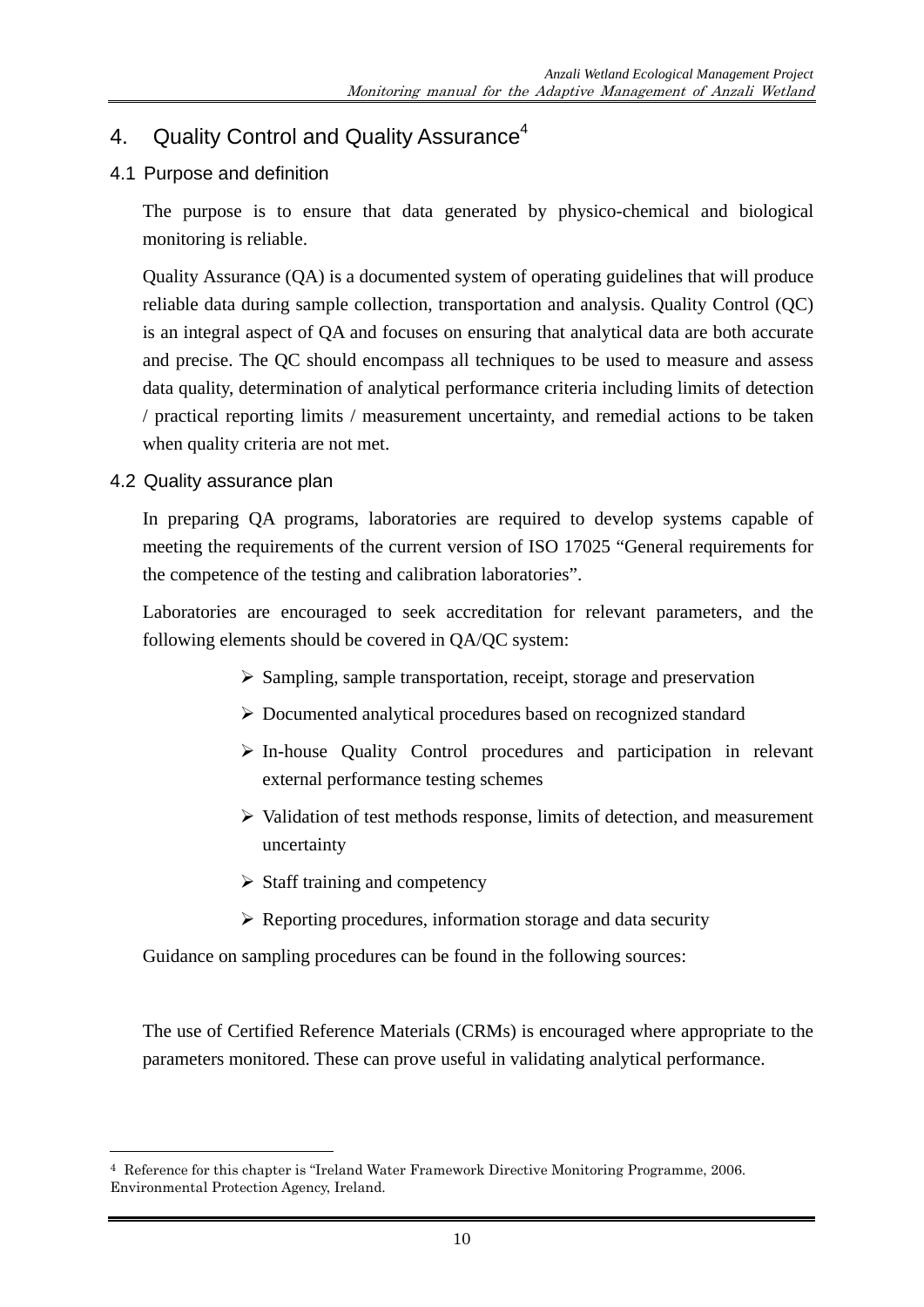#### 4.3 Analytical performance requirements

The choice of analytical methods available is extensive. It is acknowledged that laboratory facilities will generally utilize in-house documented procedures.

As minimum analytical procedures used should be capable of achieving deviation of less than 10% of the concentration of interest, or the lowest measurable value that can be reported with a known statistical confidence. A total error threshold of  $\pm$  20% is considered to be the maximum allowable and would be assigned equally to bias and random variation.

Specific performance criteria and prescription of required analytical approaches may require to be defined for some parameters to ensure data comparability.

#### 4.4 Guidance on reporting and interpretation of data

#### 4.4.1 Rounding

It is common practice to round instrument measured values. Consideration must be given to rounding such data in a manner that does not diminish its usefulness for evaluation. In general, rounding should provide a result where the uncertainty exists only in the last significant figure. Where summed values are reported, these should be reported to the significance figures applied to the least accurate measurement. The use of 3 significant figures is generally sufficient for most analytical work.

# 4.4.2 Limit of detection and reporting of low concentrations

The limit of detection of an analytical system can be defined as the lowest concentration for which a response is measurable above background noise with a defined (typically 95%) statistical confidence. It is desirable that the limit of detection is based on an examination of a series of batches of analyses over time by different analysts, and not only on the evaluation of the best possible performance or lowest detectable signal alone within a single batch of analyses.

While the limit of detection provides a measure of the lowest signal detectable at the defined confidence level, it is common for laboratories to apply a somewhat higher value as a practical reporting limit or lower limit of quantification. This is generally a multiple of the limit of detection and is used as an additional safeguard to ensure that responses to the detection of substances at low concentrations are merited based on a higher confidence of its detection.

# 4.4.3 Reporting and Interpretation of Low Concentrations

A major difficulty with measurement at very low concentrations is that analytical systems can provide responses falling below the calculated limit of detection or lower limit of quantification.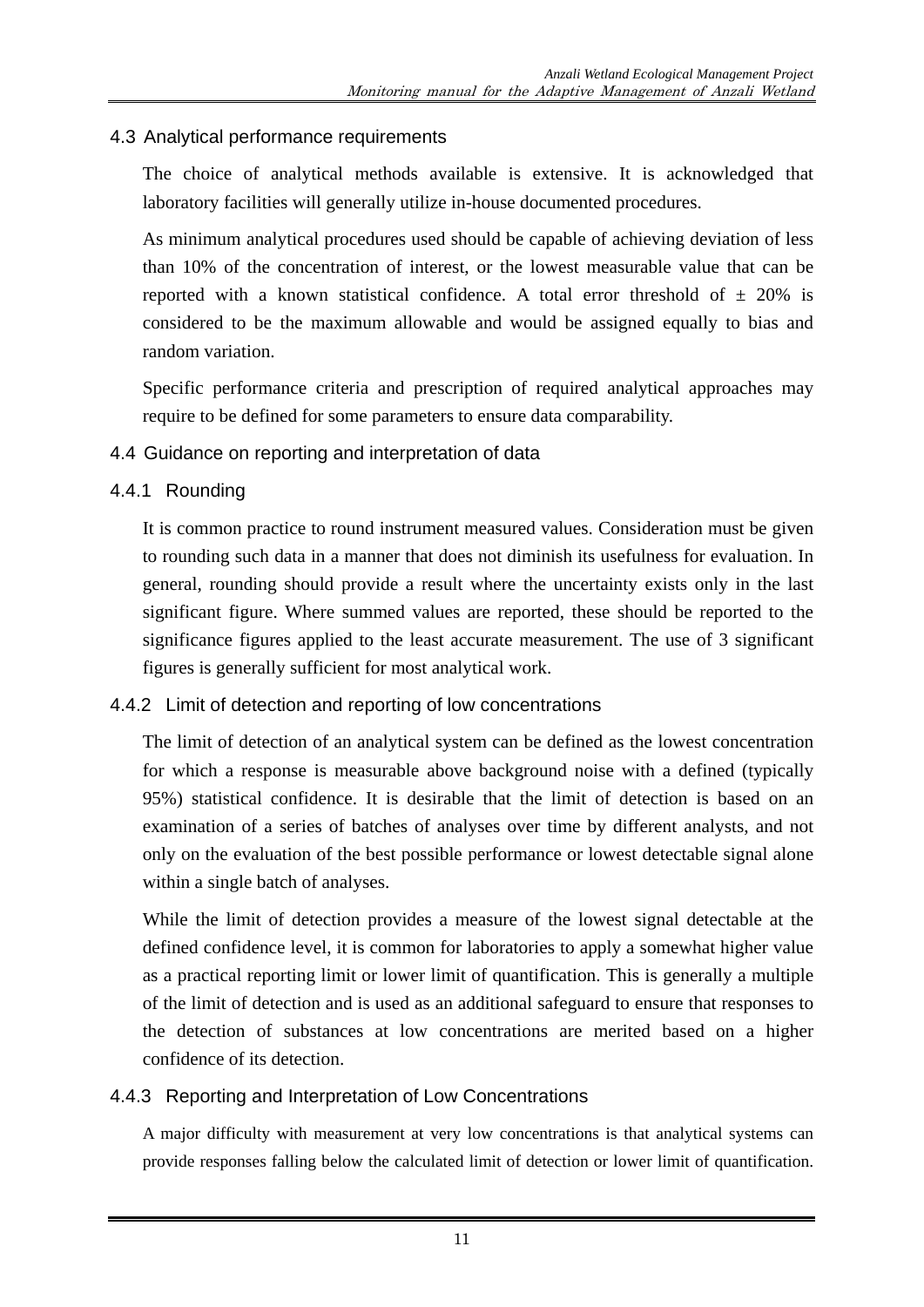Such data is often seen reported in one of the following ways:

- $\triangleright$  As Not detected (ND)
- $\triangleright$  As Less than the limit of detection
- $\triangleright$  As zero (0)
- $\triangleright$  As an arbitrary fraction of the limit of detection (e.g. limit of detection/2)
- $\triangleright$  As the measured value + its measurement uncertainty

The terms "Not Detected" and "Zero" should never be used they convey no quantitative or qualitative information and are wholly dependent on the characteristics of the measurement system used. In many samples it will not be possible to determine, with absolute confidence, the complete absence of a particular substance.

Reporting values as less than the limit of detection is the most commonly accepted practice. However incorporating such values into statistical calculations requires their transposition to a replacement value e.g. limit of detection/2. These values may facilitate calculations but the calculated statistic may be biased and should always be referenced back to the original limit of detection.

In all cases it is essential that a clear distinction is made between recorded values and any subsequently reported results.

#### 4.4.4 Estimation and use of recovery factors

Quantitative results should be corrected for recovery unless there are specific reasons for not doing. It is important that all data should be clearly identified as to whether or not a recovery correction has been applied and if a recovery correction has been applied, the amount of the correction and the method by which it was derived should be included with the report.

Recovery values should be established as part of method validation. When the use of a recovery factor is justified, the method of its estimation should be specified in the method protocol.

QC charts for recovery should be established during method validation and used in all routine analysis. Runs giving recovery values outside the control range should be considered for re-analysis in the context of acceptable variation, or the results reported as semi-quantitative.

#### 4.4.5 Plausibility checks

Data should be checked prior to reporting for overall plausibility and comparability with previous samples. The use of comparative ratios such as BOD:COD, Na:K, Ionic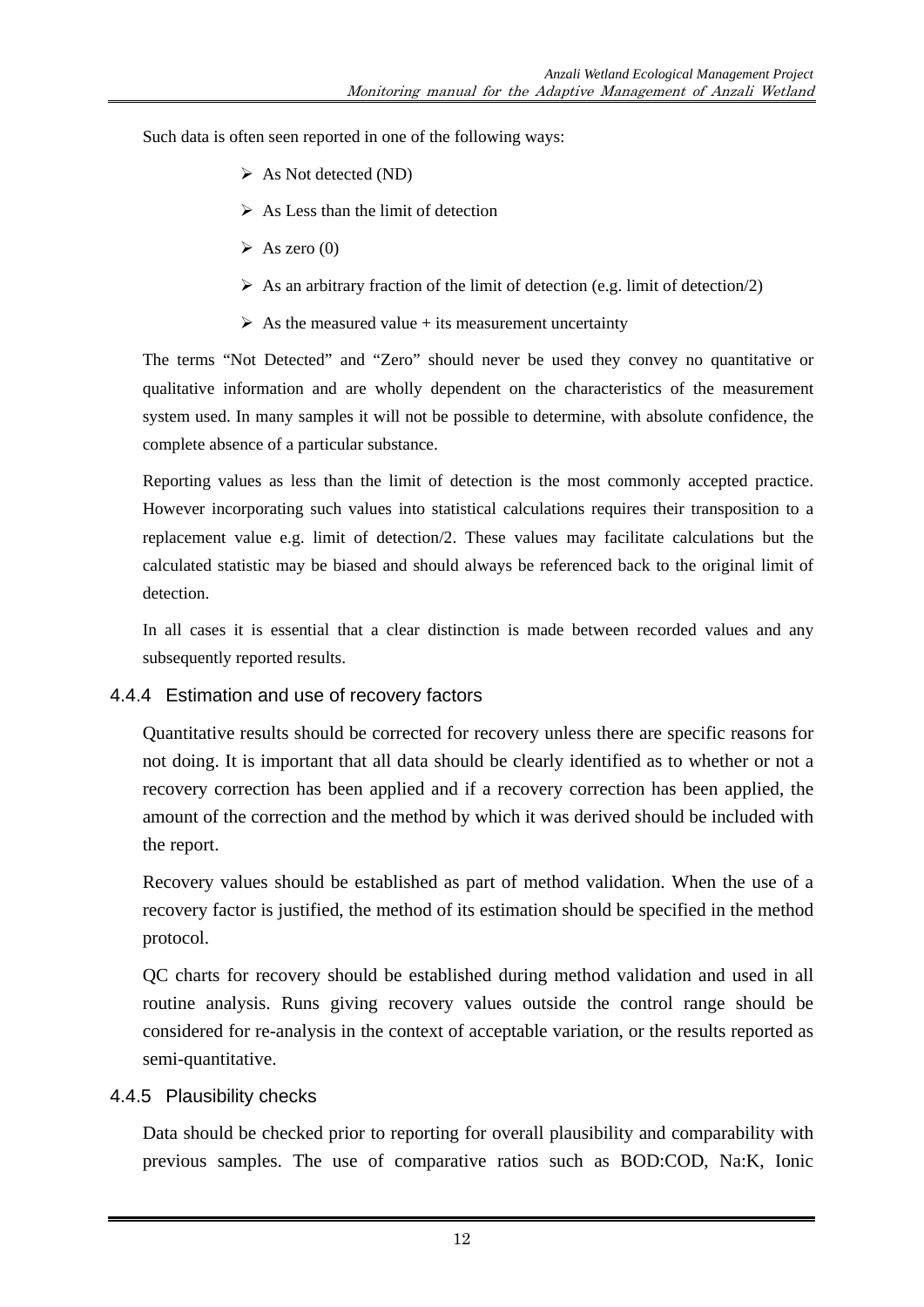balances etc., is recommended. Plotting of trends in such ratios can be of assistance in the early detection of trends in natural variations or step changes due to analytical factors. This may be particularly relevant when assessing parameters which are naturally low e.g. trace metals concentrations. In addition, such checks may also serve to highlight differences in reporting units e.g. Nitrate as  $NO<sup>3</sup>$  or as N, Phosphate as P or as  $PO<sup>4</sup>$  etc. especially where data from a range of sources is being aggregated.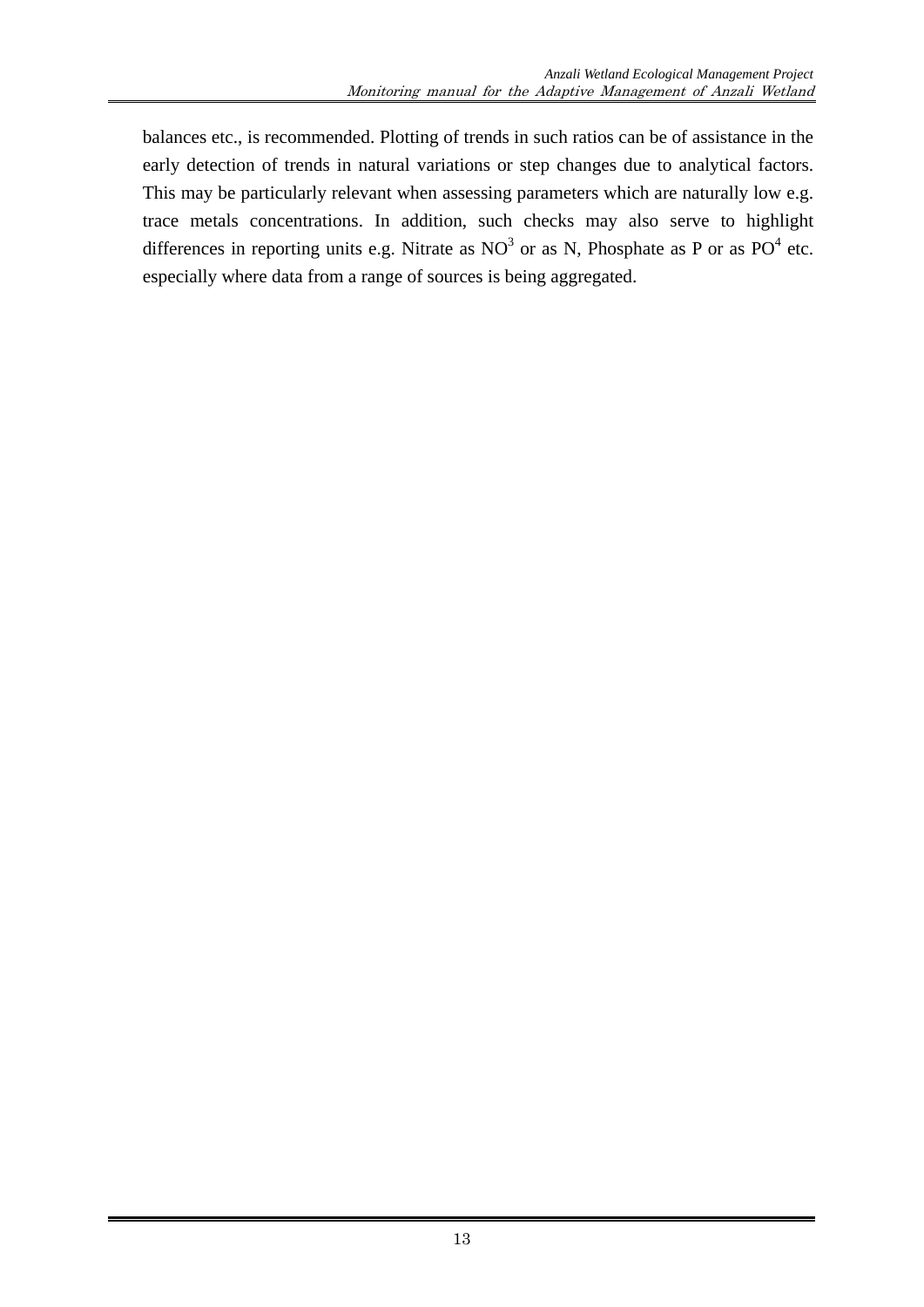# 5. Data Handling and Reporting

# 5.1 Data handling

# 5.1.1 Database

A database is a collection of data that is stored in a computer and that can easily be used and added to. A database is necessary for the analysis of Anzali wetland condition and decision making for wetland management.

Various data must be centralized to analyze the wetland condition. The data handling unit under the secretariat of Anzali Wetland Management Committee will undertake to manage the data, and relevant organizations need to provide the necessary data for the reliable examination (Figure 5.1).

There are several types of database software. However, this manual recommends Microsoft Excel, taking the convenience of experts into consideration. Excel files have been prepared for making the database. Figure 5.2 shows a sample sheet for the database. Excel automatically calculates the annual average and draws the diagram to show the annual change. For water quality, input data is compared with the standard value, and a number of stations over the standard value are automatically calculated. Yearly change is also delineated in a diagram. The sheet is copied and the data for the next year will be entered in the cells. The data will be consistently accumulated in a file with this process.

This Excel file will be prepared by the project, and provided to the data handling unit.



**Figure 5.1 Centralization of Monitoring Data**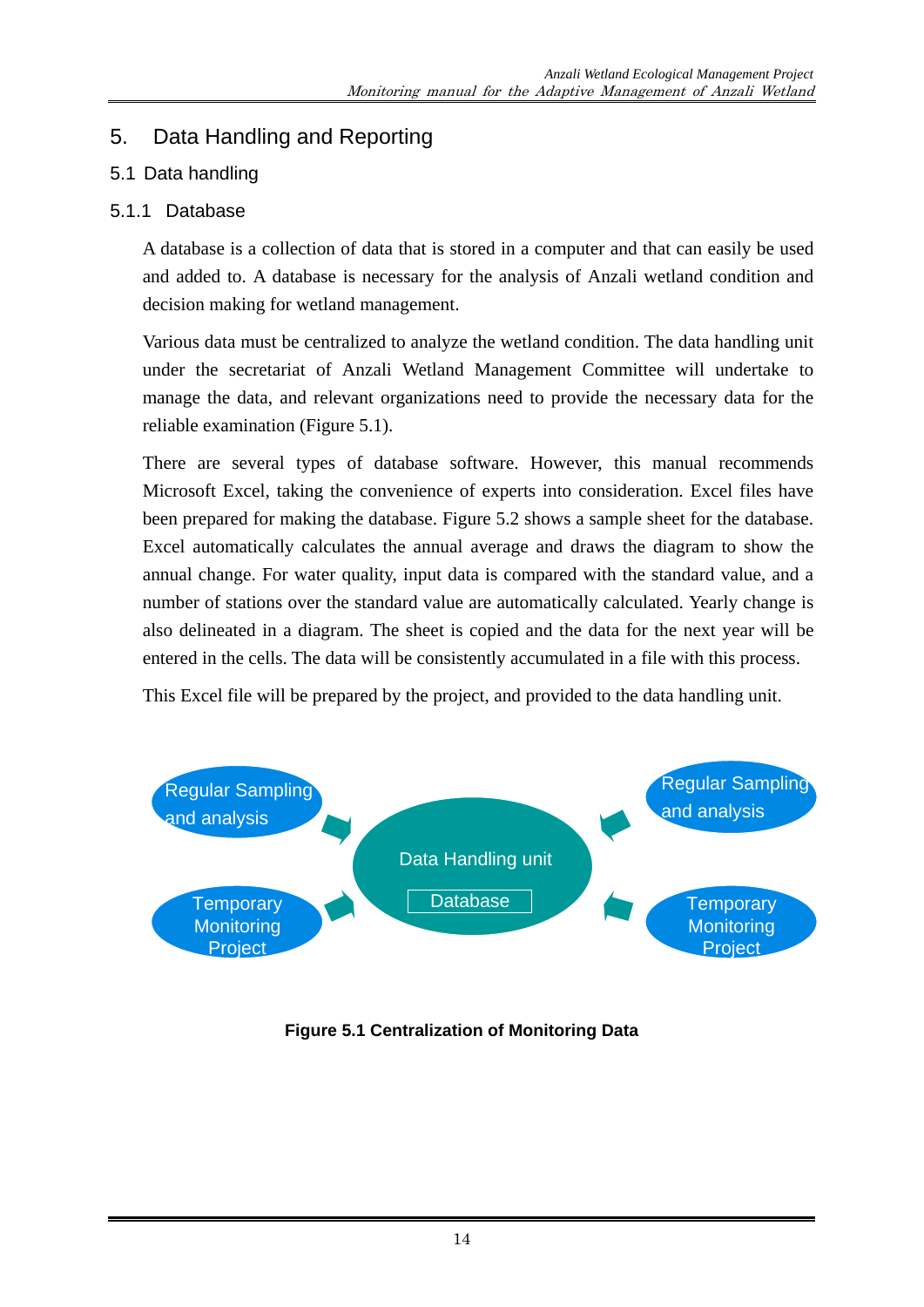| DO (Unit: mg/L)<br>(Standard:<br>nnual data |       |      |      |      |       |      |       |       | 5    |      |       |      |         |      |      |                      |
|---------------------------------------------|-------|------|------|------|-------|------|-------|-------|------|------|-------|------|---------|------|------|----------------------|
| Sampling<br>Station                         | Jan   | Feb  | Mar  | Apr  | May   | Jun  | Jul   | Aug   | Sep  | Oct  | Nov   | Dec  | Average | Max  | Min  | No. over<br>standard |
| $W-1$                                       | 5.00  | 3.00 | 3.00 | 7.00 | 9.00  | 6.00 | 3.00  | 3.00  | 3.00 | 2.00 | 5.00  | 6.00 | 4.58    | 9.00 | 2.00 |                      |
|                                             | $  -$ |      | .    |      | $  -$ | .    | $  -$ | $  -$ | .    | .    | $  -$ | .    | .       | .    | .    |                      |

| . .     | $\sim$ . $\sim$ $\sim$ | $\sim$ |      | $\cdots$ | $\cdots$        | $\sim$ . $\sim$ $\sim$ | $\sim$ | $\cdots$ |      | ---  | $\sim$ . $\sim$ $\sim$ |      |      | $\sim$ . $\sim$ $\sim$ | ---  |              |
|---------|------------------------|--------|------|----------|-----------------|------------------------|--------|----------|------|------|------------------------|------|------|------------------------|------|--------------|
| $W-2$   | 9.00                   | 1.00   | 1.00 | 5.00     | 4.00            | 3.00                   | 2.00   | 2.00     | 2.00 | 2.00 | 2.00                   | 2.00 | 2.92 | 9.00                   | 1.00 |              |
| $W-3$   | 8.00                   | 2.00   | 2.00 | 1.00     | 00.1            | .00                    | 1.00   | 1.00     | 1.00 | 1.00 | 1.00                   | 2.00 | 1.83 | 8.00                   | 1.00 |              |
| $W-4$   | 4.00                   | 4.00   | 4.00 | 1.00     | .00             | .00                    | 1.00   | 00.1     | 1.00 | 1.00 | 1.00                   | 2.00 | 1.83 | 4.00                   | 1.00 | 0            |
| $W-5$   | 4.00                   | 4.00   | 4.00 | 1.00     | 00 <sub>1</sub> | .00                    | 1.00   | 1.00     | 1.00 | 1.00 | 1.00                   | 2.00 | 1.83 | 4.00                   | 1.00 | 0            |
| $W-6$   | 4.00                   | 4.00   | 4.00 | 1.00     | 00.1            | 00.1                   | 1.00   | 1.00     | 00.1 | 1.00 | 1.00                   | 2.00 | 1.83 | 4.00                   | 1.00 | 0            |
| $W-7$   | 4.00                   | 4.00   | 4.00 | 1.00     | .00             | .00                    | 1.00   | 1.00     | 1.00 | 1.00 | 1.00                   | 2.00 | .83  | 4.00                   | 1.00 | $\mathbf 0$  |
| $W-8$   | 4.00                   | 4.00   | 4.00 | 1.00     | .00             | .00                    | 1.00   | 1.00     | 1.00 | 1.00 | 1.00                   | 2.00 | 1.83 | 4.00                   | 1.00 | o            |
| $W-9$   | 4.00                   | 4.00   | 4.00 | 4.00     | 4.00            | 4.00                   | 4.00   | 4.00     | 4.00 | 4.00 | 4.00                   | 4.00 | 4.00 | 4.00                   | 4.00 | $\mathbf{0}$ |
| $W-10$  | 2.00                   | 2.00   | 2.00 | 2.00     | 2.00            | 2.00                   | 2.00   | 2.00     | 2.00 | 2.00 | 2.00                   | 2.00 | 2.00 | 2.00                   | 2.00 | o            |
| Average | 4.80                   | 3.20   | 3.20 | 2.40     | 2.50            | 2.10                   | 1.70   | .70      | 1.70 | .60  | .90                    | 2.60 | 2.45 | 5.20                   | .50  | 0.6          |



| Years data          |      |         |         |         |         |         |         |         |         |         |         |         |                |      |      |                      |
|---------------------|------|---------|---------|---------|---------|---------|---------|---------|---------|---------|---------|---------|----------------|------|------|----------------------|
| Sampling<br>Station | 2010 | 2011    | 2012    | 2013    | 2014    | 2015    | 2016    | 2017    | 2018    | 2019    | 2020    | 2021    | <b>Average</b> | Max  | Min  | No. over<br>standard |
| $W-1$               | 4.25 |         |         |         |         |         |         |         |         |         |         |         | 4.25           | 4.25 | 4.25 | 11                   |
| $W-2$               | 2.33 |         |         |         |         |         |         |         |         |         |         |         | 2.33           | 2.33 | 2.33 | 11                   |
| $W-3$               | 1.50 |         |         |         |         |         |         |         |         |         |         |         | 1.50           | 1.50 | 1.50 | 11                   |
| $W-4$               | 1.83 |         |         |         |         |         |         |         |         |         |         |         | 1.83           | 1.83 | 1.83 | 11                   |
| $W-5$               | 1.83 |         |         |         |         |         |         |         |         |         |         |         | 1.83           | 1.83 | 1.83 | 11                   |
| $W-6$               | 1.83 |         |         |         |         |         |         |         |         |         |         |         | 1.83           | 1.83 | 1.83 | 11                   |
| $W-7$               | 1.83 |         |         |         |         |         |         |         |         |         |         |         | 1.83           | 1.83 | 1.83 | 11                   |
| $W-8$               | 1.83 |         |         |         |         |         |         |         |         |         |         |         | 1.83           | 1.83 | 1.83 | 11                   |
| $W-9$               | 4.00 |         |         |         |         |         |         |         |         |         |         |         | 4.00           | 4.00 | 4.00 | 11                   |
| $W-10$              | 2.00 |         |         |         |         |         |         |         |         |         |         |         | 2.00           | 2.00 | 2.00 | 11                   |
| Average             | 2.33 | #DIV/0! | #DIV/0! | #DIV/0! | #DIV/0! | #DIV/0! | #DIV/0! | #DIV/0! | #DIV/0! | #DIV/0! | #DIV/0! | #DIV/0! | 2.33           | 2.33 | 2.33 | 11                   |



**Figure 5.2 Sample of the sheet for database**

# 5.1.2 Data analysis

Annual data Sampling

Data analyses are carried out by the following processes.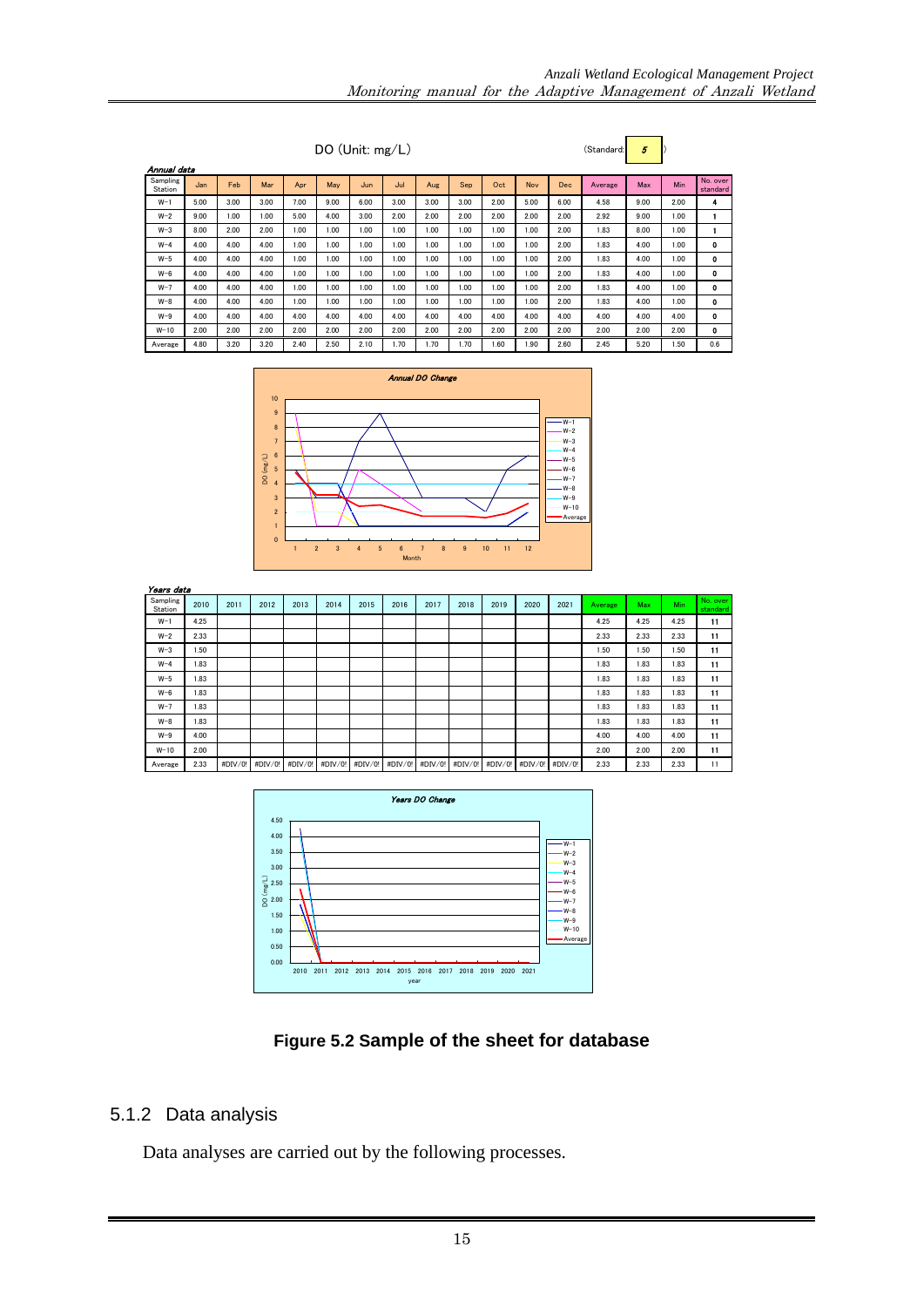- $\triangleright$  Comparison with standard value
- $\triangleright$  Observation of annual changes
- $\triangleright$  Observation of changes over years
- $\triangleright$  Examination and evaluation of the result
- (1) Comparison with standard value

Collected data is primarily compared with standard values. If the data of an item exceeds the standard value, the magnitude and frequency among sampling stations are examined.

(2) Observation of annual changes

Annual change of the items must be confirmed to know the fluctuation of data. For water quality, depending on the source of pollution load and/or characteristics of parameters, the annual changes are different. Conversely, characteristics of the source of pollution load can be examined with the annual change of parameters.

The annual changes of other items such as birds, fish and plankton must be confirmed to know their living characteristics in a year.

(3) Observation of changes over years

Yearly changes of the water quality parameter exceeding the standard value must be reviewed in order to find out if the annual value is a sample analysis error or not. If it is correct and permanent, the cause should be examined. As for birds, fish macrophyte, plankton and benthos, with water quality and water level, it is possible to reveal the habitat condition and impacts among these.

(4) Examination and evaluation of the result

The obtained data must be examined individually and comprehensively. Individual examinations are initially carried out as written above. Then comprehensive examinations are carried out. In this manual, principal component analysis (PCA) and regression analysis are introduced. These were used to select environmental indicators (refer to Attachment 1). PCA can imply the structure and mechanism of wetland ecosystem with showing the group of items as principal components. Regression analysis can explain the relation of items in the principal components. For example, if we find the loss of threatened fish and change of ichthyofauna, we can do PCA. Fish item should be found in one principal component, and then regression analysis should be carried out among items in the principal component. The cause of the problem may be estimated with the data as it is by industrial discharge, agricultural chemical use, domestic discharge, etc. Those relevant data must be available from relevant organizations such as MOJA, GWWC and GRWO.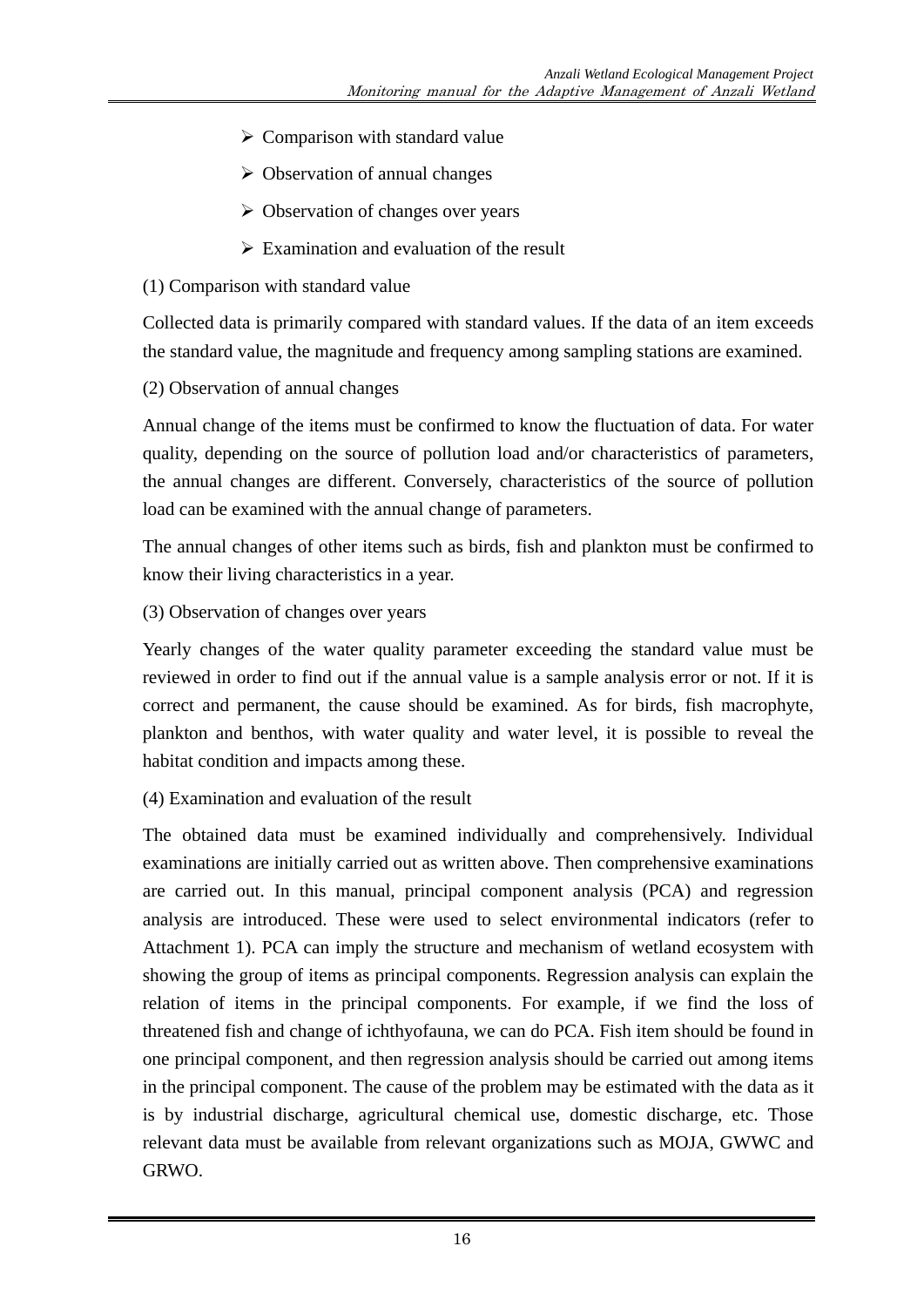The macro for PCA calculation is prepared by the project and provided to the data handling unit. Regression analysis can be carried out with the tool function of Excel. Sample explanations of PCA and regression analysis are written in Attachment 1.

# 5.2 Reporting

The analyzed data must be used for decision making on Anzali wetland management. In order for the Anzali wetland management committee members to make decisions, the data handling unit needs to describe the issues and evaluation, and propose the measures that should be taken. Those are expressed in a report concisely, clearly and easily. A sample report is attached to this manual (see attachment 2). The contents of the report are summarized below.

# (1) Monitoring result

Monitoring result is described using the data analysis described above (Section 5.1.2). The text should be the minimum needed to understand the present condition and the issues of concern (Raw data is attached on the report). Tables and figures should be used with minimum explanations. Any serious problems should be highlighted and the priority of the issues should be made clear. Priority is determined by criteria such as effect, urgency, efficiency, maturity, capacity of executing organization and cost.

# (2) Necessary measures

The measures, including alternatives for each issue should be described concisely. The expected responsible organization, target, deadline and procedure should be defined. A detailed program should be attached to the report.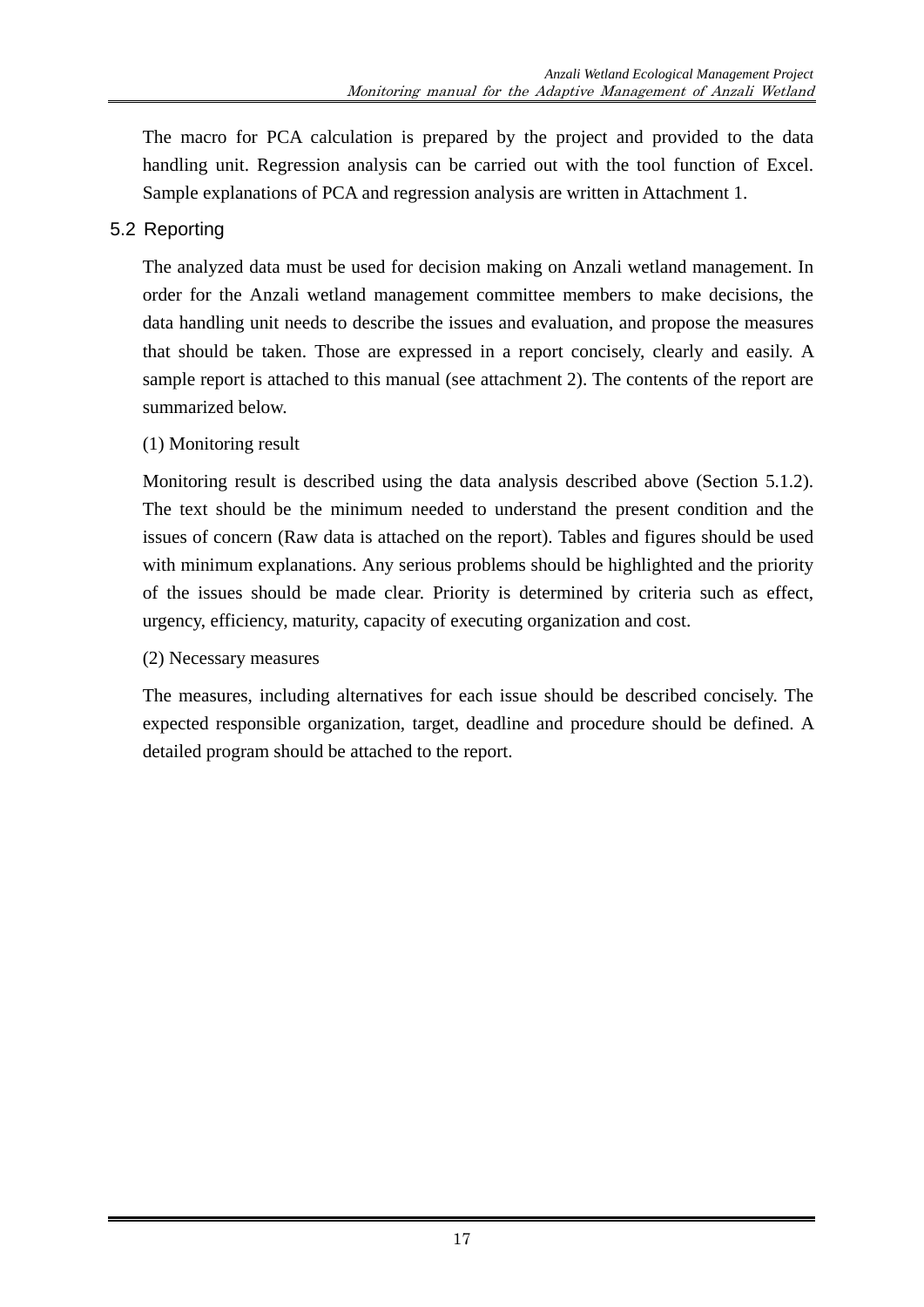# 6. Review of Present Sampling and Analysis

Monitoring results must be reviewed periodically. The present manual has been prepared with available data that is almost all from the Master Plan study. However, for example, indicators are just the first hypothesis. The indicators, frequency and methods of monitoring should be revised as the monitoring data is accumulated. If we do not use the monitoring method that meets to the purpose of the monitoring, the effect would be low.

Monitoring result should be reviewed in advance of each year's budget. The data handling unit needs to prepare a proposal for revised monitoring and submit it to the AWMC. AWMC will have a meeting to discuss the budget allocation for the activities related to wetland management. The proposal will be discussed in the meeting of AWMC, prior to approval. The necessary budget will then be requested to the central government.

The process is described in Figure 6.1.



**Figure 6.1 Review of Monitoring**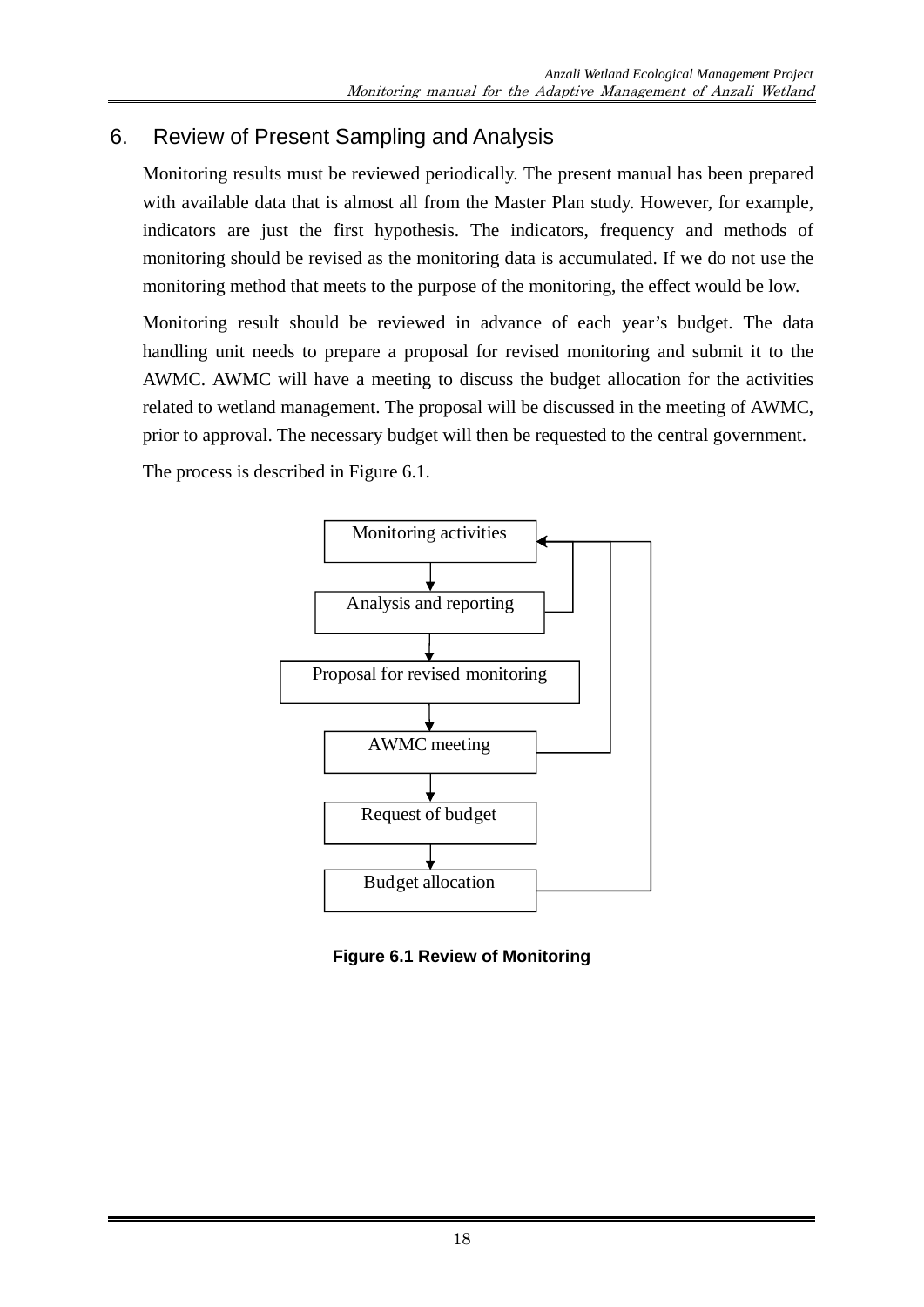# 7. Sampling and Analysis Methods

7.1 Setting of methodology

Monitoring methods were set by the monitoring group of the project in association with NIWAI. The methods are derived from present monitoring activities taking present capacity and instruments of relevant organizations into consideration. Water quality monitoring methods referred to the standard methods of USEPA that DOE laboratory is following.

7.2 Site selection and frequency

Sampling stations and frequency were selected to reveal the ecological condition of Anzali wetland. Taking practicability into consideration, minimum and necessary stations were selected. The stations are shown in Figure 7.1, and frequency and implementing organization is shown in Table 7.1.

Sampling sites were allocated on the whole wetland for biological and phisico-chemical indicators. Sampling stations were allocated on the rivers flowing into the wetland for plankton, benthos, water and sediment quality indicators. The coordinates (UPM/UPS) of sampling stations are shown in Table 7.2.

Sampling frequency was selected basically seasonally in biological indicators, monthly in phisico-chemical indicators of water and annually in sediment as well as economical indicators. The exact period must be changed by the season of each indicator (e.g. migratory season).

| Type of Indicators | <b>Sampling Frequency</b>          | Organization       |
|--------------------|------------------------------------|--------------------|
| <b>Birds</b>       | Winter (waterfowl), spring (terns) | <b>DOE</b> Guilan  |
| Fish               | Seasonally (except for winter)     | <b>NIWAI</b>       |
| Macrophyte         | Seasonally (except for winter)     | <b>NIWAI</b>       |
| Phytoplankton      | Monthly                            | <b>NIWAI</b>       |
| Zooplankton        | Monthly                            | <b>NIWAI</b>       |
| <b>Benthos</b>     | Monthly                            | <b>NIWAI</b>       |
| Water quality      | Monthly                            | <b>DOE</b> Guilan  |
| Sediment quality   | Annually or seasonally             | <b>DOE</b> Guilan  |
| Water level        | Monthly                            | DOE Guilan and PMO |
| Fishery            | Annually                           | Shilat             |
| Agriculture        | Annually                           | <b>MOJA</b>        |
| Hunting            | Annually                           | <b>DOE</b> Guilan  |
| Tourism            | Seasonally                         | <b>GCHHTO</b>      |

**Table 7.1 Sampling Frequency** 

Note NIWAI: National Inland Water Aquaculture Institute, PMO: Prot and Marine Organization, MOJA: Ministry of Jihad-e-Agriculture, GCHHTO: Guilan Culture, History and Handicraft Tourism Organization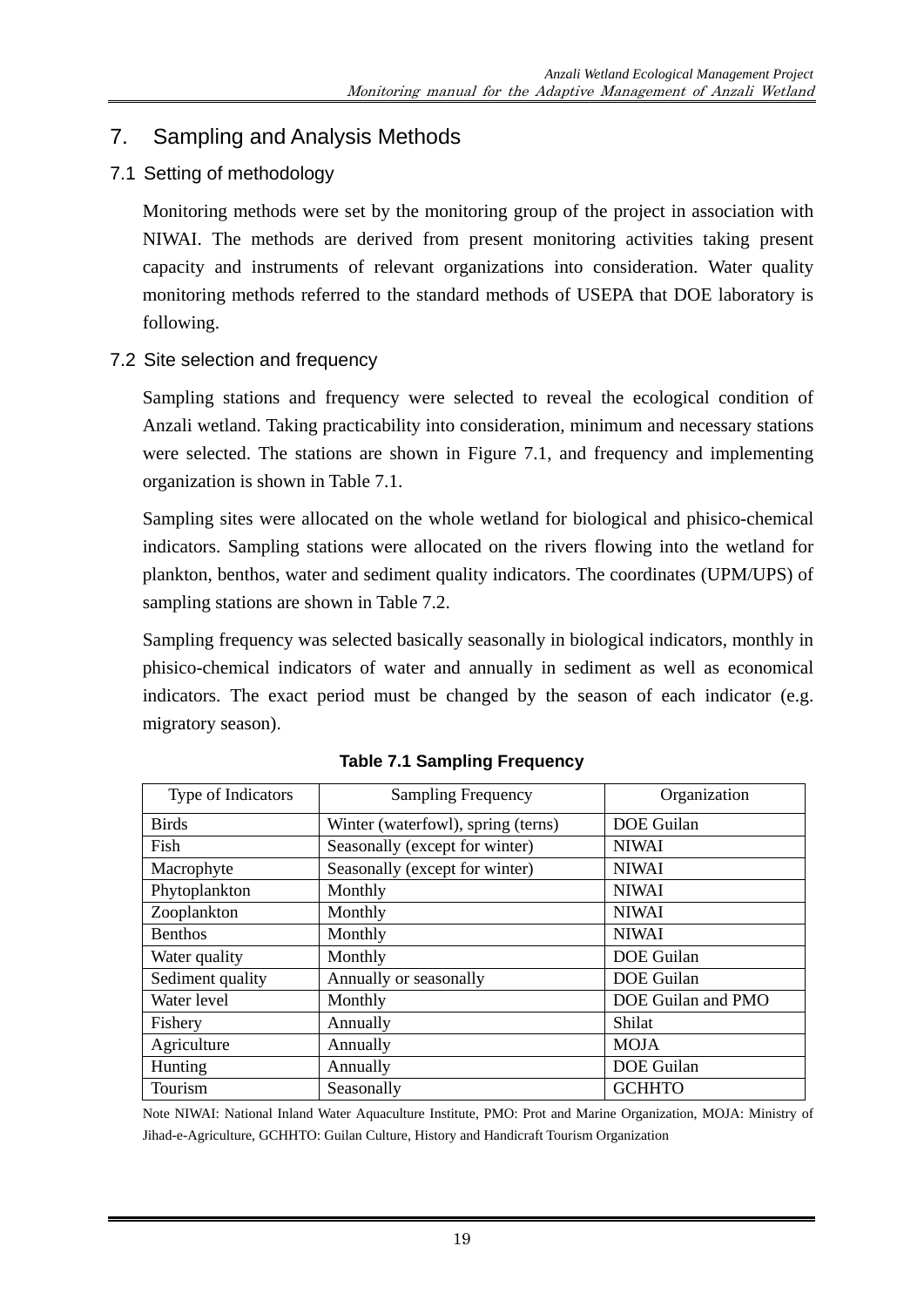

**Figure 7.1 Sampling Stations of Monitoring** 

20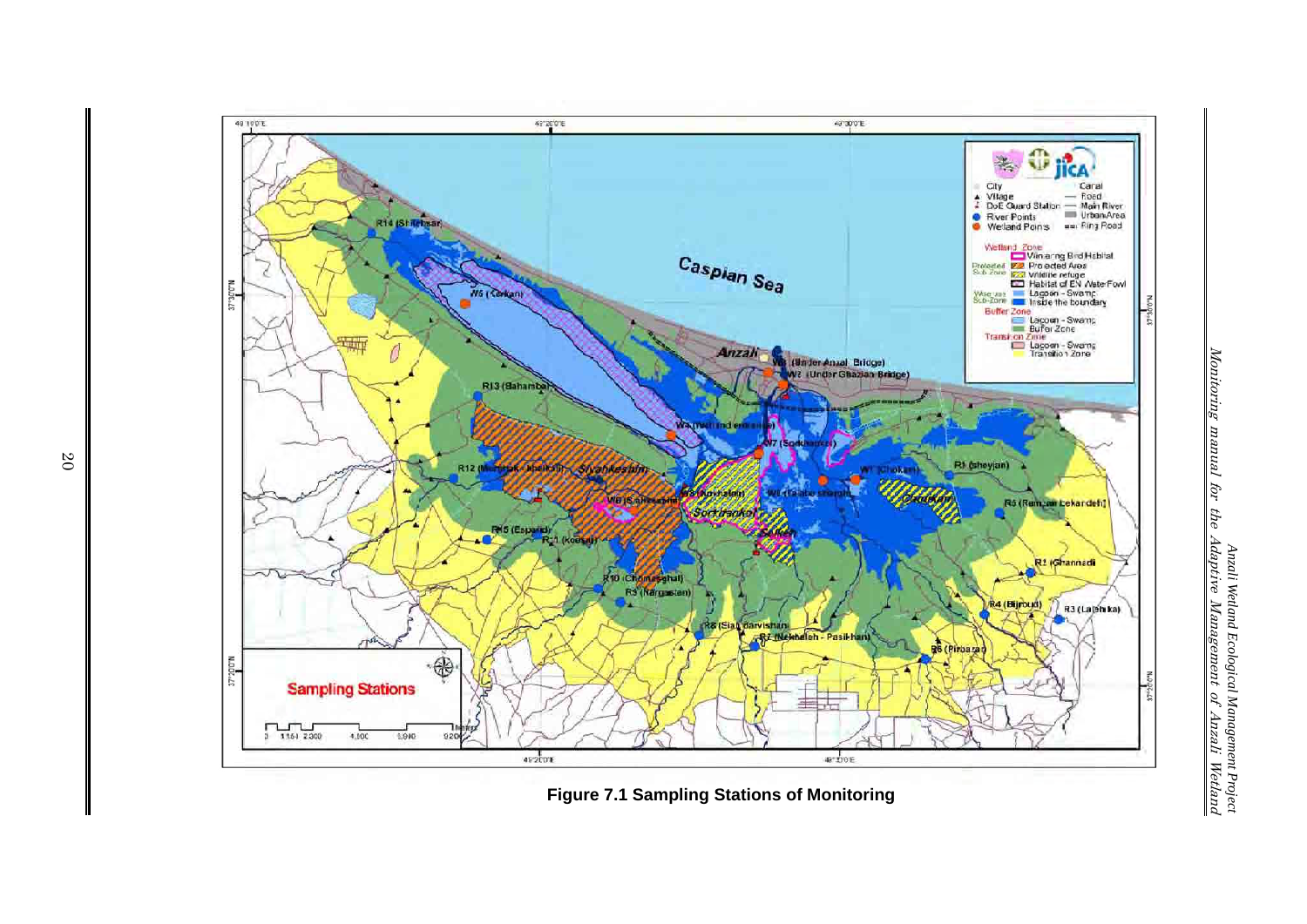| Name                        | $No^*$         | X      | y       |
|-----------------------------|----------------|--------|---------|
| Chokam                      | W1             | 367839 | 4142861 |
| <b>Under Ghazian Bridge</b> | W <sub>2</sub> | 364548 | 4147588 |
| Under Anzali Bridge         | W <sub>3</sub> | 363801 | 4148176 |
| <b>Wetland Entrance</b>     | W <sub>4</sub> | 358783 | 4145045 |
| Karkan                      | W <sub>5</sub> | 348617 | 4151504 |
| Siahkeshim                  | W <sub>6</sub> | 356943 | 4141341 |
| Sorkhankol                  | W7             | 363079 | 4144154 |
| Nokhaleh                    | W8             | 359009 | 4141829 |
| Talabe Shargh               | W <sub>9</sub> | 366225 | 4142826 |
| Sheyjan                     | R1             | 372471 | 4143082 |
| Ghannadi                    | R2             | 376441 | 4138294 |
| Laleh ka                    | R <sub>3</sub> | 377832 | 4136004 |
| <b>Bijroud</b>              | R <sub>4</sub> | 374186 | 4136246 |
| Ramzan bekandeh             | R <sub>5</sub> | 374935 | 4141224 |
| Pirbazar                    | R <sub>6</sub> | 371288 | 4134005 |
| Nokhaleh (Pasikhan)         | R7             | 362895 | 4134642 |
| Siah darvishan              | R <sub>8</sub> | 360141 | 4135210 |
| Nargestan                   | R <sub>9</sub> | 356295 | 4136841 |
| Chomesghal                  | R10            | 355174 | 4137515 |
| koesar                      | R11            | 352213 | 4140167 |
| Morghak (khalkaii)          | R12            | 348051 | 4142930 |
| Bahambar                    | R13            | 349260 | 4146966 |
| Shilehsar                   | R14            | 344026 | 4155009 |
| Espand                      | R15            | 349718 | 4139918 |

#### **Table 7.2 Coordinates of Sampling Stations**

# 7.3 Birds

# 7.3.1 Survey period

Avifauna is surveyed in two seasons. Breeding birds are surveyed from May to June at adequate time.

# 7.3.2 Survey organization

DOE Guilan

# 7.3.3 Survey method

(1) Avifauna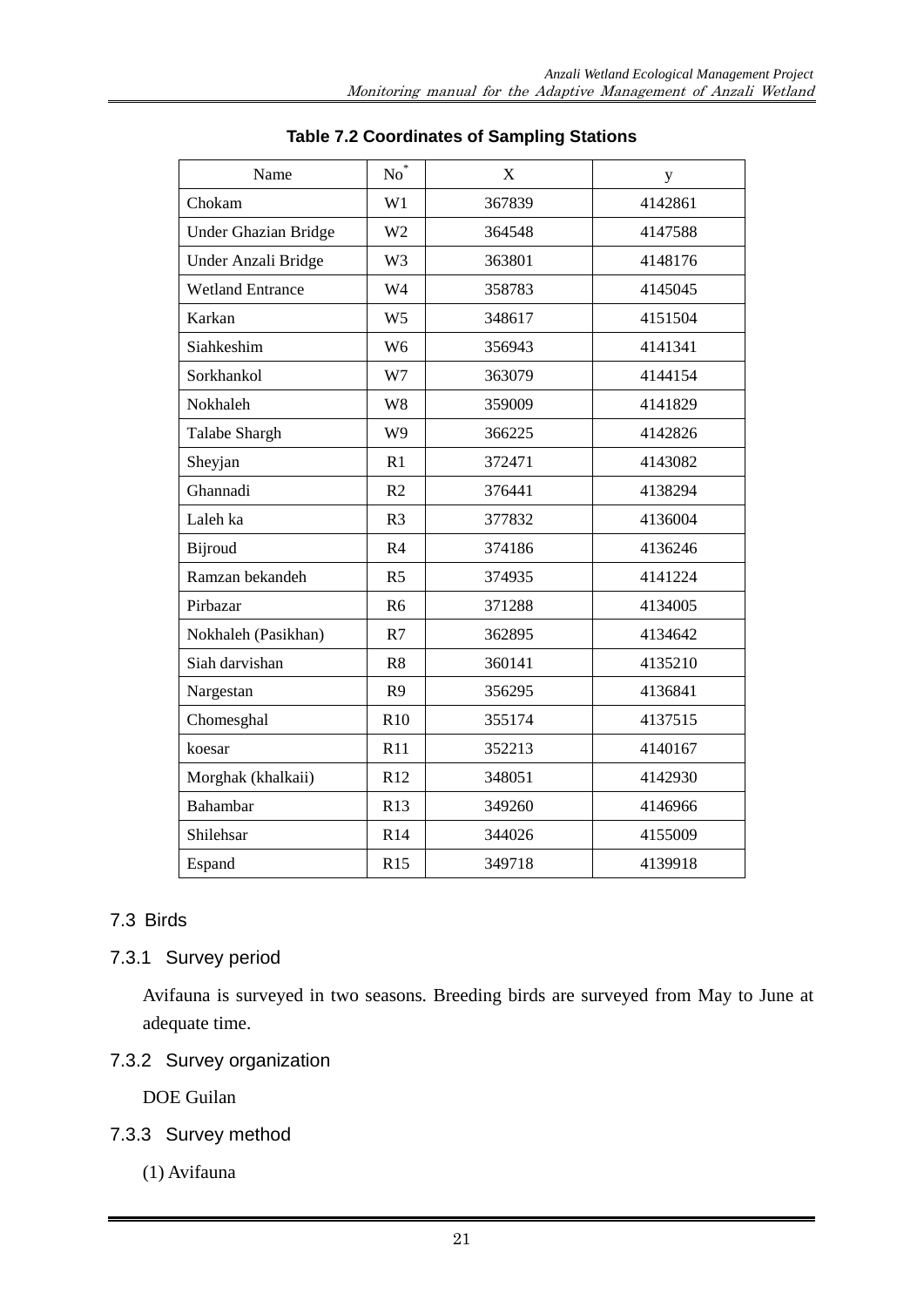Bird recognition in the field is conducted based on form of flying, body size, apparent shape, wing and feather color, behavior and specific sound or song by using different field guidance. In order to recognize the birds and evaluate the population of birds at Anzali wetland, engine boats are used. In some cases such as Selkeh, the survey is conducted on foot and from bird watching tower by using binoculars, monocular telescope and camera. Birds survey is conducted by using total count. International wetlands organization proposes this method for counting the birds in wetland area<sup>5</sup>. The coordinates (UPM/UPS) of survey points are shown in Table 7.3.

| <b>Station Name</b>    | <b>Station Number</b>    | X       | Y       |
|------------------------|--------------------------|---------|---------|
| <b>Central Wetland</b> | $\mathbf{1}$             | 3726839 | 4927548 |
| <b>Wetland West</b>    | 2                        | 3729022 | 4919771 |
| <b>Wetland East</b>    | 3                        | 3725934 | 4929759 |
| Selkeh                 | $\overline{\mathcal{L}}$ | 3723654 | 4927509 |
| Sorkhankol             | 5                        | 3725077 | 4926383 |
| Siahkeshim             | 6                        | 3724850 | 4922495 |
| Espand                 | 7                        | 3724947 | 4919810 |
| Hosein bekandeh        | 8                        | 3726082 | 4929412 |
| Chokam                 | 9                        | 3724573 | 4932619 |
| Marghob Abbandan       | 10                       | 3729945 | 4913869 |

 **Table 7.3 Coodinates of Survey Points** 

#### (2) Breeding birds

In order to recognize and evaluate the population of breeding birds, census survey is conducted. The nests of each bird are also counted. For some species such as Whiskered tern which breed in the wetland in high extent, direct counting method is used. For some areas such as Selkeh and Siahkeshim, breeding birds are counted. An area is divided into blocks, and the number of blocks is counted. The number of breeding birds in some

<sup>-</sup>5 Torres, R. (1995). Waterfowl Community Structure of Languna Sento Domingo during an annual cycle, Rev. Asoc. Sci. Nat. Litor. St. Tome, 26: 33-40.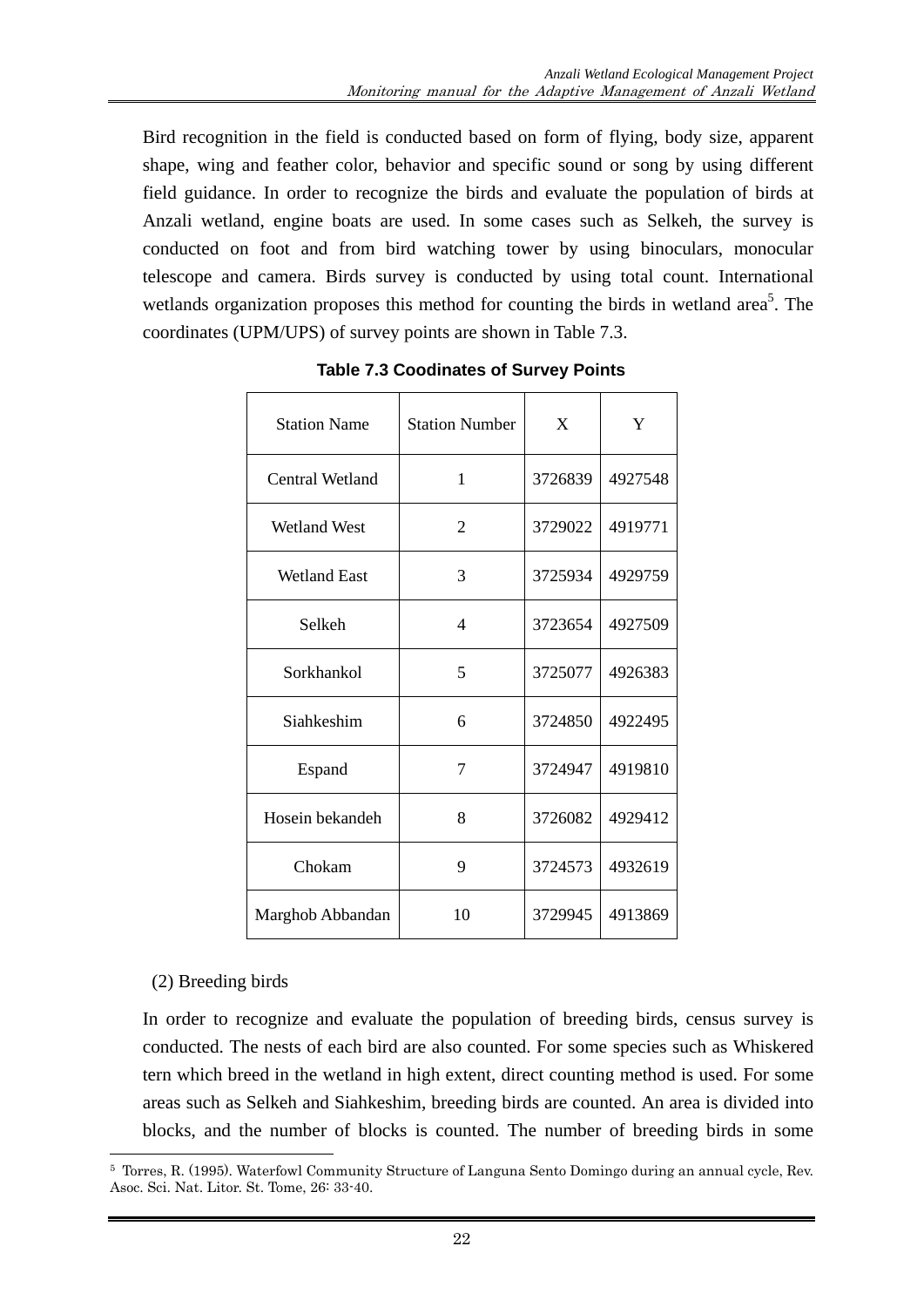blocks is counted and the average is multiplied by the number of blocks.

7.3.4 Creation of database

In the Excel sheet, location, date, time, weather, name of surveyor, birds data and remarks are typed.

# 7.4 Fish

7.4.1 Survey period

Fish is surveyed in three seasons from spring to autumn.

7.4.2 Survey organization

National Inland Water Aquaculture Institute and DOE Guilan

# 7.4.3 Survey method

Fish species are collected by both active (electro fishing: once, and cast net: 10 times) and passive (gill net: once, and purse seine net: once) methods. As soon as fish are caught, their common names are recorded by experienced experts, and the number of each species is also recorded to count the catch per unit effort. The fish are carried alive to laboratory and precise weight and length are measured.

# 7.4.4 Creation of database

In the Excel sheet, location, date, time, weather, name of surveyor, fish data and remarks are typed.

# 7.5 Macrophyte

7.5.1 Survey period

Macrophyte is surveyed in three seasons from spring to autumn.

# 7.5.2 Survey organization

National Inland Water Aquaculture Institute and DOE Guilan

# 7.5.3 Survey method

Areas of three indicator species are roughly measured per ha. Vegetation structure is also surveyed. A quadrat is established at each sampling station. Name of species and its coverage (%) for all macrophyte at the quadrat are recorded.

# 7.5.4 Creation of database

In the Excel sheet, location, date, time, weather, name of surveyor, macrophyte data and remarks are typed.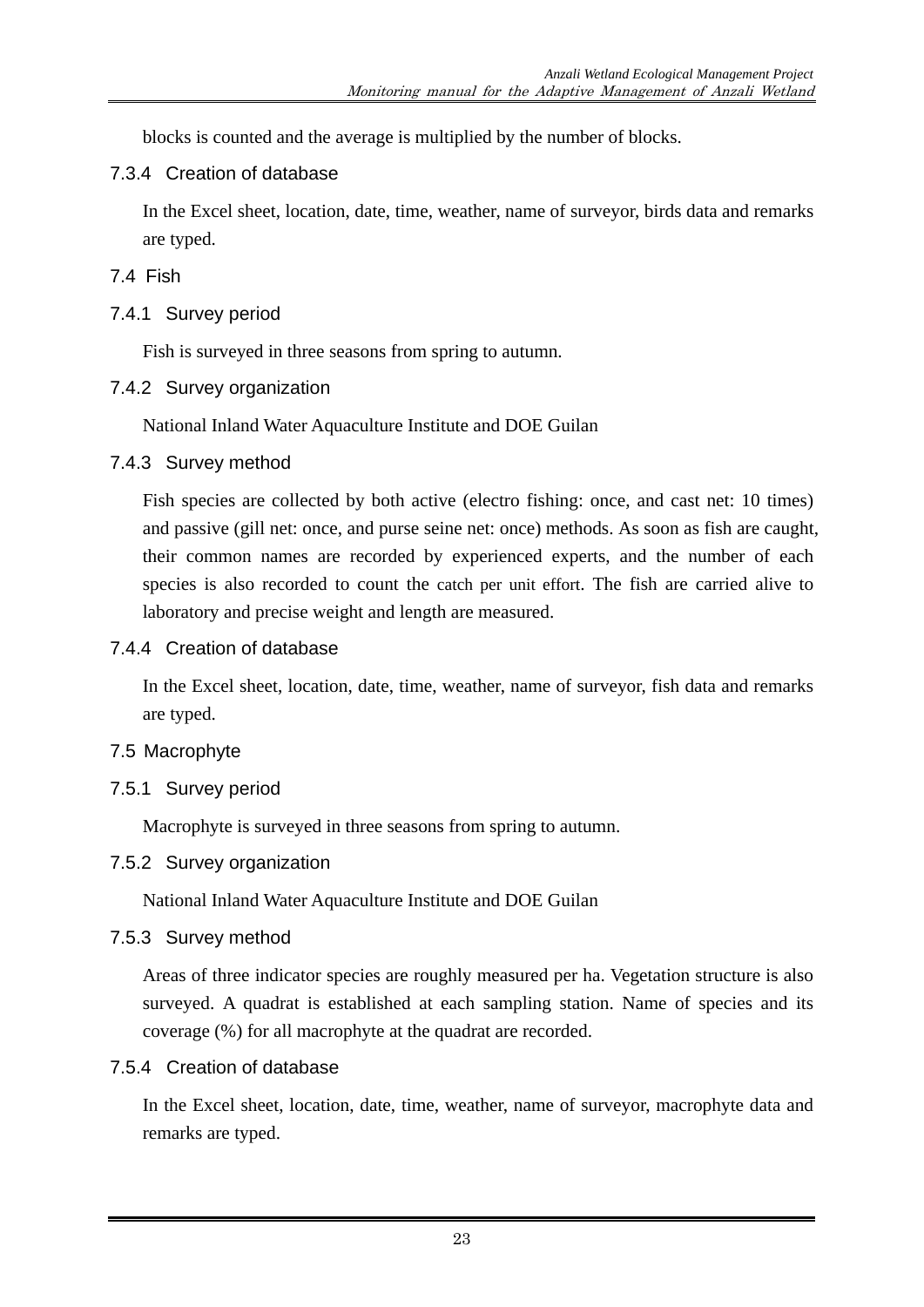# 7.6 Phytoplankton

# 7.6.1 Survey period

Phytoplankton is surveyed in three seasons from spring to autumn.

7.6.2 Survey organization

National Inaland Water Aquaculture Institute and DOE Guilan

# 7.6.3 Survey method

Phytoplankton sample is collected by P.V.C tube. It placed in a vertical direction within particular water depths, and then the sampled water transferred into bucket and finally one litter liquid is collected and fixed with formalin. Phytoplankton in the fixed water is identified and counted using microscope. The number of individuals is also recorded.

# 7.6.4 Creation of database

In the Excel sheet, location, date, time weather, sampling depth, name of surveyor, phytoplankton data and remarks are typed.

# 7.7 Zooplankton

7.7.1 Survey period

Zooplankton is surveyed in three seasons from spring to autumn.

# 7.7.2 Survey organization

National Inaland Water Aquaculture Institute and DOE Guilan

# 7.7.3 Survey method

In the Anzali wetland at 12 stations, zooplankton sample is collected by P.V.C tube. Thirty litters of water are collected and subsequently screened by 30 µm plankton net. The collected sample is poured in sampling jar. The sample is fixed with 4% formalin to preserve zooplankton. In rivers at 11 stations, directly 30 litters of water are screened with plankton net, mesh size  $30 \mu m$ , the collected sample is poured in sampling jar. The sample is fixed with 4% formalin. The sample transferred to the laboratory is identified with microscope to possible taxonomic family or genus. The number of individuals is also recorded.

# 7.7.4 Creation of database

In the Excel sheet, location, date, time weather, sampling depth, name of surveyor, zooplankton data and remarks are typed.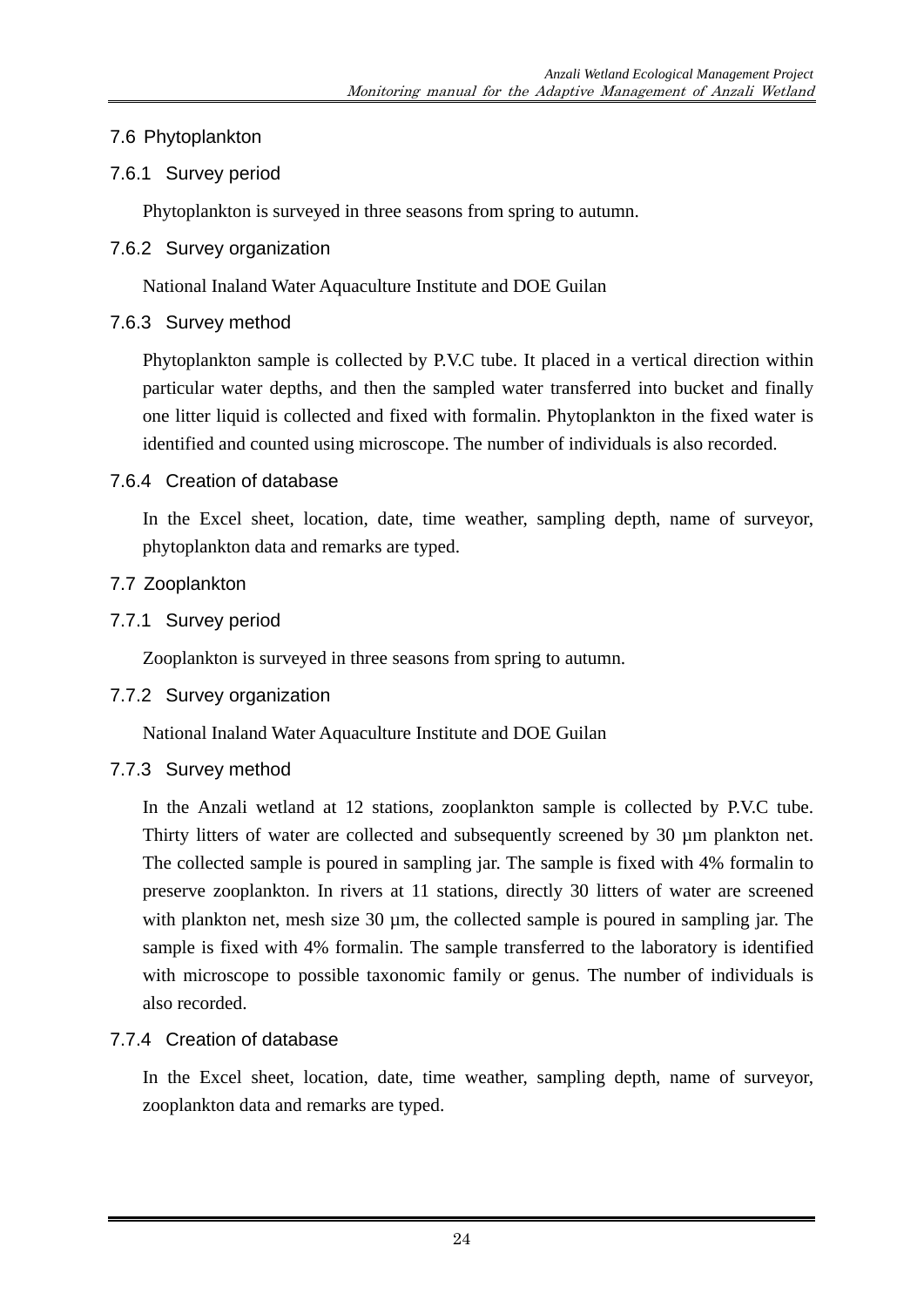7.8 Benthos

# 7.8.1 Survey period

Benthos is surveyed in four seasons.

7.8.2 Survey organization

National Inaland Water Aquaculture Institute and DOE Guilan

# 7.8.3 Sampling and sample analysis method

In the Anzali wetland at 12 stations, the 3 samples are collected by a bottom sampler (grab or Ekman dredge  $20*20$  cm<sup>2</sup>) at each station. Sampling at 11 river stations is carried out using a Sorber sampler  $(40*40 \text{ cm}^2)$  and 3 samples are collected at each station. The equipment is horizontally placed on the cobble substrate and benthic animals are put into the sampler net (500  $\mu$  m mesh) with washing and dislodging.

The collected materials which contain benthic animals are put into 1 liter jars and laveled at the sampling site. The samples are preserved with 4% formalin and are carried to the laboratory.

In laboratory, the collected sample is identified with stereo microscope to possible taxonomic family or genus. The biomass of the benthic animals is measured as dry and wet weight.

# 7.8.4 Creation of database

In the Excel sheet, location, date, time weather, name of surveyor, benthos data and remarks are typed.

# 7.9 Water quality

# 7.9.1 Survey period

Water quality is surveyed every month whole year.

# 7.9.2 Survey organization

DOE Guilan

# 7.9.3 Sampling and sample analysis method

# (1) Temperature

Air and water temperature is measured with a thermometer at field. Temperatures are described as Celsius.

(2) TSS

First wait till the temperature reaches 105℃, and then put the filter paper in the oven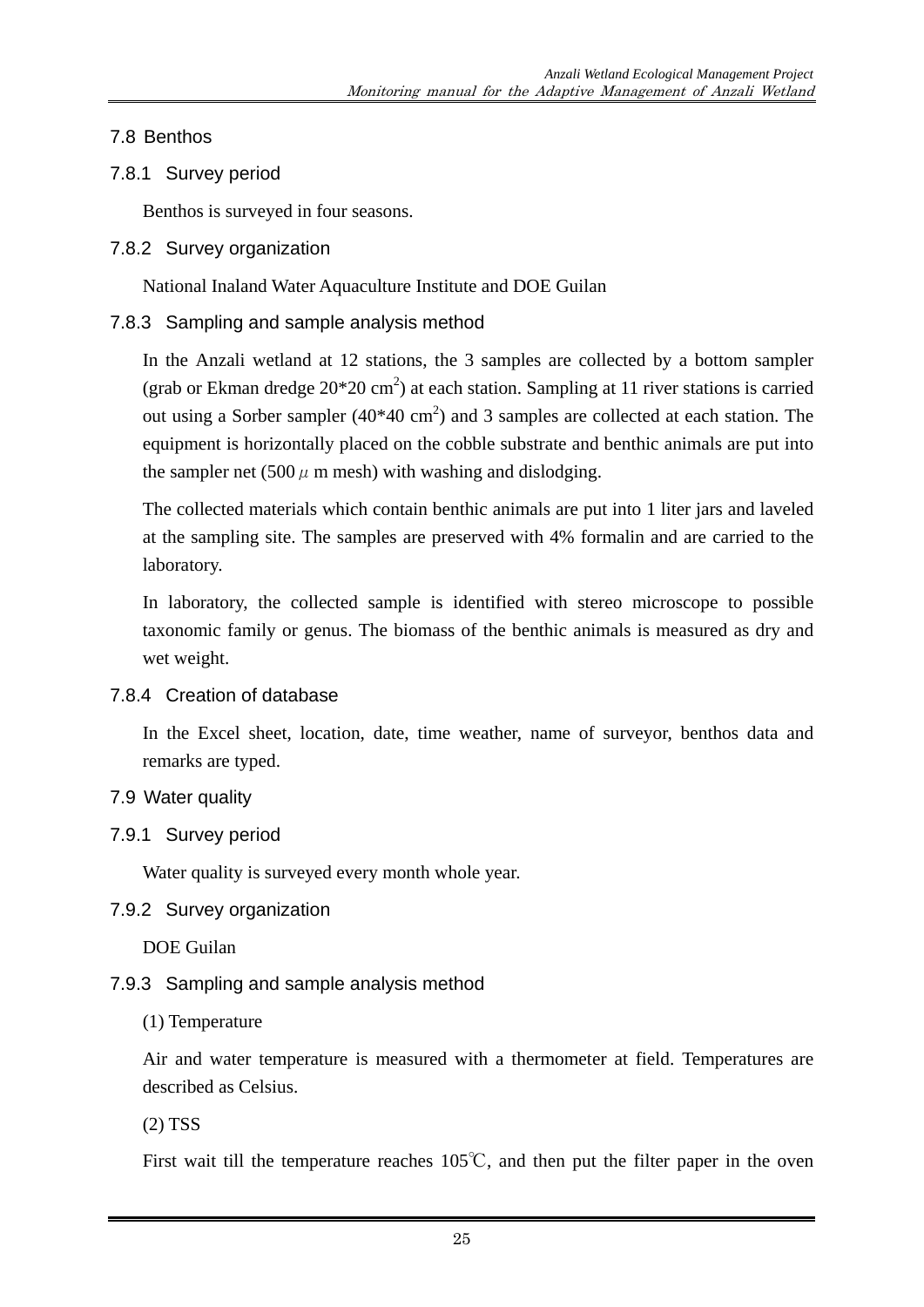(usually for  $20 - 25$  minutes). The filter paper is put in the desiccators for  $20 - 30$ minutes to become cool, and then weight it to get the primary weight. 100 ml or 50 ml of the non-acidic sample is poured in a mezor and the filter paper is also put in the funnel and put on the Erlenmeyer flask. The sample is passed through the filter paper and then the filter paper is taken and put in the Oven for 1 hour, then in the desiccators to be cool. It is weighted to get the secondary weight. The secondary weight is subtracted by the primary weight and multiplied by 10,000 and TSS is given.

```
(3) Water depth
```
Water depth is measured with a weight and a measuring tape at field.

(4) pH

It is measured by pH meter. Before reading the sample, pH meter is calibrated with 2 solutions, pH 4 and pH 7.

(5) DO

The sample is taken and fixed with  $MnSO_4$  and KI. After deposition, 2 ml dense sulfuric acid is added and stirred well, and 100 ml is taken slowly not to make bulb. And it is poured into the beaker, and  $1 - 1.5$  ml starch is added and stirred a little till the solution becomes blue. Sodium tiosulfate is added by the burette so that it loses its color. The number on the apparatus is read and recorded. The number is multiplied by 2, and it is the value of DO.

(6) E.C.

EC is measured with potable EC meter (potansiometer: METROHM. WTW) at 20℃. The unit is Micro mouse/Cm.

(7) T.P.

100 ml of the filtered sample in Erlenmeyer flask and 15 ml of  $K_2S_2O_8$  solution (peroxide potassium sulfate) is added to each one. And then 1 ml of dense sulfuric acid is added for 1.5 hour and heat at 100℃. The volumes of the samples are kept stable between 25 and 50 ml by distilled water during volume reduction. After cooling, a few drops of phenyl phthalein is added to it and neutralized by sodium hydroxide solution and then the volume reaches to 50 ml. And 8 ml agent is added to each. The concentration is measured by the spectrophotometer at 880 nm wavelength. The gained number is divided into two.

(8) T.N.

Wash the Teflon or plastic reaction dishes 4 or 5 times by 6NHCL and DDW. Pour 40 ml of the sample in the plastic or Teflon bottle, add 6 ml of the oxidizer solution. Autoclave the bottle with loose cap for 30 minutes at  $121^{\circ}C$  (15 – 20 psi). Cool the samples.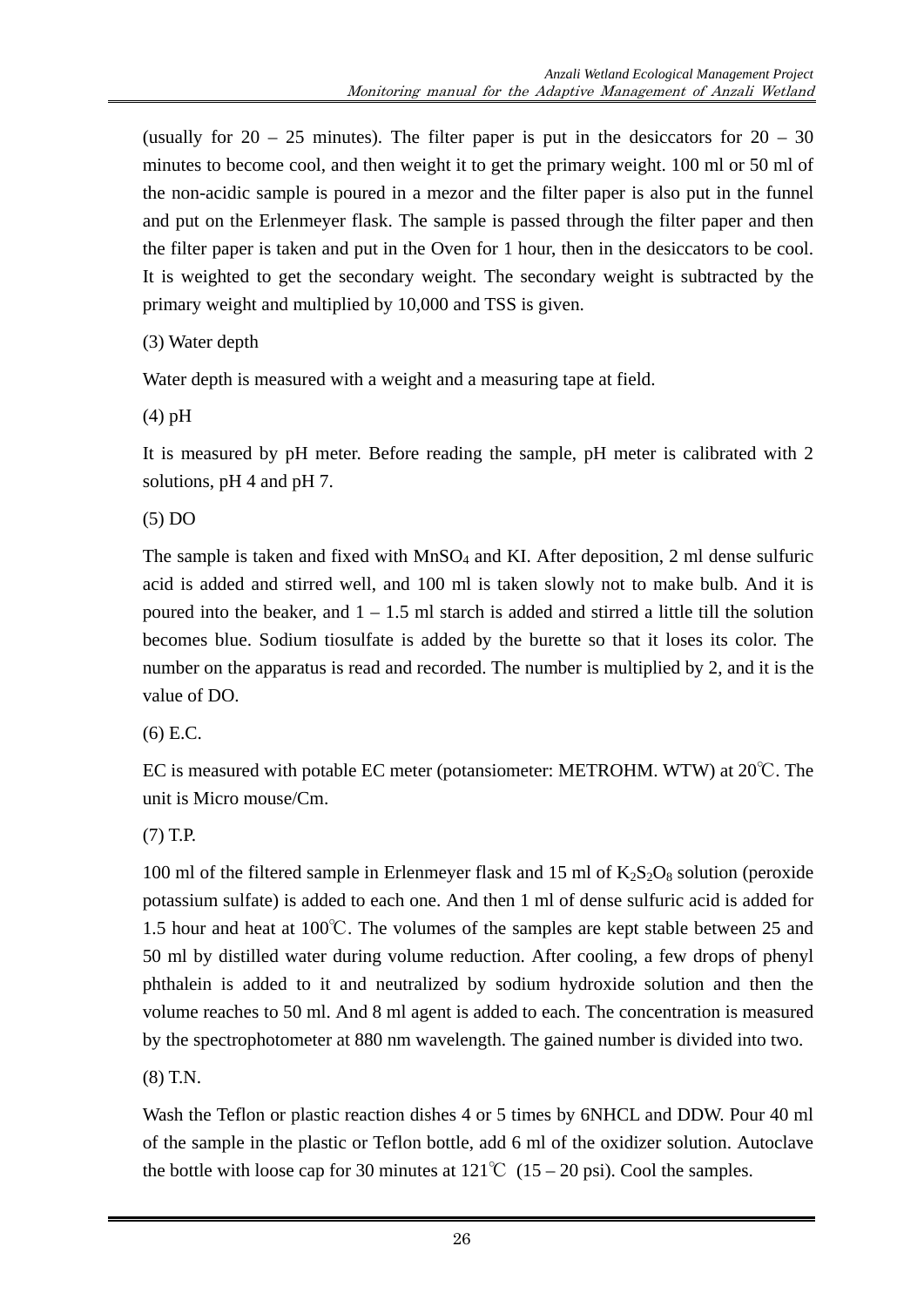Calibrate the 1.4M chloridric acid by calibration acid. Titre the blanks by HCL 1.4M to  $pH = 2.6 - 3.2$ . Dilute an appropriate 1.4M HCL so that 6.0 ml of it has  $pH = 2.6 - 3.2$ .

Add exactly 6.0 ml of the calibrated HCL solution to the samples to solve any sediment and reduce the pH. Transfer the solution to the 125 ml Erlenmeyer quantitatively. Add 3.0 ml buffer solution to the Erlenmeyer.

Determine the existing nitrate in the sample by using cadmium restoration method.

The above process is conducted for the sample and distilled water

 $A =$  milligram  $NO_3$ <sup>-</sup> $N/L$  in the digested sample

 $B =$  milligram  $NO_3^-$  -N/L in the reagent blank

TN, mg  $N/L = 1.32(A-B)$ 

(9) BOD

Measuring natural water with low BOD: 428 ml of the sample is poured into the special glass. The cover of the glass is put and 2/3 of caustic soda is added. And then the glass is incubated with  $20^{\circ}$ Cfor 10 – 15 minutes and attach it to the manometric apparatus that is a dark glass with a capacity of 500 ml. The manometric degrees are read as one unit. The degrees are recorded every day and it continues for 5 days.

High BOD: 157 ml of the sample is poured. The rest of the process is same above.

(10) COD

2 ml of the sample is poured into the special glass. 0.04 g mercury sulfate and 1.5 ml of potassium bichromate are added. It is boiled for 2 hours in the apparatus, and then after cooling, the number on the apparatus is read.

(11) Chlorophyll a

Water samples taken for plankton survey are filtered through 0.45µm GF/C filter papers in known volumes. Each filter paper with the retentate (i.e. the material retained on the paper after filtration) is stored in a plastic tube with preservative, covered in aluminium foil to prevent light entering, and transported on ice to the laboratory. The amount of chlorophyll-a in the retentate is determined using a spectrophotometer and the concentration of chlorophyll-a in the original sample calculated in  $g/m<sup>3</sup>$ .

# (12) Fecal coliforms

The experiment is done after the probable positive reaction in which the bacteria grown in the pipes of lactose broth are cultured in another medium called EC broth which is more selective than lactose broth.

In the process, a loop from every medium pipe of positive lactose broth comes into the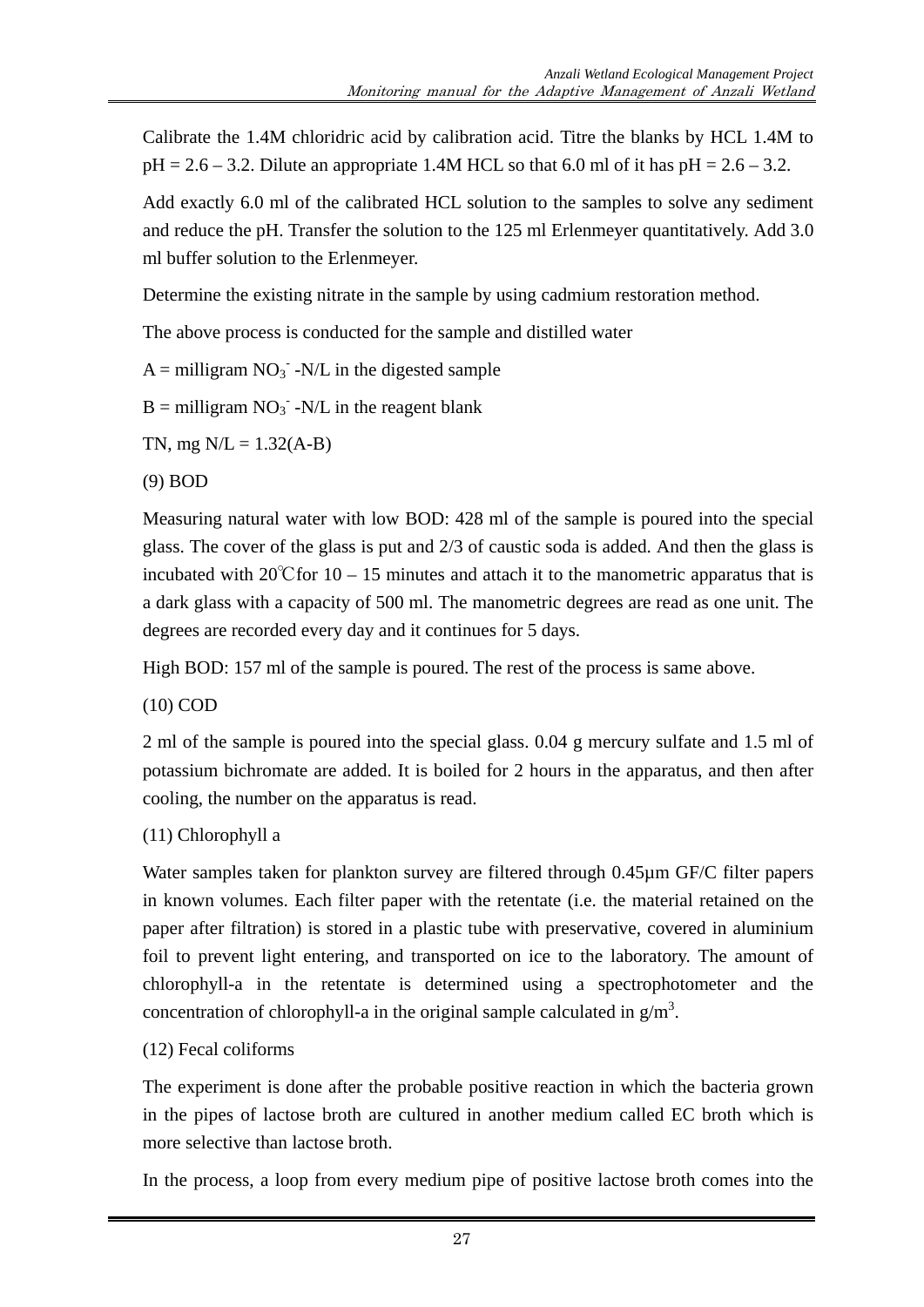EC broth medium pipes. The pipes are put in the temperature of 44 degrees, because only the coliforms with excrement origin are able to survive this temperature; lack of gas production in the derham pipe indicates a negative reaction.

The pipes are put in the incubator for 24 hours; the existence of gas in the derham pipe and opacity of the environment shows the positive reaction of the confirmation of the process. The number of coliforms in 100 ml is gained by the use of the MPN table.

(13) Heavy metals (Pb, Cd, Cr6+, As, Hg, Ni, Cu and Fe)

Seven indicator heavy metals (Pb, Cd, Cr6+, As, Ni, Cu and Fe) are measured by the flame method. The measured value is in ppm precision. The gases used in this method are air and acetylene. The instrument is atomic absorption Spectrometer (Thermo S Series AA system). The saturated steam method is used for Hg.

(14) Sulfide:

A determined amount of Ayodin is poured in Flask 50 cc. Then the volume will be decreased to 20 cc in two stages and 2 cc Chloride Acid 2 mol. are added. Then using a pipette, 200 ml of the sample stabilized by Zinc Acetate is added to the liquid in the flask, adding a few starch drops and is titerated by tio sulfate.

(15) Sulfate:

50 cc of the sample is poured in Mayer Erlen 250 mm. Then 50 cc distilled water  $(H_2O_2)$  is added. 5 cc Sulfate quantifier and 0.2 g. Chlorobarium is added and stirred for 1 min. using magnetic mixture. After that the given solution is poured in spectrophotometer cell and light ray passing through it is detected in 420 nm and concentration is measured on Calibration curve.

(16) TPH:

Water samples are measured through liquid extraction -liquid and sediment sample by solid extraction- the liquid is extracted with Hexane solvent and then the sample is measured by spectro-floro-photometer.

(17) Eh:

Eh is extracted using Portable Multiparameter.

(18) Pesticides:

First, the samples are extracted, then Chlorinated pesticides are measured by GC device and TSD detector and Phosphated pesticides are measured using GC device and NPD detector.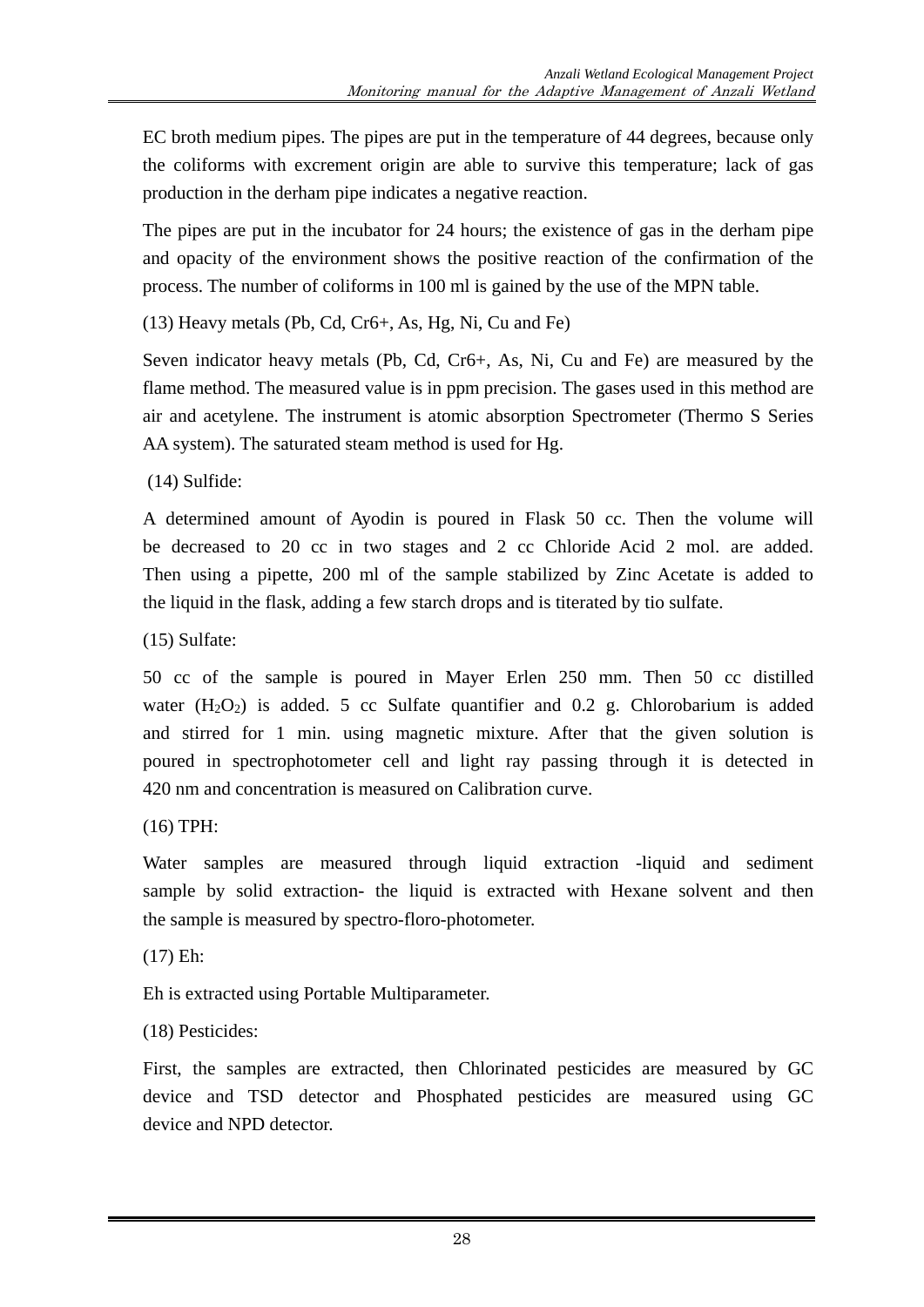(19) TDS:

TDS is extracted by portable multi-parameter.

(20) River Flow Rate

Though the measurement is usually conducted using instruments, it is difficult to obtain those. For the time being, it is suggested to measure the river water volume with a simple method using floating material described below.

<Velocity>



The velocity of river water is measured as follows

Velocity = Distance between Upstream and Downstream (m) / Floating Time from Upstream to

<Depth>

<Width>





Depths are measured at three points at the representative section of each sampling point as follows

at each sampling point as follows Width= Representative section (m)

River Water Volume  $(m^3/s)$  = Velocity  $(m/s)$  \* Depth  $(m)$  \* Width  $(m)$ 

# 7.9.4 Creation of database

In the Excel sheet, location, date, time weather, name of surveyor, water quality data and remarks are typed.

- 7.10 Sediment Quality
- 7.10.1 Survey Period

Sediment Quality is surveyed once per year.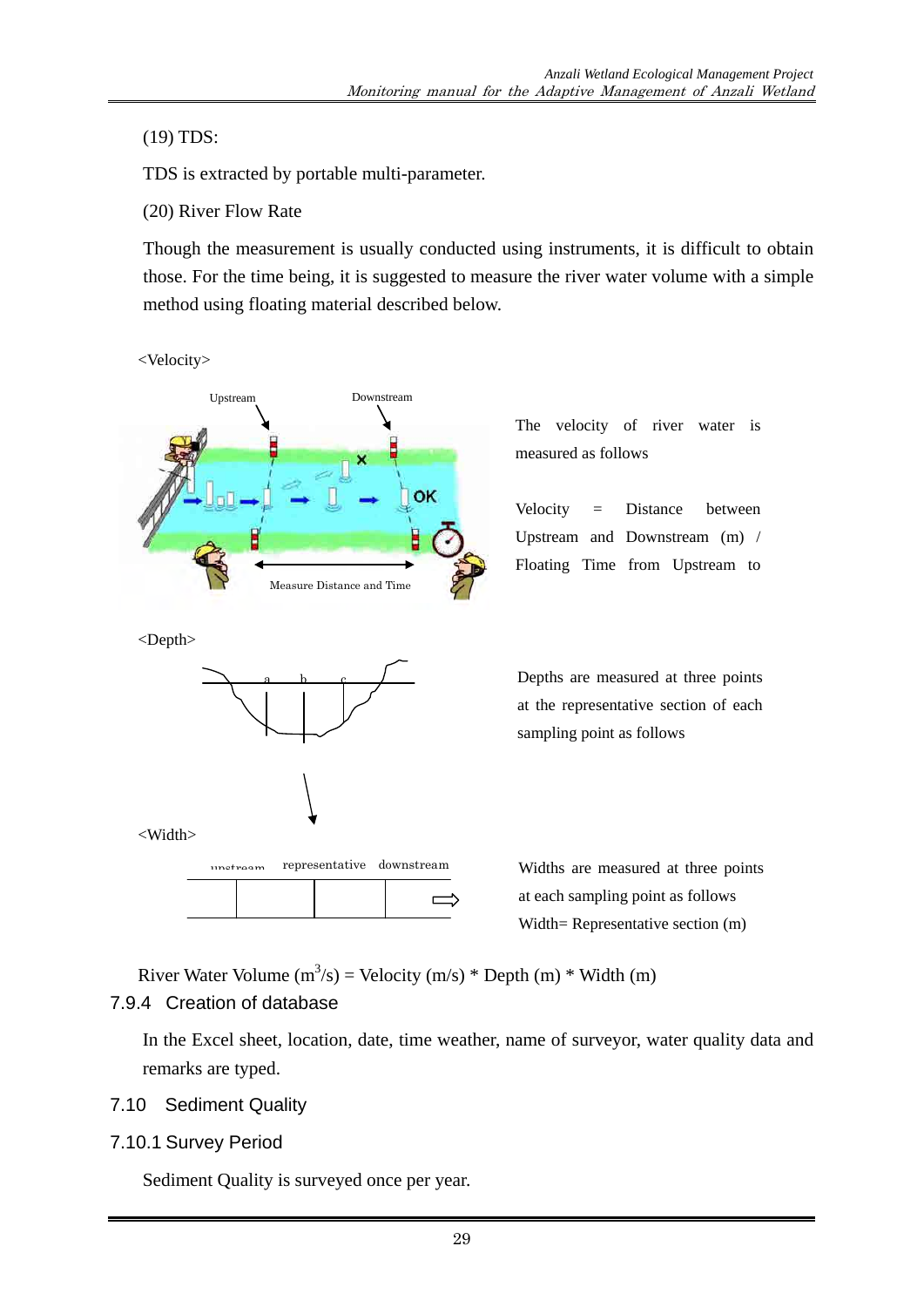# 7.10.2 Survey Organization

DOE Guilan.

# 7.10.3 Sampling and Sample Analysis Method

(1) Sampling:

Sediment samples should be taken by grab samplers. Ponar, Van Veen or Ekman grab samplers may be used for sampling of surface bottom sediment.

(2) Total Phosphorous (TP):

Sediment samples for TP analysis first is sieved to particle sizing less than 2 mm. TP content is determined by combusting one gram of soil at 550°C in a muffle furnace for four hours. Ash is then dissolved in 6 *M* HCl (Andersen, 1976) and the digestate is analysed for TP using a modified ascorbic acid method (John, 1970).

(3) Total Nitrogen (TN):

To determine TN, one gram of soil is digested on a Kjeldahl block digester with one kjeltab, 15 ml of concentrated  $H_2SO_4$ , and 3 ml of 100 volumes hydrogen peroxide. Digestion times are one hour at 150°C and one half hour at 39°C. Digestate is analysed colorimetrically at 650 nm following Berthelot reduction using the salicylate method (Houba et al., 1987).

(4) Sediment Samples Preparation for Metals Analyses:

Sediment samples should be wet sieved through sieve mesh 230 to gain particles smaller than 63 µm. Sieved samples is dried in room temperature or in an oven  $( $40^{\circ}$ C)$  to constant weight. Dried sample then is grounded and 1 g of grounded sample is digested according to U.S.EPA 3050B method (Using HCl,  $HNO<sub>3</sub>$  and  $H<sub>2</sub>O<sub>2</sub>$ ). Alternatively it can be digested by method of vigorous acids  $(HNO<sub>3</sub>, HCl, HClO<sub>4</sub>).$ 

(5) Metals (Pb, Cd, As, Hg, Ni, Cr6+, Cu and Fe) Measurement:

Six indicator heavy metals (Pb, Cd, As, Ni, Cr6+, Cu and Fe) are measured by the flame method according to U.S.EPA methods 7000s series. The measured value is in ppm precision. The gases used in this method are air and acetylene. The instrument is atomic absorption Spectrometer (Thermo S Series AA system). The saturated steam method is used for Hg determination.

(6) TOC:

The total organic carbon (TOC) content of sediment is a measure of the total amount of oxidizable organic material. TOC is the sum of dissolved organic carbon (DOC), particulate organic carbon (POC) or suspended organic carbon (SOC), and colloids. TOC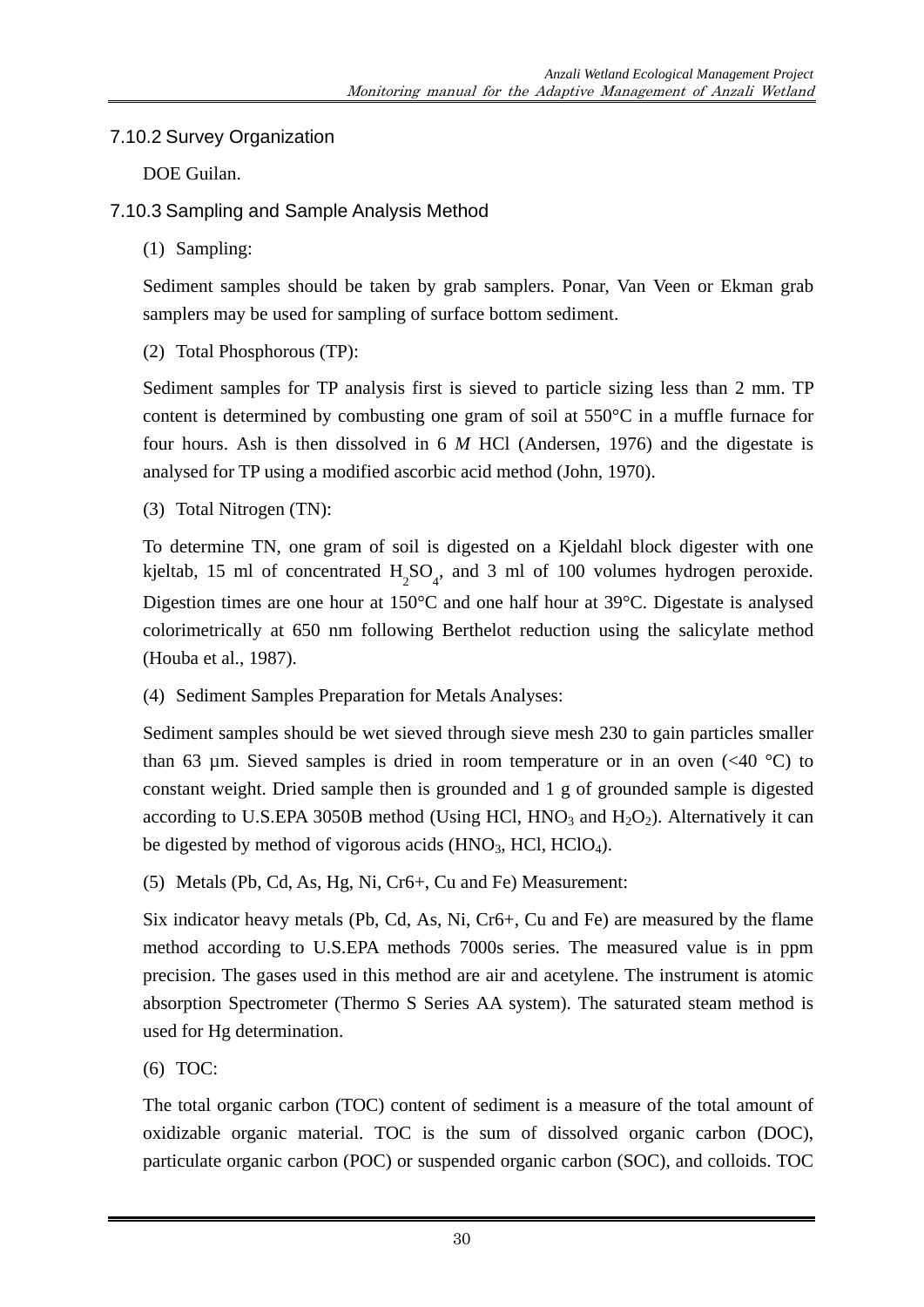is an important parameter to measure in sediments because it is a major determinant of nonionic organic chemical bioavailability (DiToro et al., 1991). Metal bioavailability is also affected by the amount of TOC present in sediments. TOC is usually expressed as a percentage of the bulk sediment and is used to normalize the dry-weight sediment concentration of a chemical to the organic carbon content of the sediment. The organic carbon content of sediments has been measured using several methods including: wet oxidation titration, modified titration, and combustion after removal of carbonate by the addition of HCl and subsequent drying. USEPA methods (1986b), including SW-846 and 430/9-86-004, are often used to measure TOC. one of two methods is recommended to separate organic from inorganic carbon before analyzing for TOC: (a) ignition and using HCl as the acid for pre-treating sediment, or (b) differential combustion, which uses thermal combustion to separate the two forms of carbon. EPA guidance (1998) recommends that TOC analyses be based on high-temperature combustion rather than on chemical oxidation, because some classes of organic compounds are not fully degraded by combined chemical and ultraviolet oxidation techniques. So, TOC should be analyzed using any of the methods described in" METHODS FOR THE DETERMINATION OF TOTAL ORGANIC CARBON (TOC) IN SOILS AND SEDIMENTS" by U.S.EPA (2002).

# (7) TPH:

Sediment samples are prepared for TPH analysis according to U.S.EPA method number 3540C in order to extract organics from solid media. After extraction the procedure for determination of TPH in sample is the same as the one for water samples.

# (8) PAHs:

Sediment samples are prepared for TPH analysis according to U.S.EPA methods number 3540C or 3550b in order to extract organics from solid media. Content of PAHs in extracted sample then is determined according to U.S.EPA method number 8100. This method is based on determination by GC/FID for the detection of ppb levels.

# (9) Pesticides:

Sediment samples are prepared for analysis according to soxhlet extraction method U.S.EPA 3540C. Soxhlet® extraction involves distillation with a solvent such as acetone, dichloromethane/methanol (2:1), dichloromethane/methanol (9:1), and benzene/methanol (3:2). USEPA (1983) recommends sonication with solvent mixtures and a 30-gram subsample of sediment. Drying the extract can be accomplished through separatory funnel partitioning as needed to remove water and sodium sulfate or by using a Kuderna-Danish apparatus and rotary evaporation with purified nitrogen gas for concentration to smaller volumes. Using the separatory funnel partitioning method, the wet sample is mixed with methanol and centrifuged. The supernatant is decanted and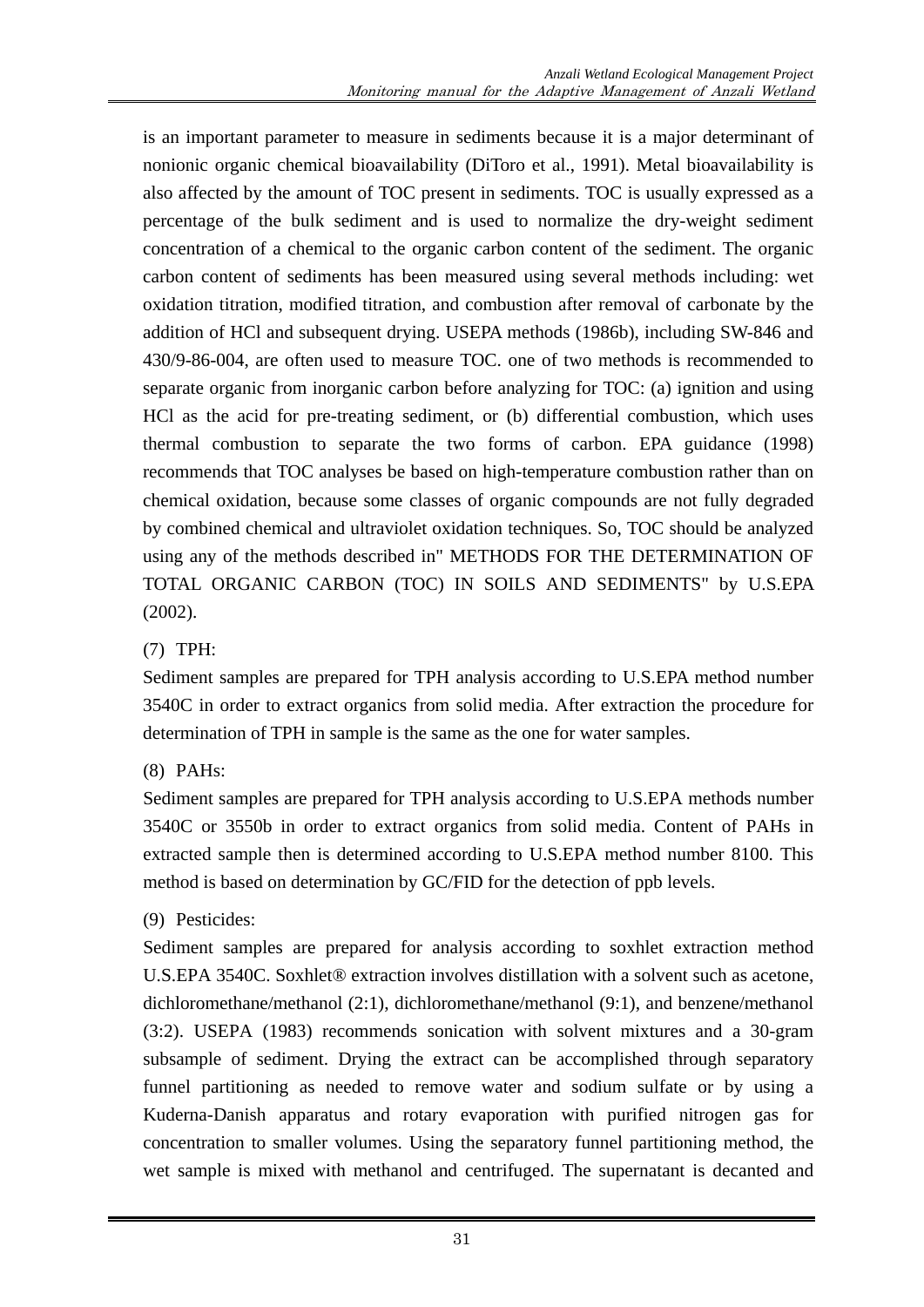extracted later. Extraction of the sample is continued using less polar solvents and the water/methanol and solvent extracts are combined and dried. Analysis is performed using GC/ECD or GC/MS instruments. Different methods of the analysis of pesticides in prepared samples for various pesticides are described in U.S.EPA report 821/R-93-010-A which should be followed.

# (10)Particle Size Distribution:

Particle size is used to characterize the physical characteristics of sediments. Because particle size influences both chemical and biological characteristics, it can be used to normalize chemical concentrations and account for some of the variability found in biological assemblages or in laboratory toxicity testing. Particle size can be characterized in varying detail. The broadest divisions that generally are considered useful for characterizing particle size distributions are percentages of gravel, sand, silt, and clay. However, each of these size fractions can be subdivided further so that additional characteristics of the size distribution are determined. Particle size determinations can either include or exclude organic material. If organic material is removed prior to analysis, the "true" (i.e., primarily inorganic) particle size distribution is determined. If organic material is included in the analysis, the "apparent" (i.e., organic plus inorganic) particle size distribution is determined. Because true and apparent distributions may differ, detailed comparisons between samples analyzed by these different methods are questionable. Therefore, if comparisons among samples between studies is desired, sediment particle size should be measured using consistent methods. Sediment particle size can be measured by a number of different methods. The best method will depend on the particle properties of the sample. Particle size distribution is often determined by either wet sieving the sample, the hydrometer method, the pipet method, settling techniques, and X-ray absorption. The pipet method may be superior to the hydrometer method. Combinations of multiple methods may provide refined measurements of particle size distribution. Percent gravel, sand, silt, and clay are determined as apparent distribution using a minimum sediment sample size of 100 g taken from a homogenized sediment sample. Organic matter should be removed prior to analysis by oxidation using hydrogen peroxide. Wet-sieving followed by dry sieving (mechanical shaking) separates the two coarse particle size groups. The silt-clay fraction is subdivided using a pipet technique that depends upon the differential settling rates of the two different particle size fractions. All fractions are dried to a constant weight. Cooled samples are stored in a desiccator and weighed.

# 7.10.4 Creation of data base

In the Excel sheet, location, date, time weather, name of surveyor, sediment quality data and remarks are inserted. Results of sediment analyses for each variable for stations are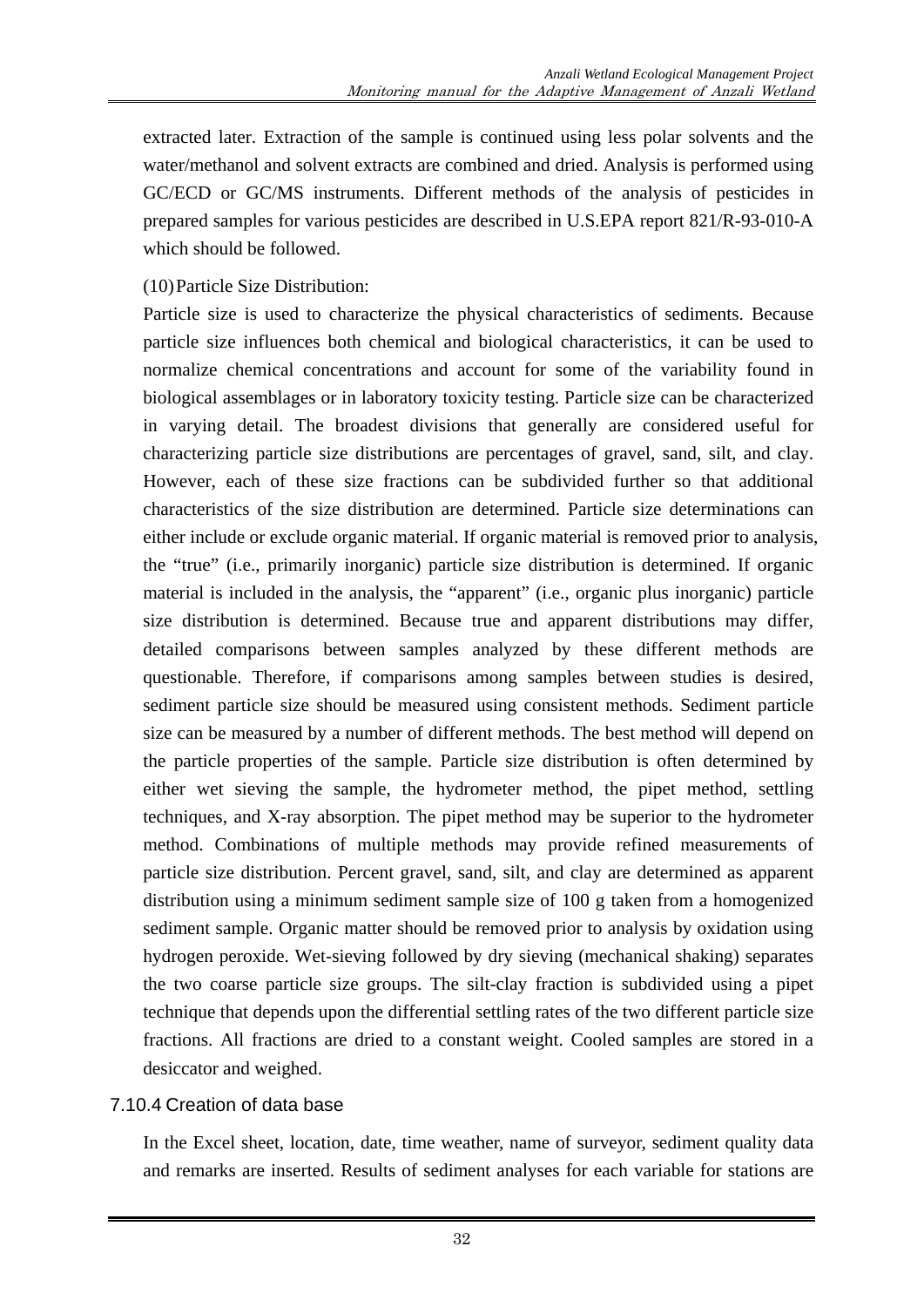tabulated in a table. Different statistical measures such as mean values, mins, maxs, st. dev. are also calculated and presented in the same table.

#### 7.11 Water level

#### 7.11.1 Survey period

Water level is automatically recorded by instrument every hour and surveyor read every month.

#### 7.11.2 Survey organization

PSO and DOE Guilan

# 7.11.3 Survey method

There are four measuring gages at Selkeh, Sorkhankol, Siahkeshim (these are installed by DOE Guilan) and estuary (by PMO), shown in Figure 7.2. The water level is measured and accumulated by water level measuring instrument every hour. An expert goes to the stations every month, and reads the recorded data using handy equipment. The read data is converted to excel format.



**Figure 7.2 Location of Water Level Measuring Gage**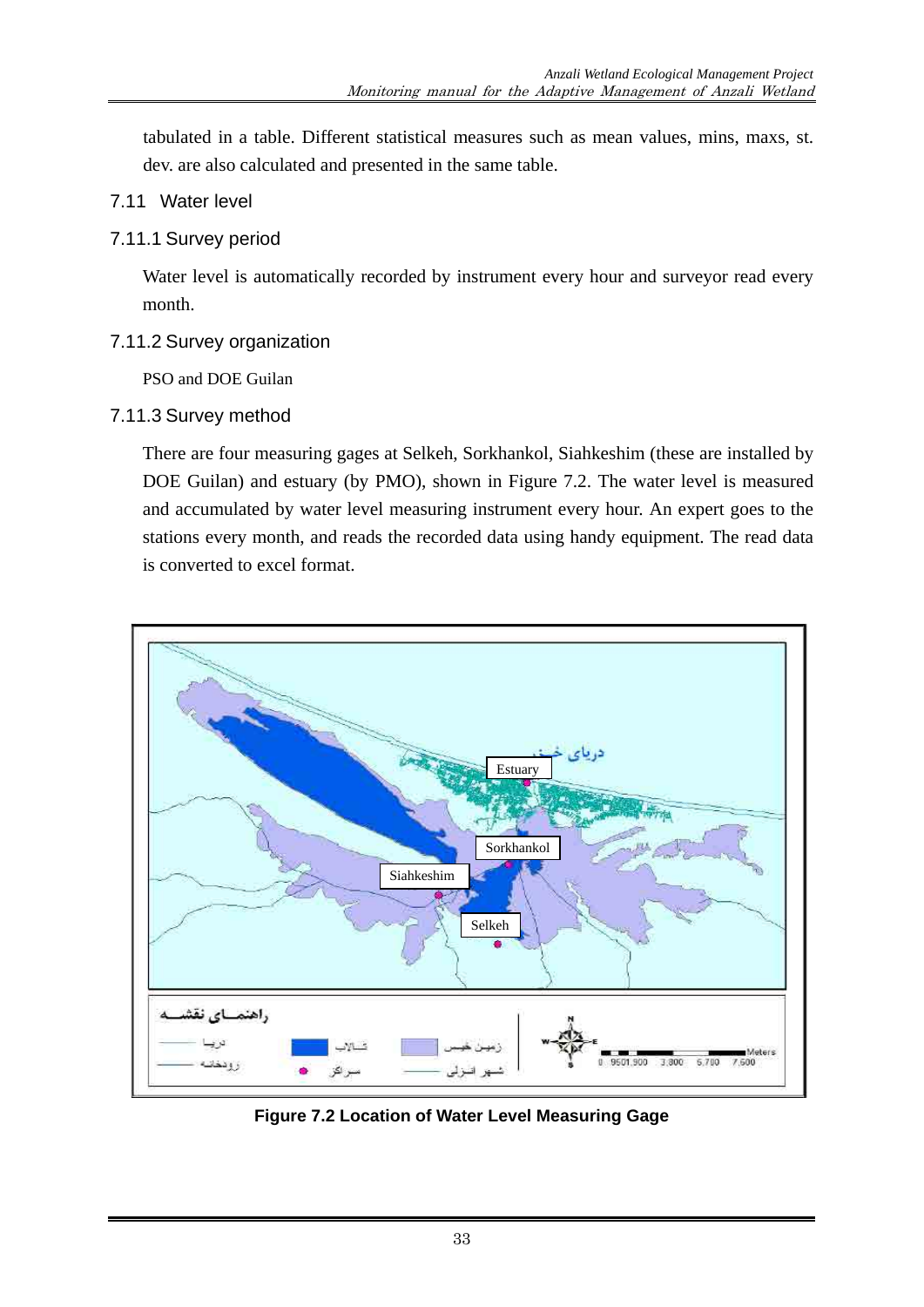#### 7.11.4 Creation of database

In the Excel sheet, location, date, time water level data and remarks are typed.

#### 7.12 Economic items

#### 7.12.1 Survey period

Fishery, agriculture and hunting are surveyed once in a year, and tourism is surveyed in four seasons.

#### 7.12.2 Survey organization

Fishery: Fishery department

Agriculture: MOJA

Hunting: DOE Guilan

Tourism: GCHHTO (Ecotourism Association)

#### 7.12.3 Survey method

(1) Fishery

Fishery department carries out the hearing at markets every month. Surveyors take survey sheets and record the names of species and amount of each species.

(2) Agriculture

MOJA collects the rice crop for each cultivation form in Anzali and Somehsara cities. The information has been collected so far, therefore the activity must be continued.

(3) Hunting

DOE Guilan license issue section estimates the hunting amount from the number of licenses. In addition, staff of the section goes to the markets with survey sheet and ask the approximate number of hunted birds by species.

(4) Tourism

GCHHTO (Ecotourism Association) records the number of visitors to the wetland through information like the passing vehicles from cities, capacity of hotels, motels and villas, and the capacity of boat cooperatives.

# 7.12.4 Creation of database

Raw data is provided from the above organizations to the data handling section. Data handling unit makes database with modifying the monitoring database sheet for other items.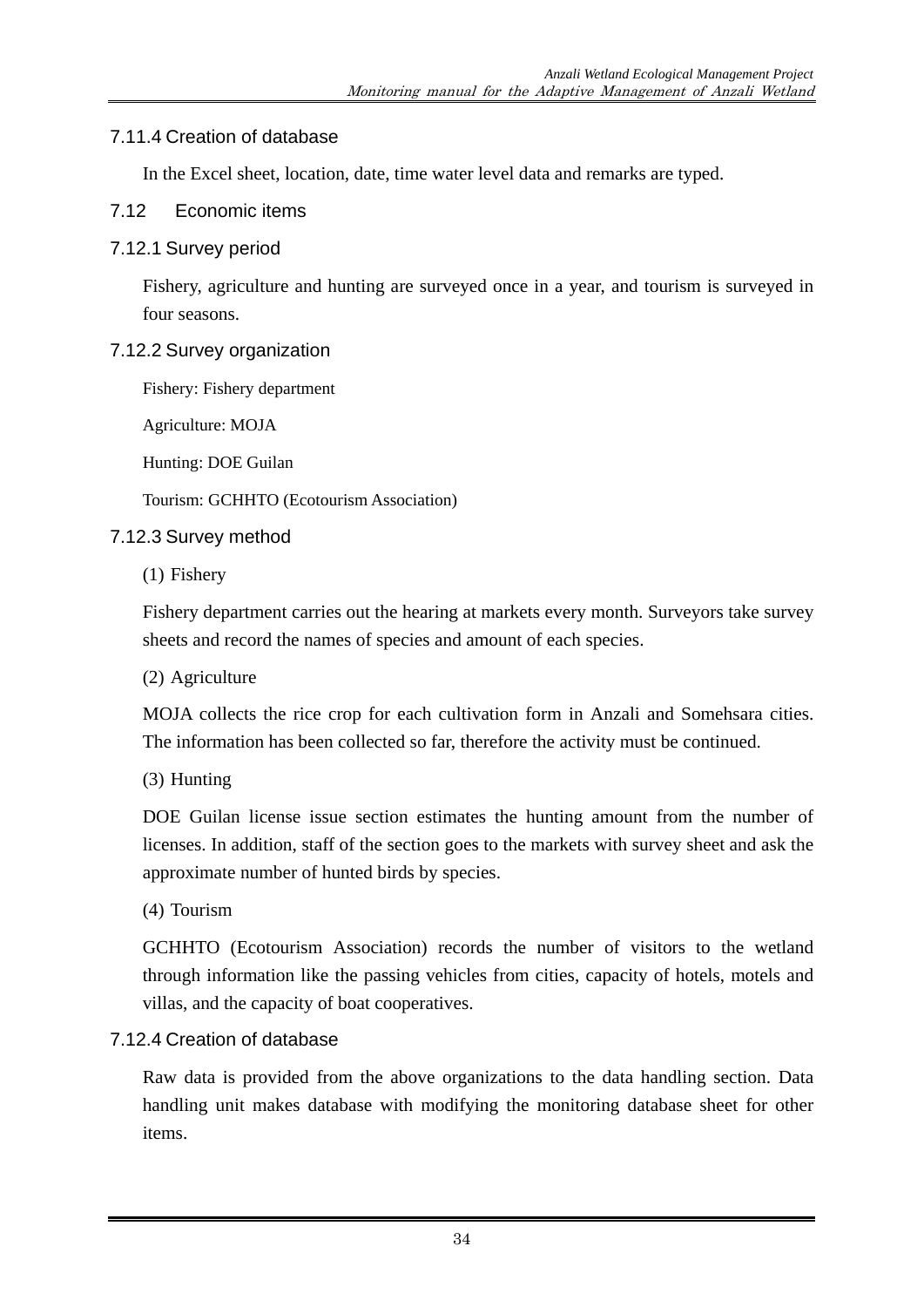# 8. Training Needs

# 8.1 Capacity required for implementation of the monitoring

In order to implement the monitoring described in this manual, the monitoring capacities of relevant organizations must be developed, because their monitoring tasks will increase. The required capacities are listed in Table 8.1 below.

| Activity        | Capacity                                                                  | Item                                      | Organization                   |
|-----------------|---------------------------------------------------------------------------|-------------------------------------------|--------------------------------|
| Preparation     | Planning                                                                  | All items                                 | All relevant<br>organizations  |
| Field work      | Sampling                                                                  | All items                                 | All relevant<br>organizations  |
|                 | Identification and<br>counting of species                                 | Birds, fish,<br>macrophyte                | DOE Guilan and<br><b>NIWAI</b> |
|                 | Quality control and<br>quality assurance                                  | Water quality and<br>sediment quality     | DOE Guilan, MoJA<br>and GRWO   |
| Sample analysis | Operation of<br>analytical instruments                                    | Water quality and<br>sediment quality     | DOE Guilan, MoJA<br>and GRWO   |
|                 | Identification and<br>counting of species                                 | Fish, macrophyte,<br>plankton and benthos | <b>NIWAI</b>                   |
|                 | Quality control and<br>quality assurance                                  | Water quality and<br>sediment quality     | DOE Guilan, MoJA<br>and GRWO   |
| Data analysis   | Data base                                                                 | All items                                 | All relevant<br>organizations  |
|                 | Compilation with<br>standard                                              | Water quality and<br>sediment quality     | All relevant<br>organizations  |
|                 | Multivariate analysis                                                     | All items                                 | All relevant<br>organizations  |
| Reporting       | <b>Evaluation of</b><br>monitoring and<br>recommendation to<br>management | All items                                 | All relevant<br>organizations  |

**Table 8.1 Required Capacities** 

Note NIWAI: National Inland Water Aquaculture Institute, GRWO: Guilan Regional Water Organization

# 8.2 Training required

Training is required to develop the capacities listed in Table 8.1. Training should basically be carried out on the job (OJT) using experts who know the monitoring method written in this manual. However, new monitoring methods are innovated day by day, therefore opportunities to discuss monitoring methods among experts in the same field should be created. Furthermore, there are few staff who are familiar with the data analysis and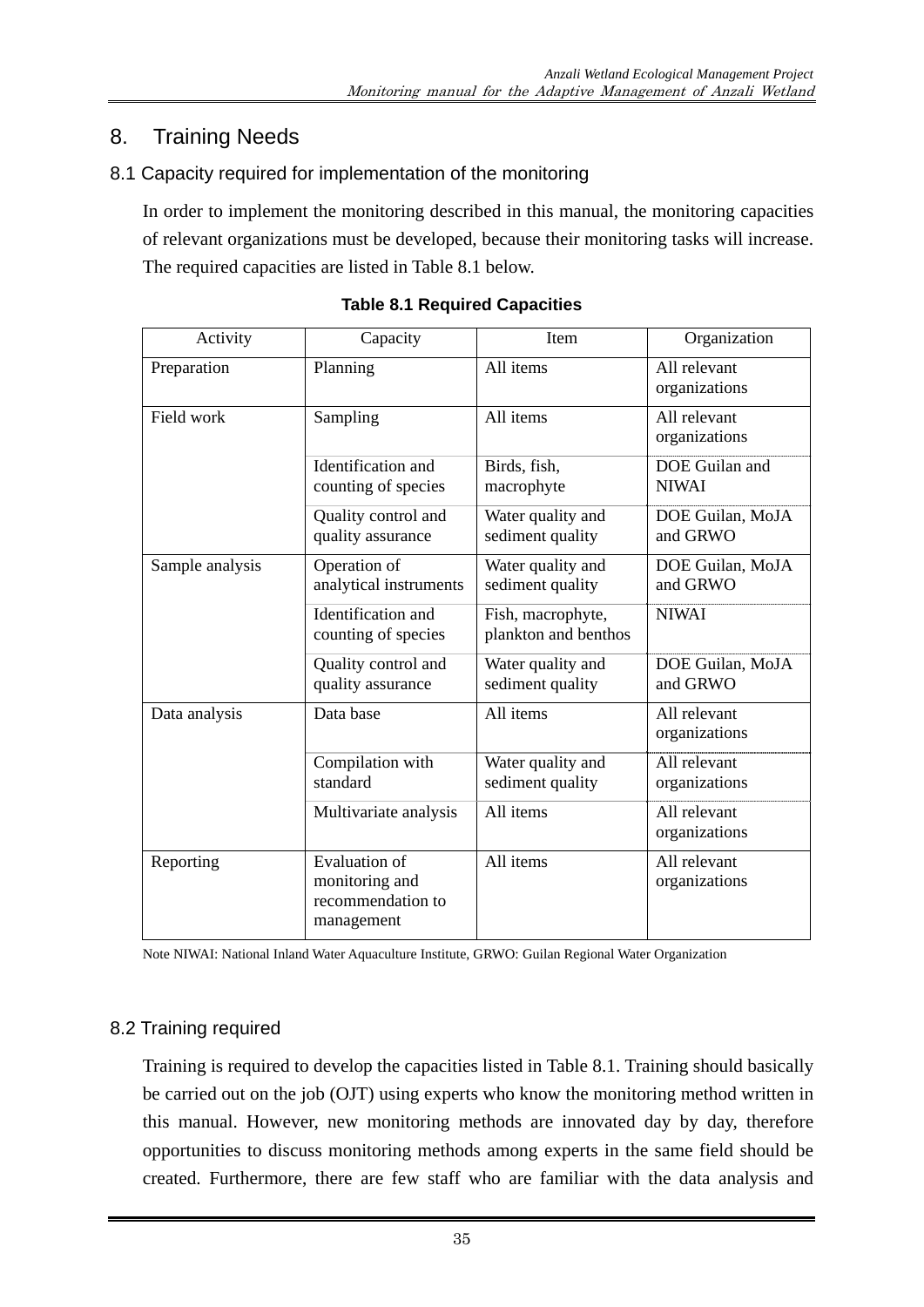reporting described in this manual. A workshop and a series of seminar should therefore be held, in particular during the initial stage of training. The outline of the seminar for the training is shown below.

Training items: Necessary capacity listed in Table 8.1

Period: Two weeks (10 days)

Style: Lecture (4 days), field work (2 days), laboratory work (1 day), practical (2 days), reporting (1day)

Trainer: Senior experts, lecturers and professors, and local specialists

Trainee: Experts and staff of relevant organizations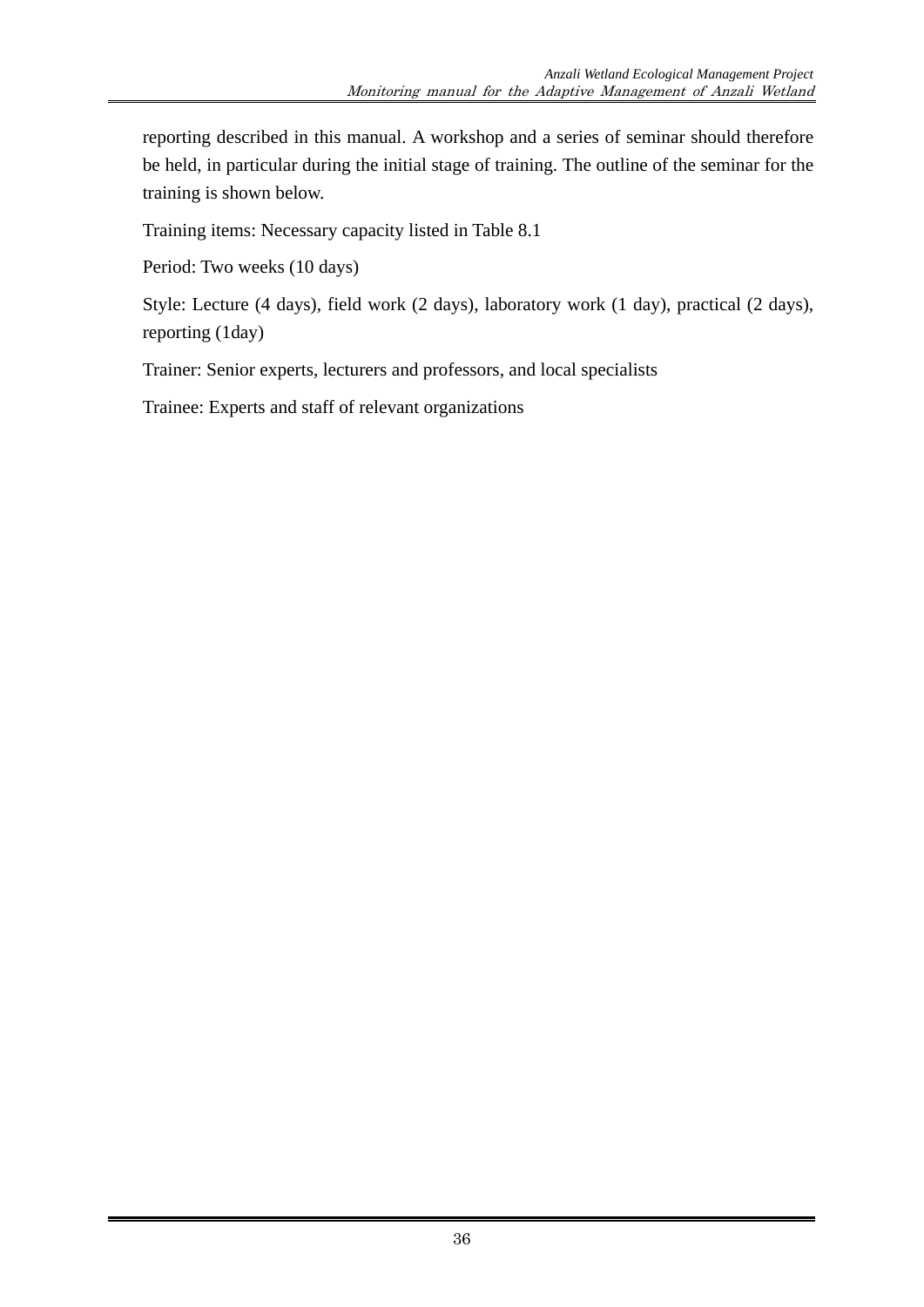# 9. Budget for Monitoring

The annual cost estimated for bird, fish, macrophyte, plankton, benthos and water quality survey is shown in Table 9.1 to 9.6. The necessary budget was estimated for the responsible organizations to conduct the surveys that they can not conduct with their present budget.

# 9.1 Bird survey

# **Table 9.1 Cost of Bird Survey**

| Content                                    | Cost (Rial)  |
|--------------------------------------------|--------------|
| Personnel cost, Petrol, Consumed materials | 153,40,000   |
| Non-Consumed materials                     | 159,000,000  |
| Total cost                                 | 312, 400,000 |

Source: DOE Guilan

#### 9.2 Fish survey

# **Table 9.2 Cost of Fish Survey**

| Content                                    | Cost (Rial) |
|--------------------------------------------|-------------|
| Personnel cost, Petrol, Consumed materials | 209,000,000 |
| Non-Consumed materials                     | 306,600,000 |
| Total cost                                 | 515,600,000 |

Source: DOE Guilan

# 9.3 Macrophyte survey

# **Table 9.3 Cost of Macrophyte Survey**

| Content                                    | Cost (Rial) |
|--------------------------------------------|-------------|
| Personnel cost, Petrol, Consumed materials | 184,000,000 |
| Non-Consumed materials                     | 191,600,000 |
| Total cost                                 | 375,600,000 |

Source: DOE Guilan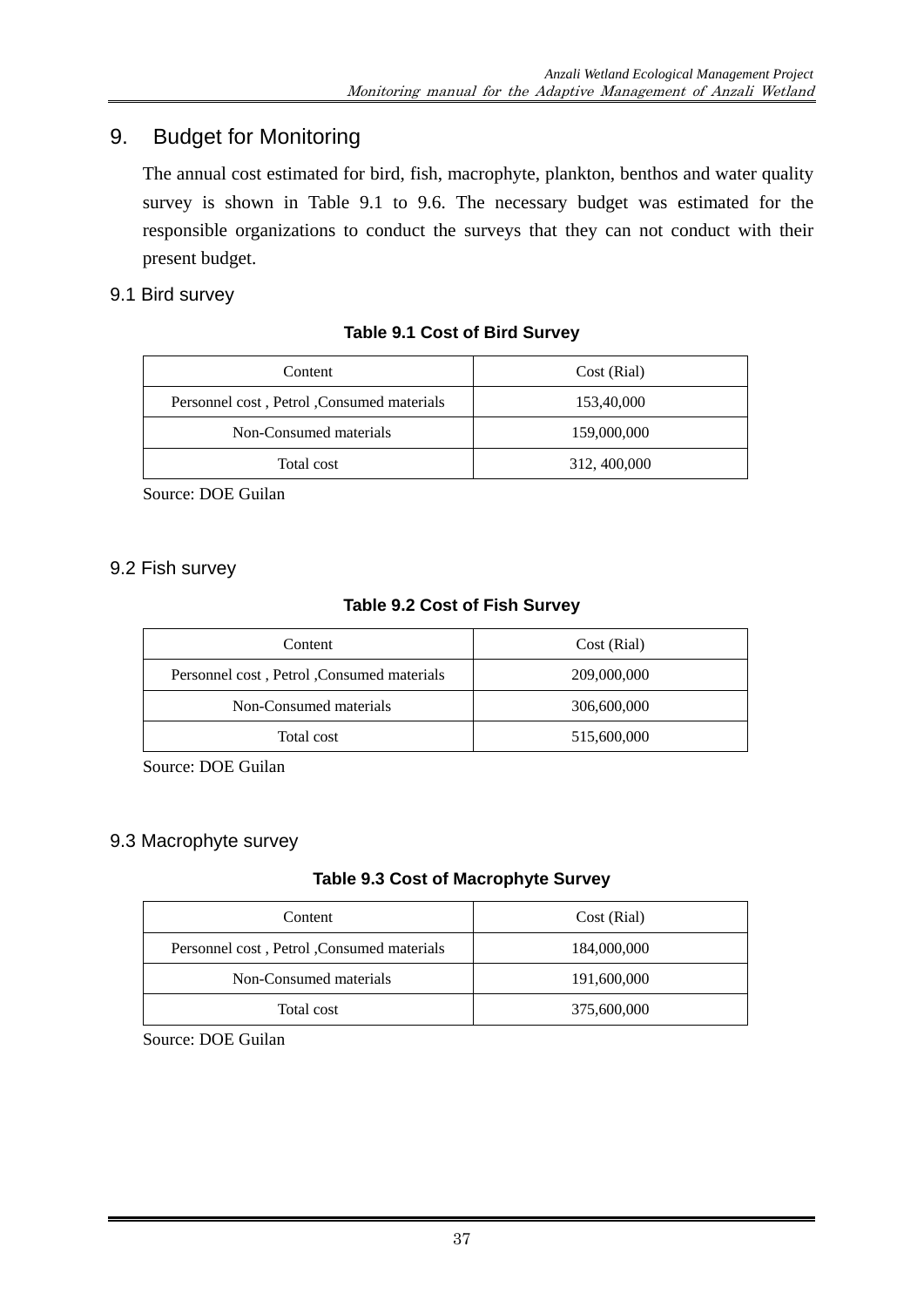# 9.4 Plankton and Benthos survey

| Content                                    | Cost (Rial)  |
|--------------------------------------------|--------------|
| Personnel cost, Petrol, Consumed materials | 240,000,000  |
| Non-Consumed materials                     | 30, 000, 000 |
| Total cost                                 | 270,000,000  |

# **Table 9.4 Cost of Plankton Survey**

Source: DOE Guilan

# 9.5 Water and sediment quality survey

#### **Table 9.6 Cost of Water and Sediment Quality Survey**

| Content                                    | Cost (Rial) |
|--------------------------------------------|-------------|
| Personnel cost, Petrol, Consumed materials | 336,000,000 |
| Non-Consumed materials                     | 650,000,000 |
| Total cost                                 | 986,000,000 |

Source: DOE Guilan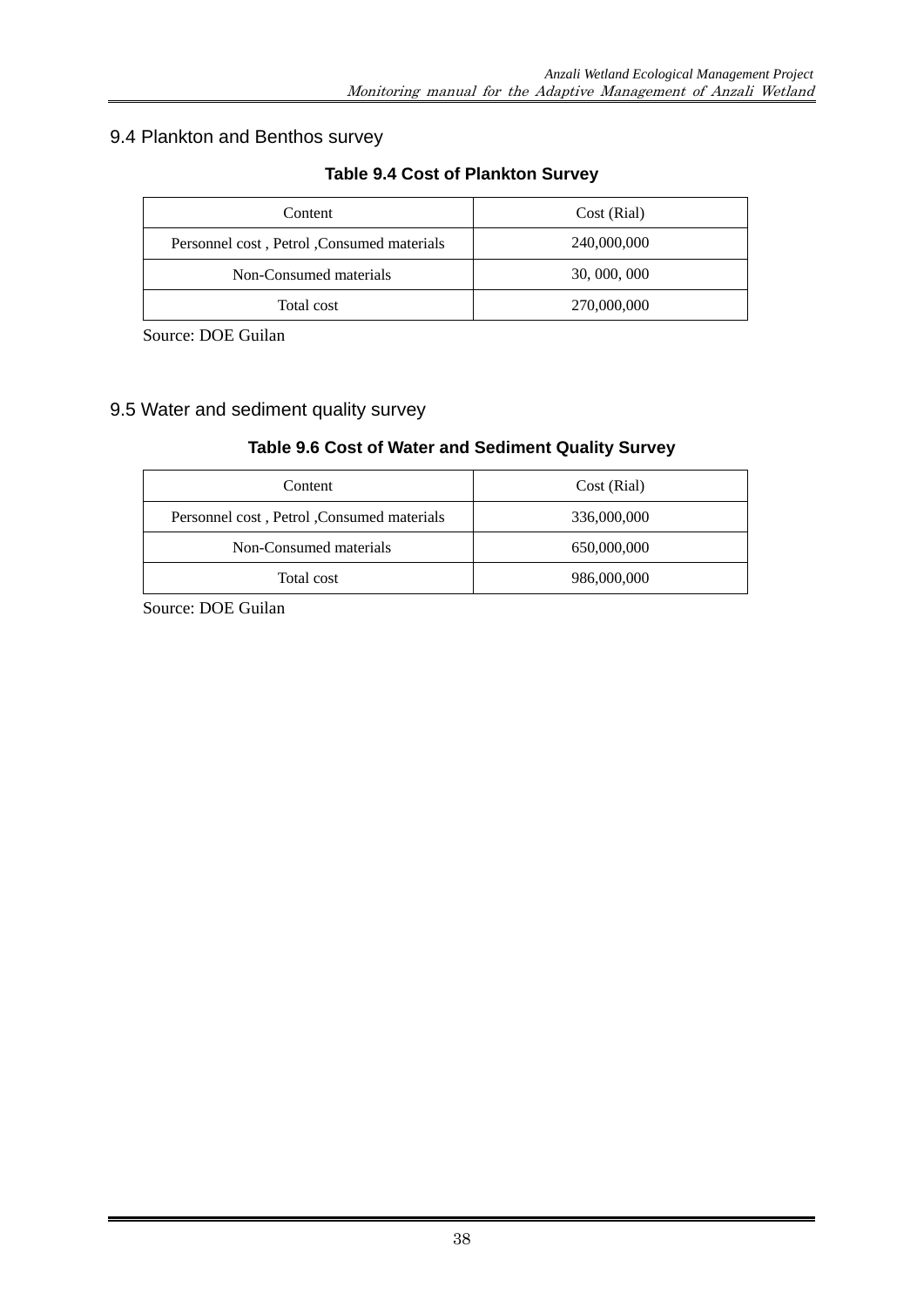# **Attachments**

# **Attachment 1: Candidate Indicators and their Match with Criteria**

| Type           | Indicator                        |              |                          | Criteria     |   |
|----------------|----------------------------------|--------------|--------------------------|--------------|---|
|                |                                  | a            | $\mathbf b$              | $\mathbf{C}$ | D |
| <b>Birds</b>   | Population and number of species | $\checkmark$ | $\checkmark$             |              |   |
|                | Terns                            | $\checkmark$ |                          |              |   |
|                | Dalmatian Pelican                | ✓            |                          | ✓            |   |
|                | Pygmy Cormorant                  | ✓            |                          |              |   |
|                | <b>Whooper Swan</b>              | ✓            |                          |              |   |
|                | Ferraginous Duck                 | $\checkmark$ | $\checkmark$             | $\checkmark$ |   |
|                | <b>Common Coot</b>               | ✓            |                          |              |   |
|                | White Tailed Eagle               | ✓            |                          | $\checkmark$ |   |
| Fish           | Catch per unit effort            | ✓            | ✓                        |              |   |
|                | Esox lucius                      | $\checkmark$ | $\overline{\mathscr{S}}$ |              |   |
|                | Vimba vimba persa                | ✓            | ✓                        | ✓            |   |
|                | Cyprinus carpio                  |              |                          |              |   |
|                | Abramis brama                    | ✓            | ✓                        |              |   |
|                | Rutilus rutilus                  | ✓            | ✓                        |              |   |
|                | Rutilus frisii kutum             | J            | ℐ                        |              |   |
| Macrophyte     | Azola.sp (Area)                  | ✓            |                          |              |   |
|                | Phragmites australis (Area)      | $\checkmark$ |                          |              |   |
|                | Trapa natans (Area)              | ✓            |                          |              |   |
| Phytoplankton  | Biomass and genus (mg/L)         | $\checkmark$ |                          |              |   |
| Zooplankton    | Biomass and genus (mg/L)         | ✓            |                          |              |   |
| <b>Benthos</b> | Biomass and genus $(g/m^2)$      | ✓            |                          |              |   |

**Table A1.1 Candidate Biological Indicators and Criteria** 

# **Table A1.2 Candidate Chemical Indicators and Criteria**

| Type                       |    | Indicator <sup>a</sup> | Criteria |  |  |  |  |
|----------------------------|----|------------------------|----------|--|--|--|--|
|                            |    |                        |          |  |  |  |  |
| Water and Sediment quality | pH | (W)                    |          |  |  |  |  |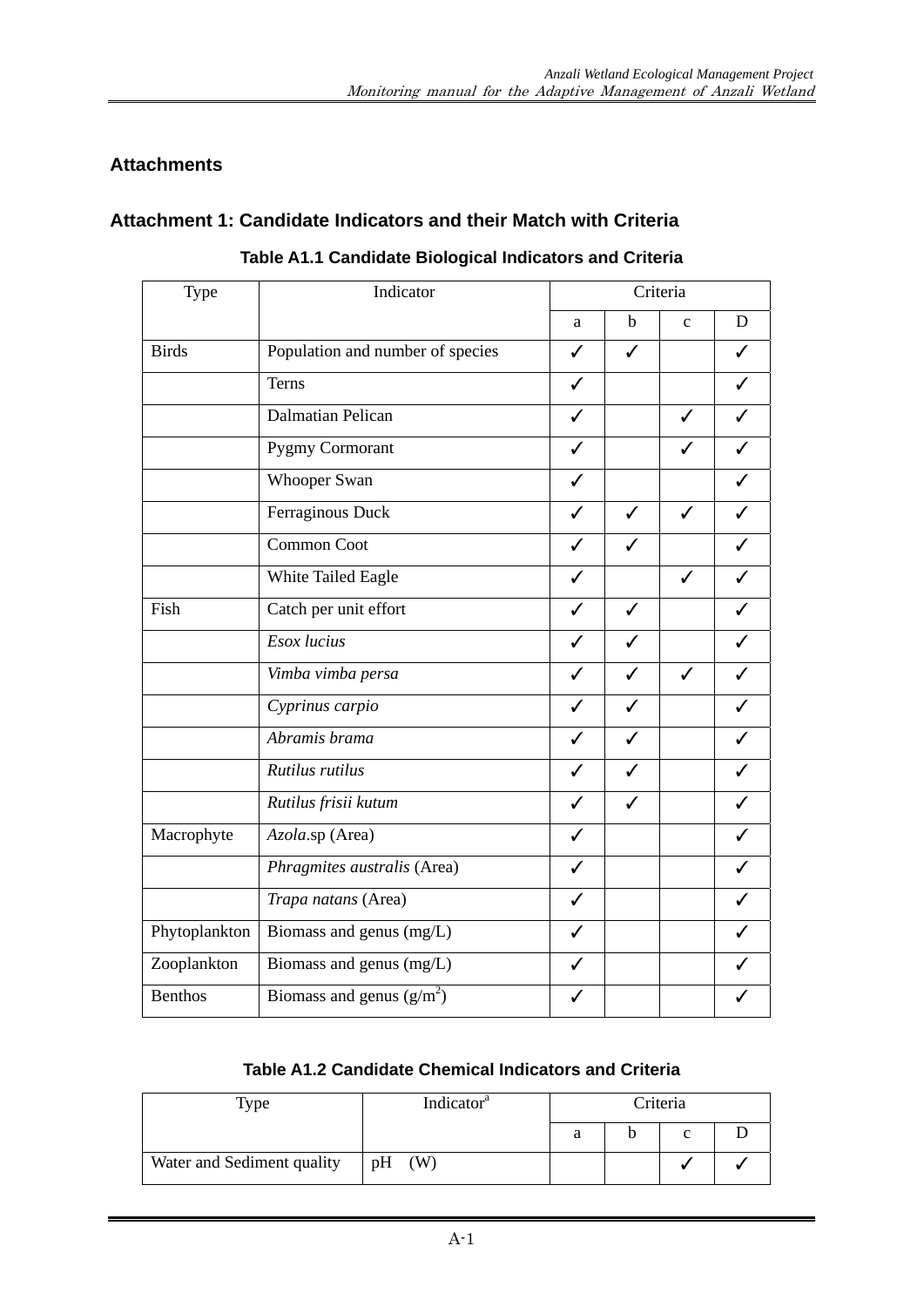*Anzali Wetland Ecological Management Project*  Monitoring manual for the Adaptive Management of Anzali Wetland

| DO <sub>1</sub><br>(W)          | $\checkmark$ | $\checkmark$ | $\checkmark$ | $\checkmark$            |
|---------------------------------|--------------|--------------|--------------|-------------------------|
| E.C.<br>$\overline{W}$          |              | $\checkmark$ | $\sqrt{}$    | $\overline{\checkmark}$ |
| (W, S)<br>T.P.                  | $\checkmark$ | $\checkmark$ | $\checkmark$ | $\sqrt{ }$              |
| T.N.<br>(W, S)                  |              | $\checkmark$ | $\checkmark$ | $\overline{\checkmark}$ |
| BOD (W)                         | $\checkmark$ |              | $\checkmark$ | $\checkmark$            |
| $COD$ (W)                       | $\checkmark$ |              | $\checkmark$ | $\sqrt{}$               |
| Chlorophyll a (W)               | $\checkmark$ |              | $\checkmark$ | $\checkmark$            |
| Coliforms $(W)$                 |              | $\checkmark$ | $\checkmark$ | $\checkmark$            |
| $Pb$ (W, S)                     | $\checkmark$ | $\checkmark$ | $\checkmark$ |                         |
| $Cd$ $(W, S)$                   | $\checkmark$ | $\checkmark$ | $\checkmark$ |                         |
| $\overline{\text{Cr6+ (W, S)}}$ |              | $\checkmark$ | $\checkmark$ |                         |
| (W, S)<br>As                    | $\checkmark$ | ✓            | ✓            |                         |
| (W, S)<br>Hg                    | $\checkmark$ | $\checkmark$ | $\checkmark$ |                         |
| (W, S)<br>Ni                    | $\checkmark$ | $\checkmark$ | $\checkmark$ |                         |
| (W, S)<br>Cu                    |              | $\checkmark$ | $\checkmark$ |                         |
| $\overline{(W, S)}$<br>Fe       | $\checkmark$ | $\checkmark$ | $\checkmark$ |                         |
| $\overline{\text{CN}^-(W)}$     |              | $\checkmark$ | $\checkmark$ |                         |
| Sulfide $(W)$                   | $\checkmark$ | $\checkmark$ |              |                         |
| Sulfate $(W)$                   | $\checkmark$ | $\checkmark$ |              |                         |
| $EH$ (W)                        | $\checkmark$ | $\checkmark$ |              |                         |
| TPH (W, S)                      | $\checkmark$ |              |              |                         |
| PAHs $(S)$                      | $\checkmark$ | $\checkmark$ | $\checkmark$ |                         |
| Pesticides $(W, S)$             | $\checkmark$ | $\checkmark$ |              |                         |
| <b>TDS</b><br>(W)               | $\checkmark$ | $\checkmark$ | $\checkmark$ |                         |
| <b>TOC</b><br>(S)               |              | $\checkmark$ | $\checkmark$ |                         |

<sup>a</sup> W; Water, S: Sediment

| Table A1.3 Candidate Physical Indicators and Criteria |  |
|-------------------------------------------------------|--|
|-------------------------------------------------------|--|

| Type                       | Indicator <sup>a</sup> | Criteria |  |   |  |  |  |
|----------------------------|------------------------|----------|--|---|--|--|--|
|                            |                        | a        |  | C |  |  |  |
| Water and Sediment quality | Temperature            |          |  |   |  |  |  |
|                            | <b>TSS</b>             |          |  |   |  |  |  |
|                            | Water depth            |          |  |   |  |  |  |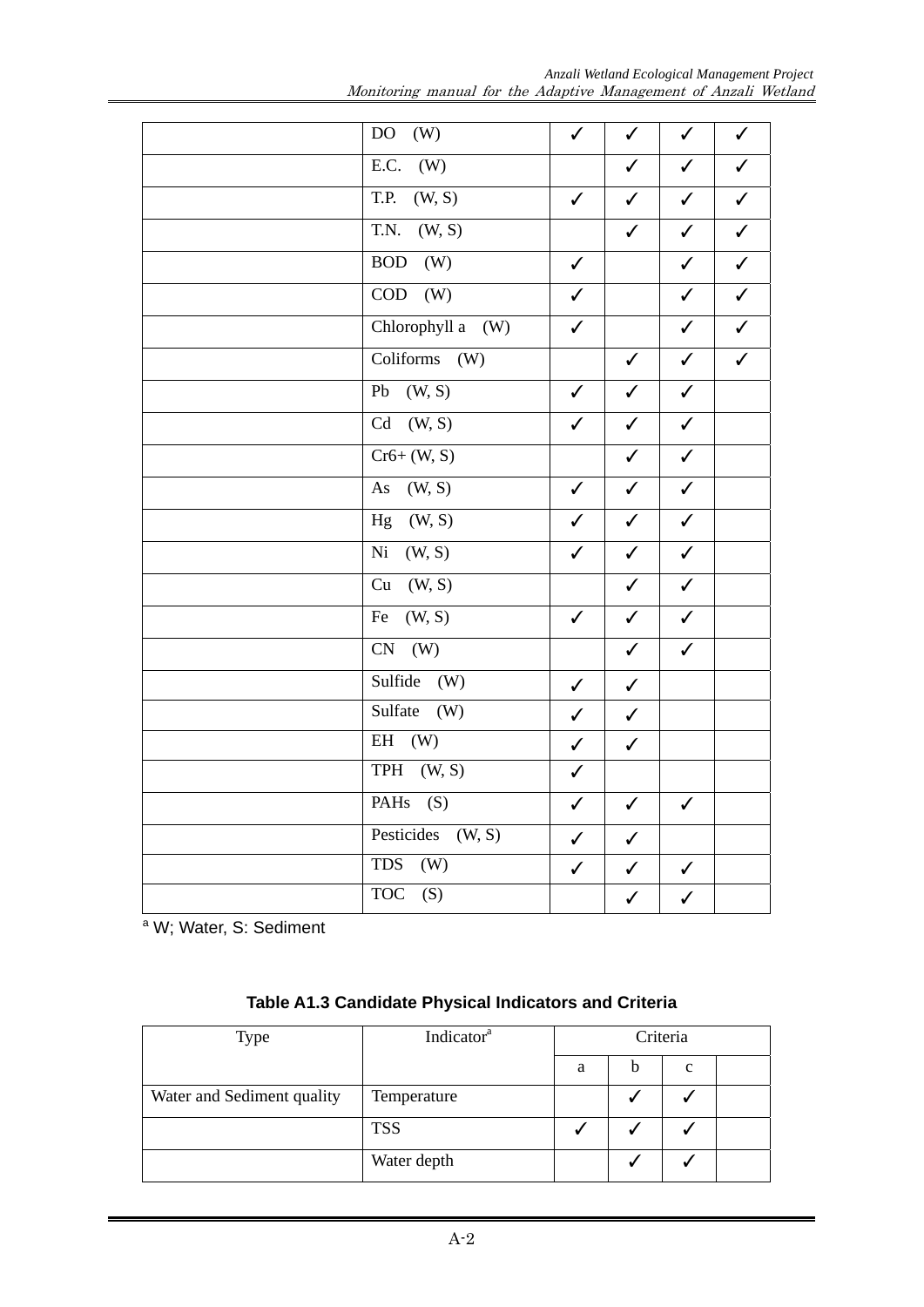|              | Particle size distribution<br>(e.g., percent sand, silt<br>and clay) $(S)$ |  |  |
|--------------|----------------------------------------------------------------------------|--|--|
| Water volume | River flow rate                                                            |  |  |
| Water level  | Water level                                                                |  |  |

<sup>a</sup> W; Water, S: Sediment

| <b>Type</b> | Indicator                        | Criteria |   |              |  |  |  |  |
|-------------|----------------------------------|----------|---|--------------|--|--|--|--|
|             |                                  | a        | b | $\mathbf{c}$ |  |  |  |  |
| Fishery     | Fish catch                       |          |   |              |  |  |  |  |
| Agriculture | Rice production                  |          |   |              |  |  |  |  |
| Hunting     | Hunting amount (number of birds) |          |   |              |  |  |  |  |
| Tourism     | Tourists to the wetland          |          |   |              |  |  |  |  |

# **Table A1.4 Candidate Economic Indicators and Criteria**

#### **Attachment 2: Method of Data Analysis**

(1) Compilation with standard values

Water quality data was compared with standard values as shown in Table A1.1. The dataset for the compilation was provided from JICA master plan study<sup>6</sup>. Since there is no standard for the surface water in Iran, Canadian standard is mainly used because most of standard values are available with Canadian standard. US and  $\text{UNDP}^7$  standards were also applied complementally.

-

<sup>6</sup> Biological and water quality surveys were conducted by JICA from 2003 to 2004, and the results in August 2003 were used for this analysis.

<sup>7</sup> Japanese standard is from UNDP standard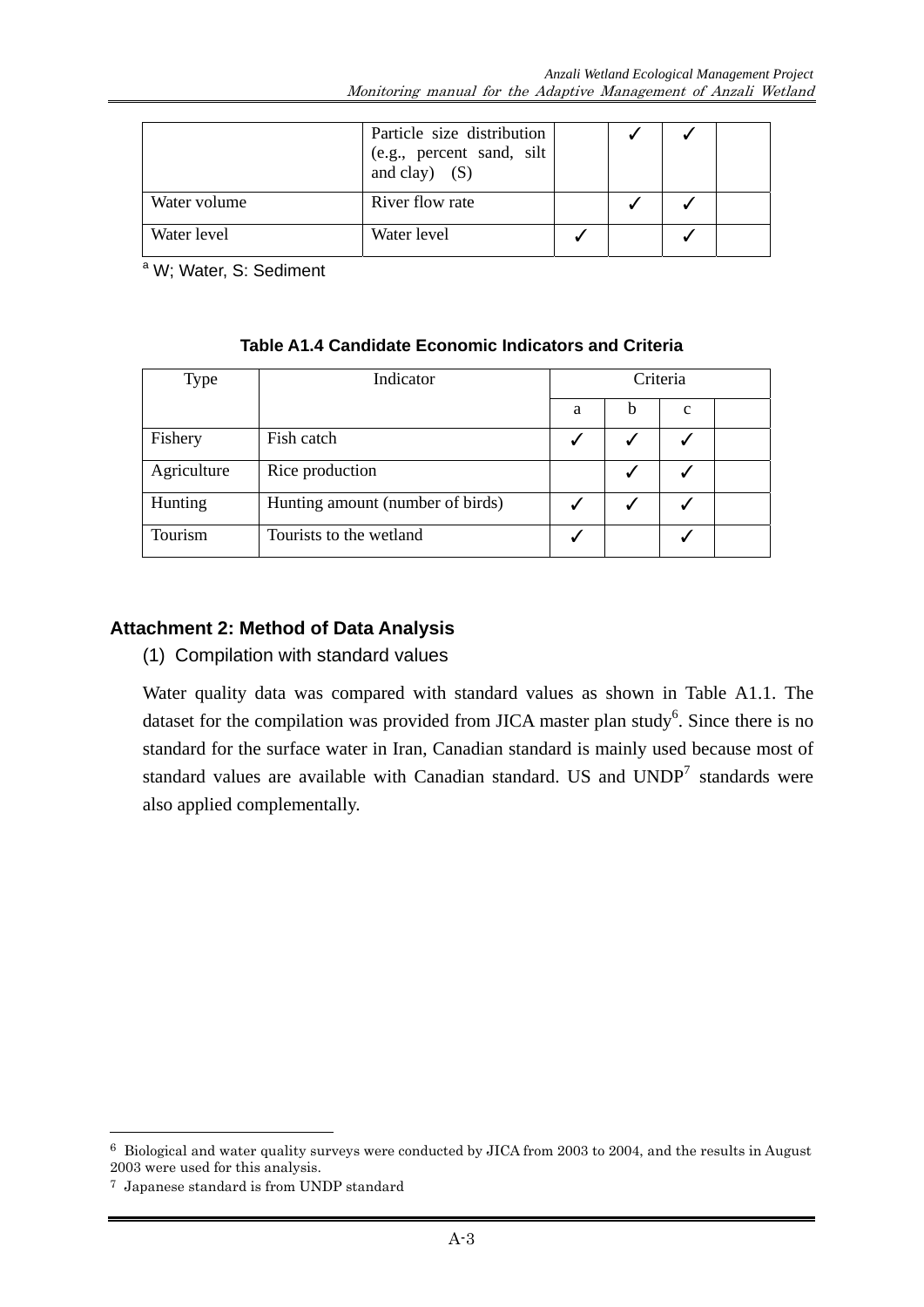#### **Table A2.1 Water Quality Data and Standard Values**

|                             | 듦                                                                              | AITE                  | WATE<br>$*_{4}$ | <b>WADE</b>  | <b>DO</b>    | pH                      | <b>COD</b>        | <b>BOD</b>            | T-N            | lT-P           | Feco            | <b>Cd</b>     | <b>Pb</b>     | $Cr6+$       | As               | Ha             | INI             | Cu           | <b>Fe</b>      | <b>CN</b>      |
|-----------------------------|--------------------------------------------------------------------------------|-----------------------|-----------------|--------------|--------------|-------------------------|-------------------|-----------------------|----------------|----------------|-----------------|---------------|---------------|--------------|------------------|----------------|-----------------|--------------|----------------|----------------|
| Standard Value *1<br>Selkeh | (PW15)                                                                         |                       |                 |              | 5.5          | $6.5 - 9.0$             | $30$ ( $*2$ )     | $5^{*4}$              |                |                | $0.05$ 770 (*2) | 0.0001        | 0.001         | 0.001        | 0.005            | 0.0001         | 0.025           | 0.002        | 0.3            | 0.005          |
| East                        | W1 (PW1)                                                                       | 27                    | 24.8            | 1.50         | 5.40         | 7.3                     | 54.0              | 15                    | 1.321          | 0.371          | 90              | 0.004         | 0.018         | n.d.         | 0.0300           | n.d.           | 0.031           | 0.703        | 0.154          | n.d            |
|                             | W2 (PW2)                                                                       | 27                    | 25.7            | 0.90         | 7.49         | 7.6                     | 25.0              | $\overline{12}$       | 2.582          | 0.173          | 23              | 0.002         | 0.011         | n.d.         | 0.0110           | n.d.           | 0.007           | 0.403        | 0.185          | n d            |
|                             | Mean                                                                           | 27                    | 25              | 1.20         | 6.45         | 7.5                     | 39.5              | 14                    | 1.952          | 0.272          | 57              | 0.003         | 0.015         | n.d.         | 0.0205           | n.d.           | 0.019           | 1.106        | 0.170          | n.d.           |
| Central                     | <b>W3 (PW5)</b>                                                                | 27                    | 26              | 1.50         | 6.23         | 7.5                     | 32.6              | 11                    | 1.968          | 0.405          | 2400            | n.d.          | n.d.          | n.d.         | 0.0044           | n.d.           | 0.002           | 0.239        | 0.210          | n.d.           |
|                             | W <sub>4</sub> (PW <sub>4</sub> )                                              | 26                    | 25.7            | 1.50         | 5.90         | 7.4                     | 23.0              | 11                    | 2.026          | 0.390          | 4600            | n.d.          | n.d.          | n.d.         | 0.0110           | 0.0009         | 0.004           | 0.338        | 0.212          | n.d.           |
|                             | W <sub>5</sub>                                                                 | 28                    | 26.5            | 3.00         | 5.64         | 7.3                     | 61.0              | 12                    | 2.832          | 0.209          | 40              | n.d.          | n.d.          | n.d.         | 0.0020           | n.d.           | 0.002           | 0.339        | 0.060          | n.d.           |
|                             | <b>W6 (PW3)</b>                                                                | 29                    | 26.8            | 2.30         | 5.76         | 7.5                     | 67.0              | 17                    | 2.184          | 0.206          | 1500            | n.d.          | n.d.          | n.d.         | 0.0130           | n.d.           | 0.017           | 0.144        | 0.045          | 0.062          |
|                             | W7 (PW7)                                                                       | 29                    | 26.8            | 6.00         | 7.10         | 7.7                     | 17.0              | 15                    | 1.115          | 0.150          | 40              | n.d.          | n.d.          | n.d.         | 0.0050           | n.d.           | 0.239           | 0.239        | 0.119          | n.d.           |
|                             | <b>W8 (PW8)</b>                                                                | 26.5                  | 26.1            | 1.90         | 7.27         | 8.3                     | 67.0              | 8                     | 1.891          | 0.063          | $\overline{4}$  | n.d.          | n.d.          | n.d.         | 0.0350           | n.d.           | 0.003           | 0.093        | 0.091          | 0.051          |
|                             | Mean                                                                           | 28                    | 26              | 2.70         | 6.32         | $\overline{7.6}$        | 44.6              | 12                    | 2.003          | 0.237          | 1,431           | n.d.          | n.d.          | n.d.         | 0.0117           | 0.0009         | 0.0445          | 1.392        | 0.123          | 0.0565         |
| Siahkeshim                  | W12 (PW13)                                                                     | 27                    | 24.1            | 1.50         | 7.65         | 6.4                     | 50.0              | $\mathbf{3}$          | 2.552          | 18.992         | 930             | n.d.          | 0.004         | n.d.         | 0.0020           | n.d.           | n.d.            | 0.062        | 0.067          | n.d.           |
|                             | W13 (PW12)                                                                     | 27.5                  | 24.6            | 1.75         | 7.60         | 6.9                     | 22.0              | $\boldsymbol{\Delta}$ | 2.063          | 0.205          | 30 <sup>1</sup> | n.d.          | n.d.          | n.d.         | 0.0030           | n.d.           | n.d.            | 0.058        | 0.012          | n.d.           |
|                             | W14 (PW14)                                                                     | 27.5                  | 24.4            | 0.90         | 8.13         | 7.0                     | $\overline{26.0}$ | $\omega$              | 0.287          | 0.127          | 40              | n.d.          | n.d.          | n.d.         | 0.0060           | n.d.           | n.d.            | 0.126        | 0.018          | n.d.           |
|                             | Mean                                                                           | 27.3                  | 24.4            | 1.38         | 7.79         | 6.8                     | 32.7              | 3.3                   | 1.634          | 6.441          | 333.3           | n.d.          | 0.0           | n.d.         | 0.0037           | n.d.           | n.d             | 0.246        | 0.032          | n.d.           |
| Lagoon(West)                | W9 (PW11)                                                                      | 27                    | 26.6            | 1.80         | 6.20         | 8.7                     | 56.0              | 3                     | 2.768          | 0.041          | $3$             | n.d.          | 0.003         | n.d.         | 0.0010           | n.d.           | n.d.            | 0.186        | 0.033          | n.d.           |
|                             | <b>W10 (PW9)</b>                                                               | 27                    | 25.8            | 1.90         | 7.22         | 8.4                     | 38.0              | 6                     | 1.693          | 0.236          | $\sqrt{3}$      | n.d.          | 0.003         | n.d.         | 0.0030           | n.d.           | n.d.            | 0.086        | 0.008          | n.d            |
|                             | W11 (PW10)                                                                     | 27                    | 25.8            | 1.90         | 7.82         | 8.6                     | 63.0              | $\overline{3}$        | 3.339          | 0.064          | $3$             | n.d.          | n.d.          | n.d.         | 0.0060           | n.d.           | n.d.            | 0.059        | 0.008          | 0.0004         |
|                             | Mean                                                                           | 27.0                  | 26.1            | 1.87         | 7.08         | 8.6                     | 52.3              | 4.0                   | 2.600          | 0.114          | n.d.            | n.d.          | 0.0           | n.d.         | 0.0033           | n.d.           | n.d             | 0.331        | 0.016          | 0.000          |
| Sorkhankol                  | W <sub>15</sub> (PW <sub>16</sub> )                                            | 27.5                  | 24.5            | 0.95         | 7.14         | 6.8                     | 19.0              |                       | 3.574          | 0.173          | 40              | n.d.          | n.d.          | n.d.         | 0.0020           | n.d.           | n.d.            | 0.044        | 0.028          | n.d.           |
|                             | Mean                                                                           | 28                    | 25              | 0.95         | 7.14         | 6.8                     | 19.0              |                       | 3.574          | 0.173          | 40              | n.d.          | n.d.          | n.d.         | 0.0020           | n.d.           | n.d.            | 0.044        | 0.028          | n d            |
| <b>River</b>                | <b>R1 (PR17)</b>                                                               | 27                    | 26.4            | 0.32         | 6.53         | 7.7                     | 42.0              | 9                     | 1.486          | 0.250          | 2400            | n.d.          | n.d.          | n.d.         | 0.0020           | n.d.           | 0.004           | 0.105        | 0.010          | n.d.           |
|                             | <b>R2 (PR2)</b>                                                                | 27                    | 26              | 0.40         | 8.73         | 7.9                     | 36.0              | $\overline{7}$        | 1.756          | 0.116          | 930             | n.d.          | 0.012         | n.d.         | 0.0050           | n.d.           | 0.009           | 0.045        | 1.175          | n.d.           |
|                             | <b>R6 (PR5)</b>                                                                | 31                    | 28.7            | 0.15         | 7.94         | 7.0                     | 48.0              | 9                     | 2.483          | 0.087          | 40              | n.d.          | n.d           | n.d.         | 0.0020           | n.d.           | n.d.            | 0.068        | 0.299          | n.d.           |
|                             | $R7$ (PR <sub>6</sub> )                                                        | 34                    | 26.7            | 0.40         | 6.87         | 7.8                     | 38.0              | 8                     | 1.445          | 0.110          | 4600            | n.d.          | n.d.          | n.d.         | 0.0050           | n.d.           | n.d.            | 0.007        | 0.400          | n.d.           |
|                             | <b>R10 (PR8)</b>                                                               | 31                    | 28.6            | 0.30         | 7.66         | 7.7                     | 46.0              | 11                    | 1.377          | 0.112          | >2400           | n.d.          | n.d.          | n.d.         | 0.0010           | n.d.           | 0.004           | 0.085        | 1.107          | n.d.           |
|                             | R <sub>13</sub> (PR <sub>13</sub> )                                            | 35                    | 26.8            | 0.20         | 7.10         | 7.3                     | 42.0              | 21<br>17              | 1.082          | 0.809          | 24000           | 0.007         | n.d.          | n.d.         | 0.0003           | n.d.           | 0.014           | 0.006        | 0.048          | 0.049          |
|                             | R <sub>19</sub> (PR <sub>16</sub> )                                            | 30                    | 26              | 0.30         | 5.30         | 7.3<br>$\overline{7.6}$ | 27.0<br>15.0      | 6                     | 3.205          | 0.945<br>0.182 | 11000           | 0.008         | 0.022         | n.d.         | 0.0040<br>0.0180 | 0.0042         | 0.057           | 0.9<br>0.067 | 0.592          | 0.009          |
|                             | R20 (PR20)<br>Mean                                                             | 30 <sup>°</sup><br>31 | 25.2<br>27      | 0.25<br>0.29 | 6.34<br>7.06 | 7.5                     | 36.8              | 11                    | 2.191<br>1.878 |                | 11000<br>7,710  | n.d.<br>0.008 | n.d.<br>0.017 | n.d.<br>n.d. | 0.0047           | n.d.<br>0.0042 | 0.008<br>0.0160 |              | 0.346<br>0.497 | n.d.<br>0.0290 |
|                             | *1: Canadian Water Quality Guidelines for the Protection of Aquatic Life, 2007 |                       |                 |              |              |                         |                   |                       |                | 0.326          |                 |               |               |              |                  |                |                 |              |                |                |
|                             | *2: USEPA surface water quality criteria, 1999                                 |                       |                 |              |              |                         |                   |                       |                |                |                 |               |               |              |                  |                |                 |              |                |                |
|                             | *3: OECD Cooperative Programme on monitoring of Waters, Synthesus report, 1980 |                       |                 |              |              |                         |                   |                       |                |                |                 |               |               |              |                  |                |                 |              |                |                |
|                             | *4: not to be increased by more than 3 °C above ambient water temperature      |                       |                 |              |              |                         |                   |                       |                |                |                 |               |               |              |                  |                |                 |              |                |                |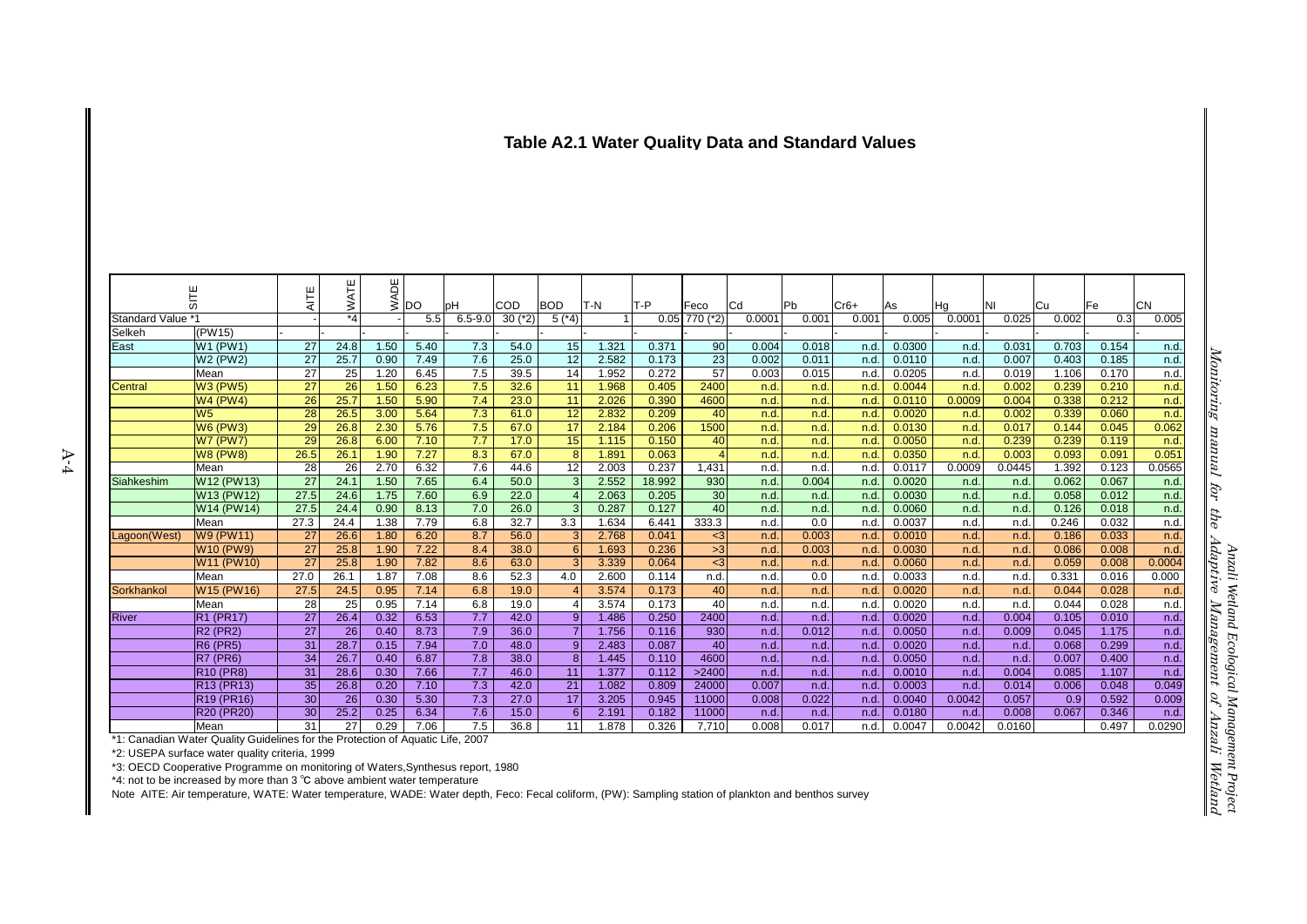#### 2) Principal component analysis

Principal component analysis (PCA) implies the structure of the multivariate condition such as in an ecosystem. The dataset for the analysis was provided from JICA master plan study. The dataset was calculated with Microsoft Excel. The output is shown in Table A1.2.

| Item                                                    | 1st PC        | 2nd PC        | 3rd PC        | 4th PC        | 5th PC                                         | 6th PC        |
|---------------------------------------------------------|---------------|---------------|---------------|---------------|------------------------------------------------|---------------|
| <b>PHBI</b>                                             | 0.330813415   | 0.130143115   | 0.501935717   | 0.288846602   | 0.295894091                                    | $-0.05039233$ |
| <b>PHGE</b>                                             | 0.28221611    | 0.738066095   | $-0.15813096$ | $-0.02204284$ | 0.034281547                                    | 0.308294277   |
| <b>ZOBI</b>                                             | $-0.68687369$ | 0.249109492   | 0.186760206   | $-0.31608796$ | 0.145729663                                    | 0.463971255   |
| <b>ZOGE</b>                                             | $-0.70272657$ | 0.170301682   | 0.012630101   | $-0.1743956$  | $-0.31743175$                                  | 0.455327911   |
| <b>BEBI</b>                                             | $-0.45210506$ | $-0.32214878$ | 0.190767247   | $-0.19646218$ | 0.579724506                                    | $-0.00437524$ |
| <b>BEGE</b>                                             | $-0.49279367$ | $-0.48554494$ | 0.021911489   | 0.022875641   | 0.596682101                                    | $-0.18207456$ |
| <b>AITE</b>                                             | 0.182395566   | 0.661901873   | $-0.06845524$ | $-0.5110541$  | $-0.15669339$                                  | $-0.18410788$ |
| <b>WATE</b>                                             | $-0.11356808$ | 0.819709475   | 0.154072362   | 0.328422471   | 0.274944895                                    | 0.163809559   |
| <b>WADE</b>                                             | 0.131995187   | 0.814029442   | $-0.20283789$ | $-0.28265853$ | 0.094866502                                    | $-0.19325483$ |
| DO                                                      | 0.570823532   | $-0.35705114$ | 0.119514175   | $-0.43576753$ | 0.385109427                                    | $-0.06577845$ |
| pH                                                      | 0.058102061   | 0.429099017   | 0.562653276   | 0.374567244   | 0.384324013                                    | 0.257278855   |
| <b>COD</b>                                              | $-0.00427569$ | 0.162058875   | 0.666933288   | 0.416566695   | $-0.46215928$                                  | -0.08988099   |
| <b>BOD</b>                                              | $-0.70313681$ | 0.595040794   | $-0.17436751$ | 0.035676625   | $-0.05901779$                                  | $-0.20965783$ |
| T-N                                                     | 0.173761918   | $-0.15022687$ | 0.156398687   | 0.184554214   | $-0.21057882$                                  | 0.710293578   |
| $T-P$                                                   | 0.193749354   | $-0.3891268$  | $-0.18382312$ | $-0.14945597$ | $-0.54933347$                                  | $-0.10198891$ |
| <b>FECO</b>                                             | $-0.21278761$ | 0.000628125   | $-0.70157968$ | 0.65201809    | $-0.07056119$                                  | 0.047041441   |
| C <sub>d</sub>                                          | $-0.82521104$ | $-0.1734061$  | 0.241023168   | $-0.2653513$  | $-0.16914931$                                  | $-0.09949506$ |
| Pb                                                      | $-0.76252029$ | $-0.26283968$ | 0.295428019   | $-0.27976214$ | $-0.19263616$                                  | $-0.05041784$ |
| As                                                      | $-0.57676148$ | 0.085731827   | 0.397798584   | 0.277775438   | $-0.08466665$                                  | $-0.47692384$ |
| Hg                                                      | $-0.15489415$ | $-0.14368568$ | $-0.63207106$ | 0.641035926   | 0.192064744                                    | $-0.10256487$ |
| NI                                                      | $-0.04889557$ | 0.706250568   | $-0.30633342$ | $-0.47025127$ | 0.126407411                                    | $-0.19479108$ |
| Fe                                                      | $-0.80205778$ | 0.066115636   | $-0.44565009$ | 0.168573279   | 0.110183073                                    | 0.118451388   |
| <b>CN</b>                                               | $-0.02386386$ | 0.40781057    | 0.364363094   | 0.411721669   | $-0.17870415$                                  | $-0.39530534$ |
| Eigenvalue                                              | 4.867495715   | 4.427509139   | 2.903287613   | 2.744649702   | 2.045995694                                    | 1.749768139   |
| Contribution                                            |               |               |               |               |                                                |               |
| rate                                                    | 21.16302485   | 19.25003974   | 12.62298962   | 11.93325958   | 8.89563345                                     | 7.607687559   |
| Cumurative<br>contribution rate 21.16302485 40.41306458 |               |               |               |               | 53.0360542 64.96931378 73.86494723 81.47263479 |               |
|                                                         |               |               |               |               |                                                |               |

**Table A2.2 Principal Component Loading** 

Note PC: Principal component, PHBI: Phytoplankton biomass, PHGE: Phytoplankton genus, ZOBI: Zooplankton biomass, ZOGE: Zooplankton genus, BEBI: Benthos biomass, BEGE: Benthos genus, AITE: Air temperature, WATE: Water temperature, WADE: Water depth, FECO: Fecal coli forms

If the absolute value of a principal component loading exceeds 0.5, it means the item is correlated with the principal component.  $1<sup>st</sup>$  principal components comprise zooplankton, DO, BOD, Cd, Pb, As and Fe. Though the values of Arsenic and Cyanide tended to be less than their standard values, they are included in the  $1<sup>st</sup>$  principal component. Arsenic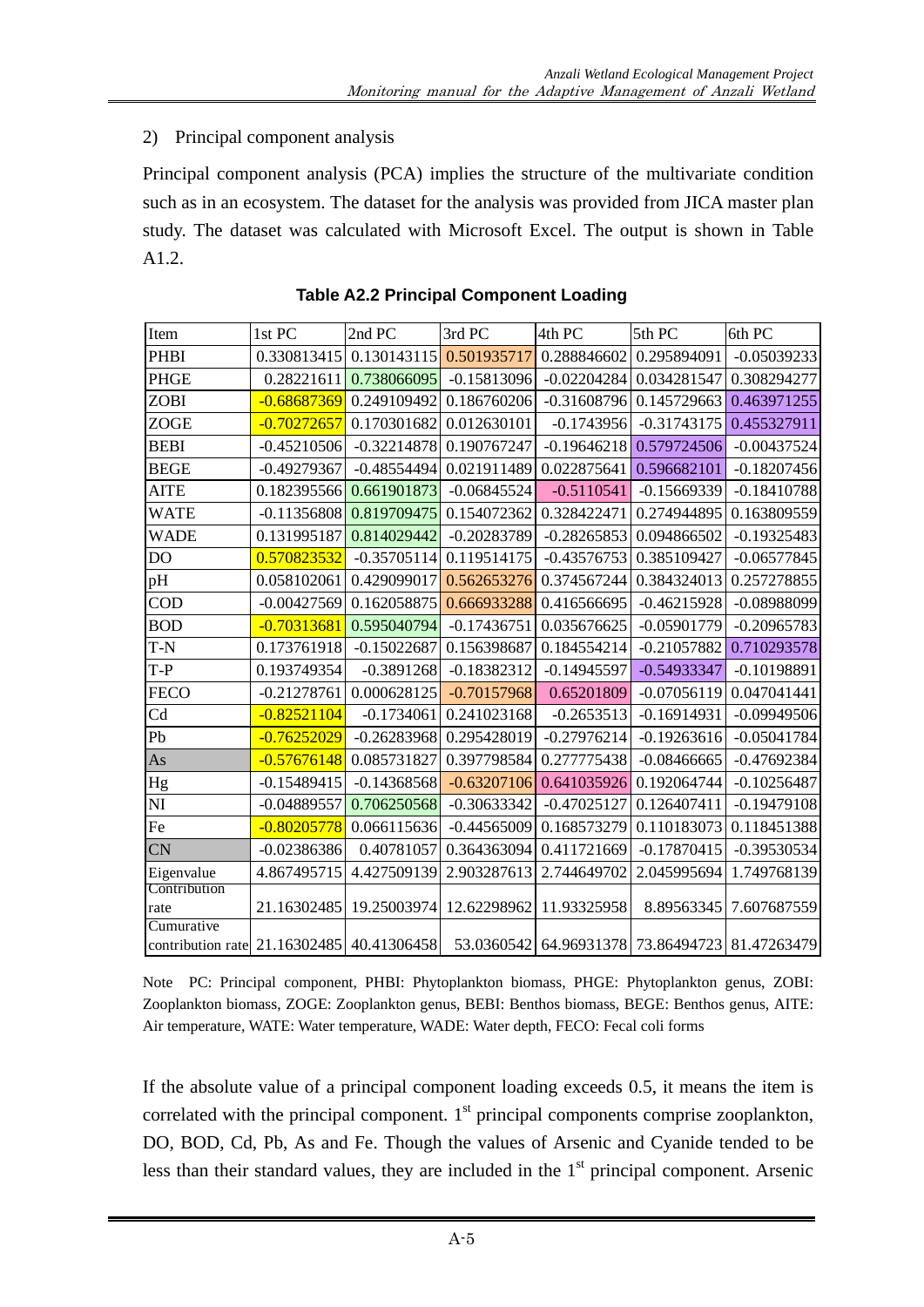should be left as an indicator. On the other hand, the absolute value of Cyanide did not exceed 0.5 between  $1<sup>st</sup>$  and  $6<sup>th</sup>$  principal components. This implies that the item does not work significantly in the wetland ecosystem. The  $2<sup>nd</sup>$  principal component implies the correlation between phytoplankton and temperature (air and water). Contribution rates of  $1<sup>st</sup>$  and  $2<sup>nd</sup>$  principal components are close. It is inferred that two mechanisms related to nutrients and temperature occur in the ecosystem of Anzali wetland.

The analysis suggests that both chemical and physical indicators are important for the monitoring of wetland condition, but Cyanide can be omitted from the initial list of indicators.

(3) Regression analysis

Regression analysis is a technique used for the modeling and analysis of numerical data consisting of values of a dependent variable (response variable) and of one or more independent variables (explanatory variables). Regression can be used for prediction, hypothesis testing, and modeling of causal relationships.

In order to select the indicators, a scenario was prepared as follows. Large creatures such as birds, fish and plants are directly affected by the all environmental condition. Plankton and benthos are affected by trophic condition in water, that is, eutrophic condition is changing the movement of plankton and benthos at the Anzali wetland. The value of items are indirectory shown by the concentration of heavy metals, because the value of heavy metals is affected by the polluton load such as waste water, solid waste and agricultural discharge.



**Figure A2.1 Response variables and explanatory variables** 

Regression analysis was carried out with Microsoft Excel for all response variables and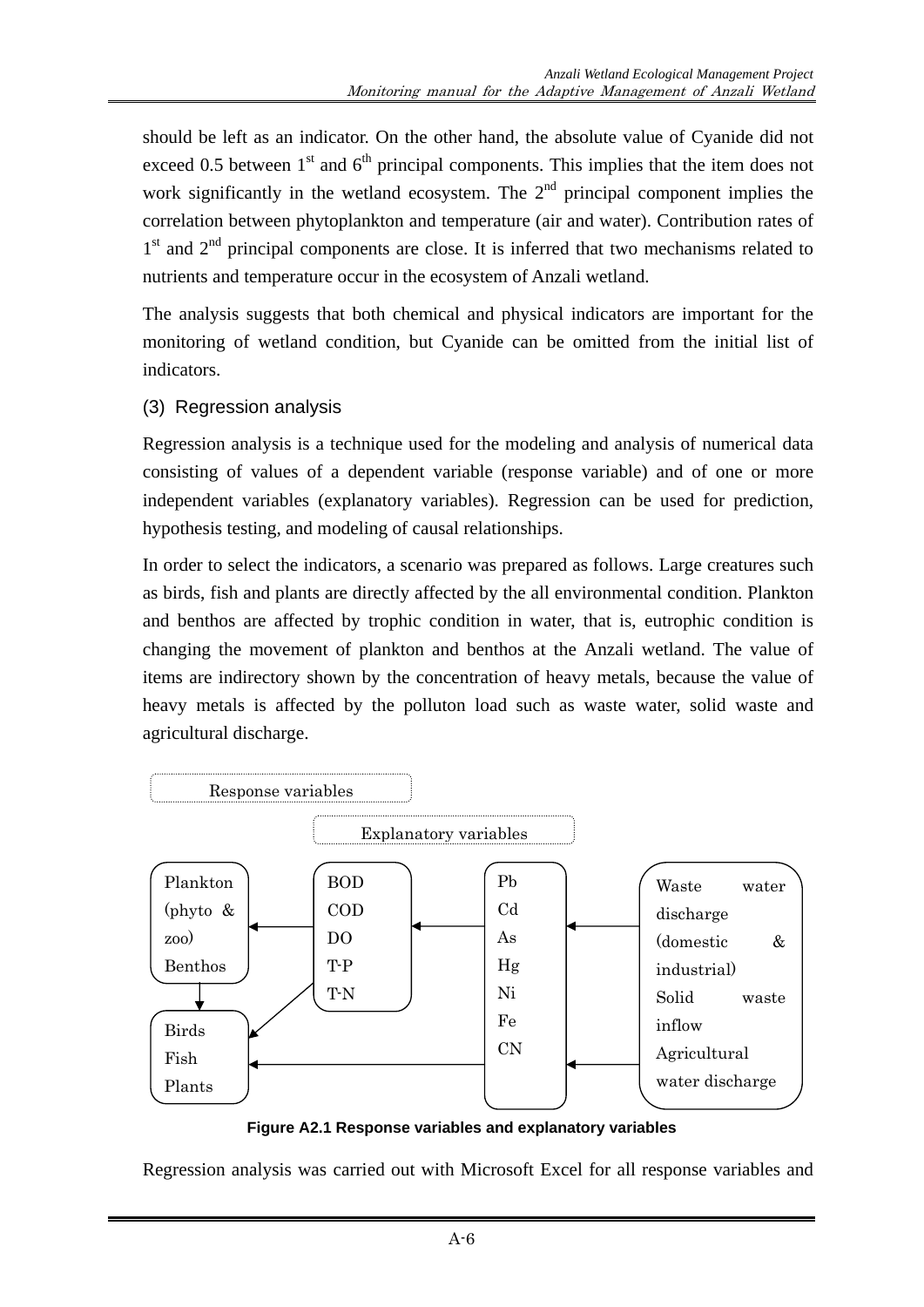explanatory variables. The combination of analyses are too many to show here, so two examples are shown. Above scenario imply the correlation between pollution indicators and heavy metals (it means if the concentrations of heavy metals are changed, the value of pollution indicators are changed as well). BOD and Fe were calculated and a scatter diagram was delineated as shown in Figure A1.2. Figure A1.3 is the relation between BOD and CN. The contribution rate  $(R^2)$  fluctuated from 0 to 1, and larger number shows higher contribution.  $R^2$  is relatively lower between BOD and CN compared to between BOD and Fe. In this process, relations among items in each principal component were confirmed.



**Figure A2.2 Regression line between BOD and Fe**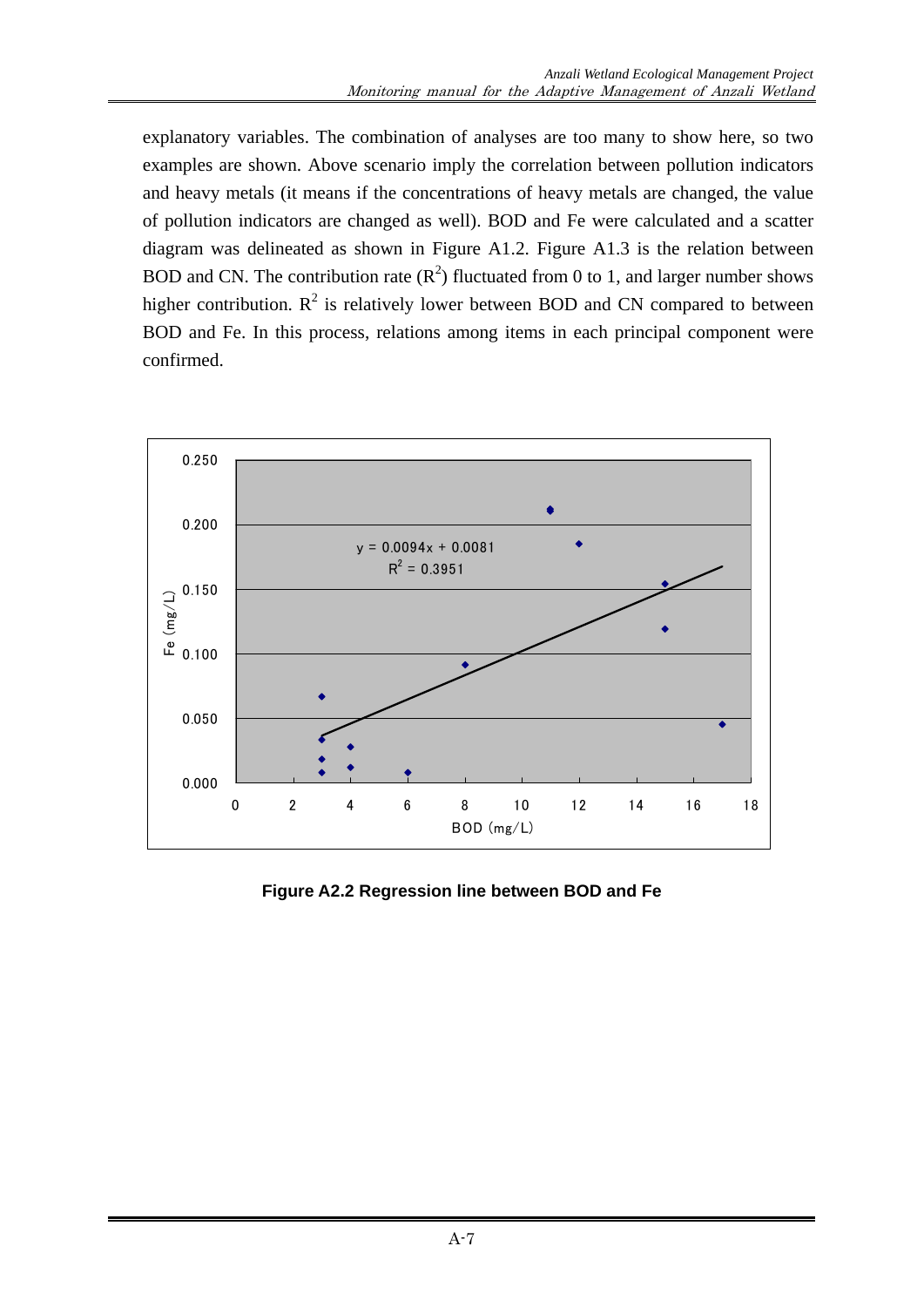

**Figure A2.2 Regression line between BOD and CN**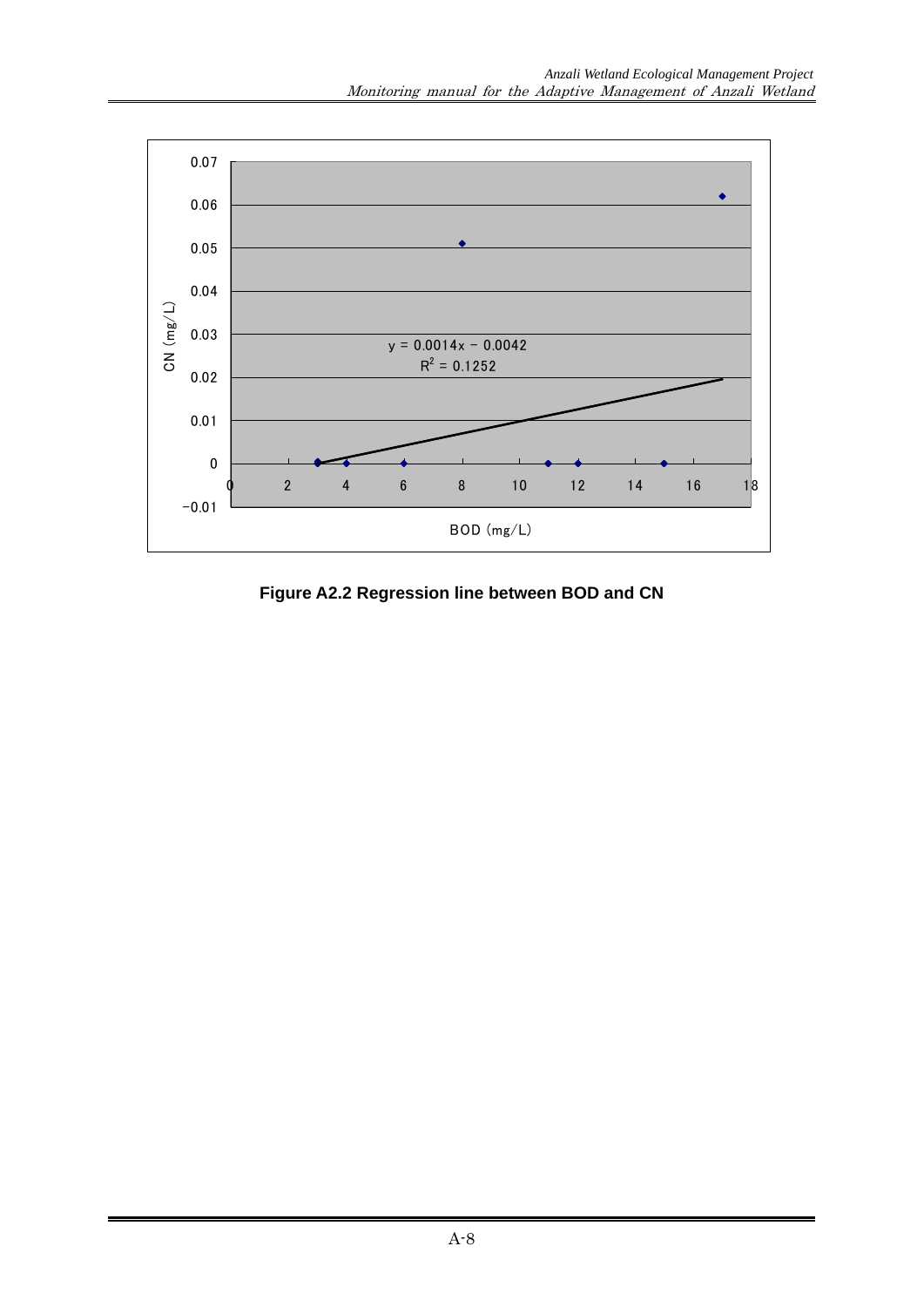# **Attachment 3: Sample Report of Monitoring for Anzali wetland management committee meeting**

# (1) Present Condition and Countermeasure of High COD value

(This sample report is written on supposition data.)

Chemical oxygen demand (COD) test is commonly used to indirectly measure the amount of organic compounds in water. Most applications of COD determine the amount of organic pollutants found in surface water. If the value rises, it is estimated that organic pollution is proceeding.

If organic pollution proceeds, organic compounds are decomposed in the lake and river, DO (dissolved oxygen) decreases, and it produces uncomfortable odor and occur death of fish. The outline is shown in Figure A2-1.



**Figure A2-1 Flow of the Organic Pollution** 

# (2) Monitoring result

1) Annual change of COD at the Anzali wetland

Water quality monitoring was conducted at the monitoring stations  $W1 - W10$ . The annual change of COD in 2008 is shown in Table A2-1 and Figure A2-2.

The average was 27.78 mg/L, and most of stations exceeded the standard value (30 mg/L) in summer.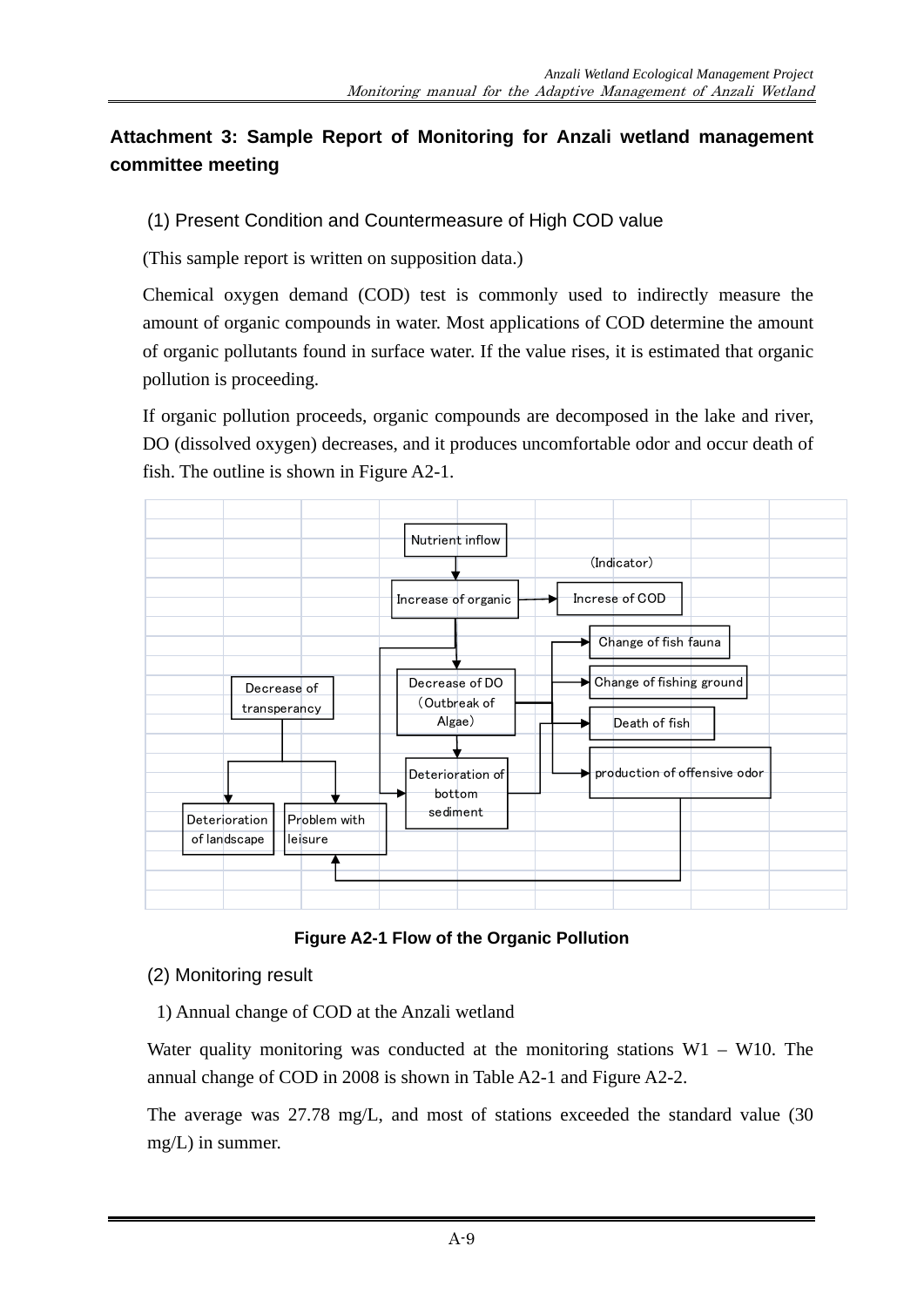| Table A2-1 Annual Change of COD |  |  |  |
|---------------------------------|--|--|--|
|---------------------------------|--|--|--|

| COD (Unit: mg/L)    |       |       |       |       |       |       |       |       |       |       |            | (Standard: | 30      |       |       |                      |
|---------------------|-------|-------|-------|-------|-------|-------|-------|-------|-------|-------|------------|------------|---------|-------|-------|----------------------|
| Sampling<br>Station | Jan   | Feb   | Mar   | Apr   | May   | Jun   | Jul   | Aug   | Sep   | Oct   | <b>Nov</b> | <b>Dec</b> | Average | Max   | Min   | No. over<br>standard |
| $W-1$               | 23.00 | 26.00 | 28.00 | 30.00 | 33.00 | 35.00 | 36.00 | 38.00 | 35.00 | 31.00 | 27.00      | 25.00      | 30.58   | 38.00 | 23.00 | 6                    |
| $W-2$               | 21.00 | 23.00 | 22.00 | 25.00 | 27.00 | 29.00 | 31.00 | 32.00 | 30.00 | 27.00 | 25.00      | 23.00      | 26.25   | 32.00 | 21.00 | $\mathbf{2}$         |
| $W-3$               | 26.00 | 29.00 | 28.00 | 31.00 | 34.00 | 38.00 | 41.00 | 44.00 | 43.00 | 38.00 | 35.00      | 31.00      | 34.83   | 44.00 | 26.00 | 9                    |
| $W-4$               | 18.00 | 19.00 | 19.00 | 22.00 | 25.00 | 26.00 | 26.00 | 27.00 | 27.00 | 25.00 | 21.00      | 19.00      | 22.83   | 27.00 | 18.00 | 0                    |
| $W-5$               | 23.00 | 24.00 | 24.00 | 25.00 | 28.00 | 30.00 | 31.00 | 33.00 | 32.00 | 28.00 | 26.00      | 24.00      | 27.33   | 33.00 | 23.00 | 3                    |
| $W-6$               | 24.00 | 22.00 | 23.00 | 26.00 | 27.00 | 29.00 | 31.00 | 29.00 | 28.00 | 26.00 | 25.00      | 24.00      | 26.17   | 31.00 | 22.00 |                      |
| $W-7$               | 26.00 | 25.00 | 28.00 | 27.00 | 31.00 | 35.00 | 37.00 | 40.00 | 36.00 | 32.00 | 28.00      | 26.00      | 30.92   | 40.00 | 25.00 | 6                    |
| $W - 8$             | 19.00 | 17.00 | 18.00 | 23.00 | 21.00 | 24.00 | 27.00 | 29.00 | 27.00 | 25.00 | 21.00      | 18.00      | 22.42   | 29.00 | 17.00 | 0                    |
| $W-9$               | 23.00 | 24.00 | 24.00 | 27.00 | 29.00 | 32.00 | 33.00 | 35.00 | 31.00 | 27.00 | 25.00      | 22.00      | 27.67   | 35.00 | 22.00 | 4                    |
| $W-10$              | 24.00 | 26.00 | 27.00 | 27.00 | 29.00 | 31.00 | 32.00 | 33.00 | 33.00 | 30.00 | 28.00      | 25.00      | 28.75   | 33.00 | 24.00 | 4                    |
| Average 22.70       |       | 23.50 | 24.10 | 26.30 | 28.40 | 30.90 | 32.50 | 34.00 | 32.20 | 28.90 | 26.10      | 23.70      | 27.78   | 34.20 | 22.10 | 3.5                  |





2) Stations exceeded standard value

Stations exceeded standard value are shown in Figure A2-3. The stations in which over standard period was long were mainly east and north east area. There is an industrial area at east side of the wetland, and rivers from Rasht are flowing into north east area. The effect of the industrial area and wastewater from Rasht is inferred.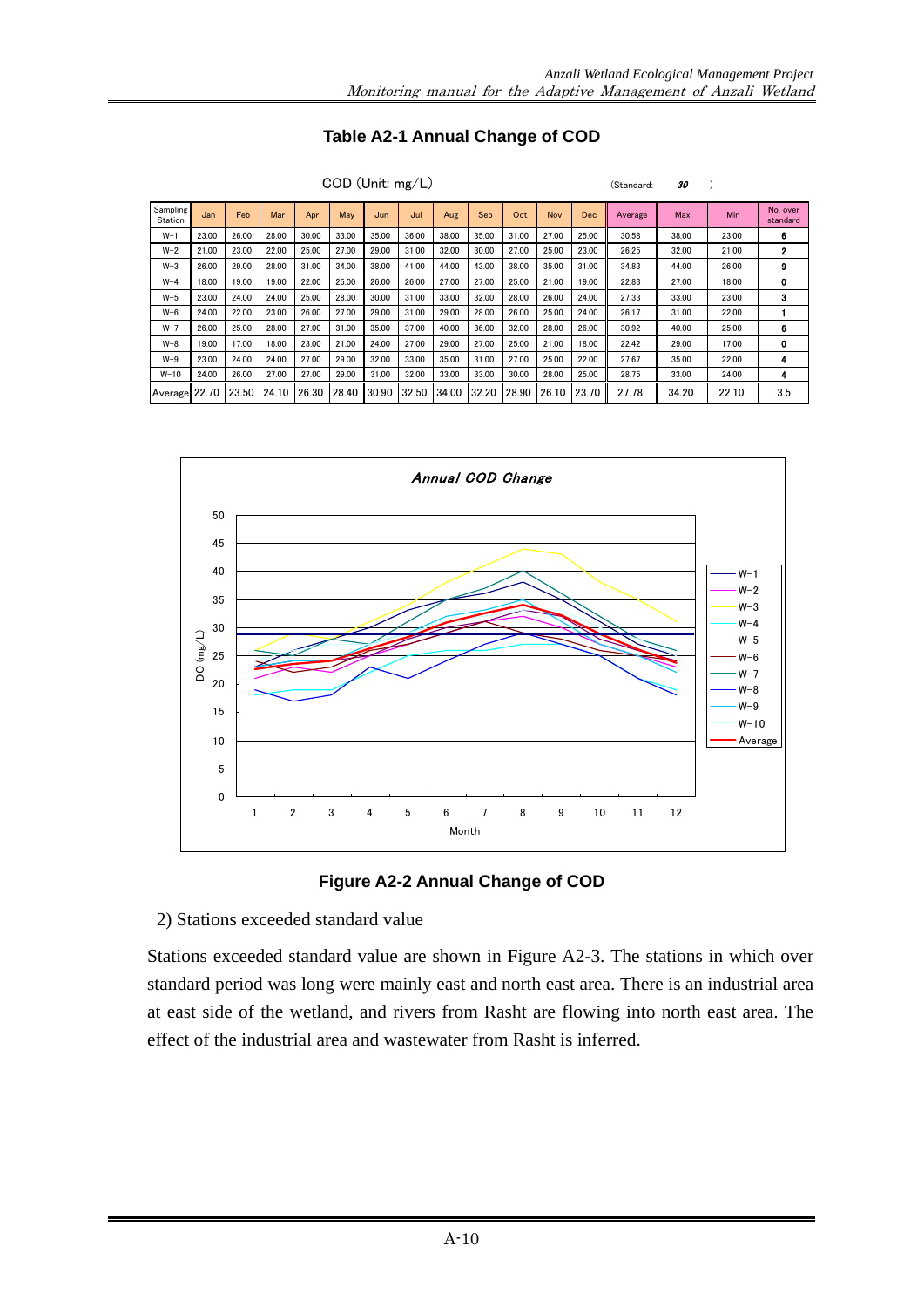

**Figure A2-3 Stations Exceeded Standard Value** 

3) Relation between other parameters

Principal component analysis (PCA) was carried out to extract the group including COD using monitoring data. As a result of analysis, COD comprised  $3<sup>rd</sup>$  principal component, contribution rate of which is 12.62%, and other items in the component were phytoplankton, pH, fecal coliform and Hg.

Regression analysis between COD and other items were carried out to understand the relation, and 2 items, phytoplankton and pH, showed higher positive relation with COD as shown in Figure A2.4. It implies that something which raises pH is the cause of high COD value.



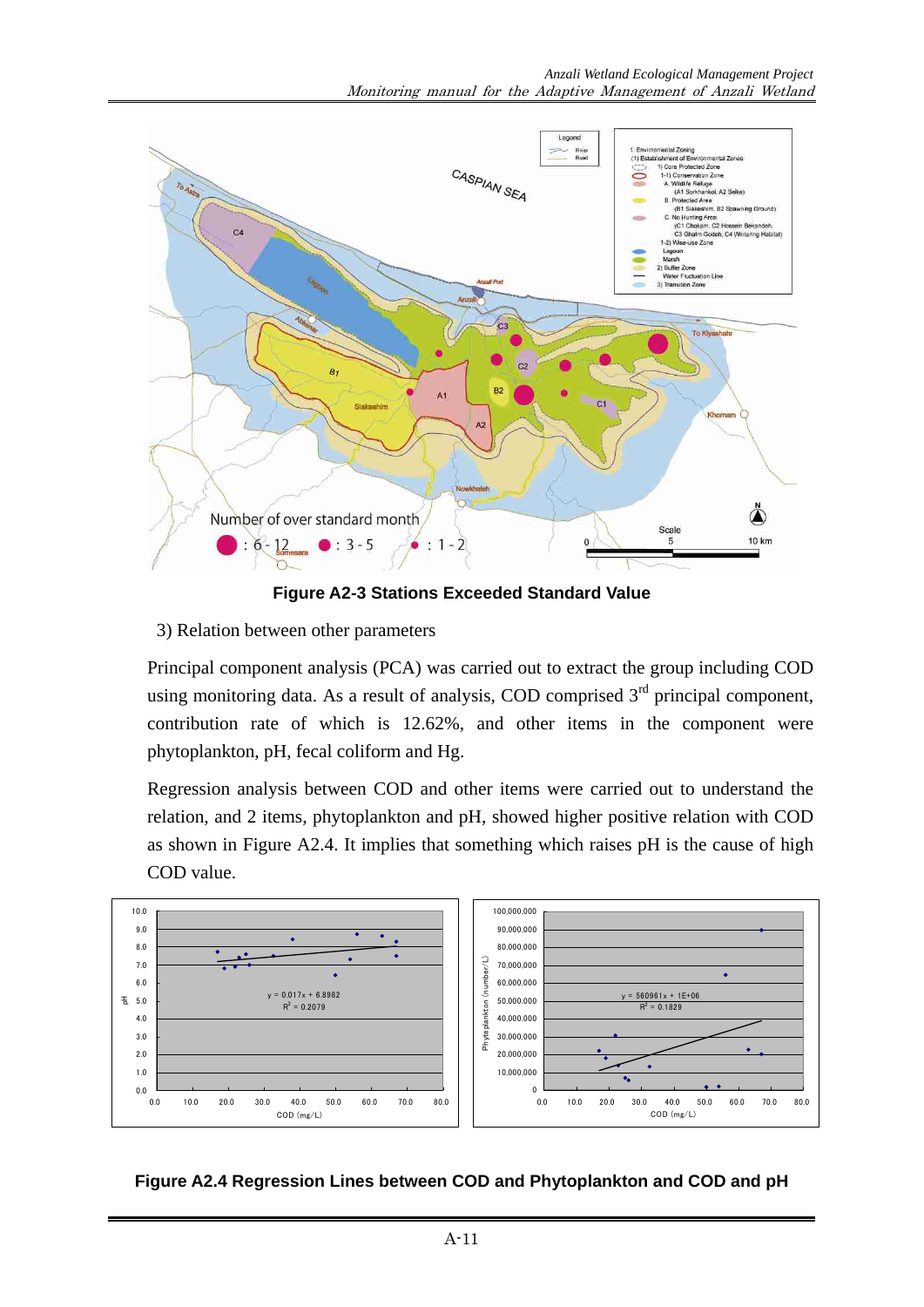# (3) Issues

1) Impact to creatures

Biomass and the number of species might decrease. Threatened species might extinct. Fishery might have negative impacts.

2) Production of offensive odor and deterioration of landscape

The environment for eco-tours might be deteriorated. It makes worse the life of residents who live near the wetland

3) Cause of the issues

Number of pH is especially raised with the discharge from --- production plant. The plants are located at the west side of the wetland and north side of Rasht. Those plants may cause the issues. According to the results of industrial sewage monitoring by DOE Guilan, a specific plant was not identified as the cause of the issues, but --- plants are discharging relatively high concentration of ---.

COD usually rise with any sewage such as industrial, agricultural and domestic wastewater. Those comprehensive impacts must be a part of the cause of COD rise.

- (4) Proposed measures
- 1) Industrial discharge

The discharge of --- plants should be monitored carefully. The outlet should not be to the wetland, therefore, sewer system should be changed focusing on the discharge of -- plants. Basically, outlets from plants near the wetland should not be toward the wetland. The sewage system should be changed.

# 2) Agricultural discharge

River bed should be covered by plants, in particular, at riparian zone in order to prevent the direct inflow of sediment from agriculture land.

# 3) Domestic discharge

Government should instruct people not to flow out cooking oil and garbage from their kitchen.